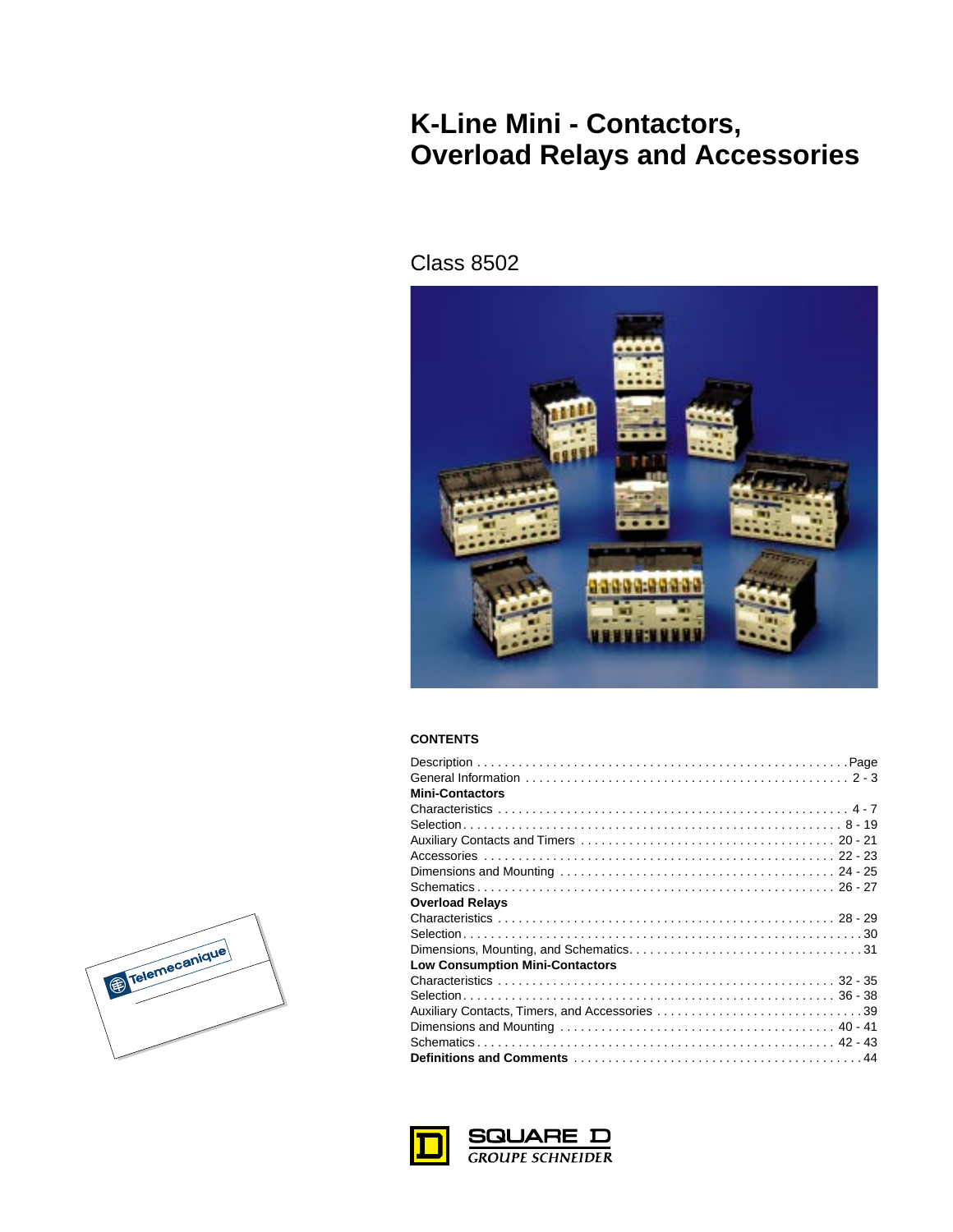# **K-Line Mini-Contactors, Overload Relays and Accessories General Information**

### **Introduction**

The Telemecanique family of IEC style contactors and starters are the largest selling motor control devices in the world. When the application calls for world class products, select the Telemecanique IEC style contactors and starters for products that are marketed and sold in over 160 countries. Most devices are UL listed, CSA certified, CE marked, meet IEC 947 standards and are approved by most other international approved agencies.

The Telemecanique family of IEC style contactors and starters include the following:

**K-Line mini-contactors and overload relays** are for general purpose starting and protection in a small package for motor loads up to 12 Amps or resistive loads up to 20 Amps.

**D-Line contactors and overload relays** offer the largest offering of accessories for maximum flexibility in customer applications and automated systems up to 150 motor full-load Amps or 200 Amp resistive loads.

**F-Line contactors and solid-state overload relays** are for inductive loads up to 800 Amps or resistive loads up to 1350 Amps and share common accessories with the D-Line.

**GV manual starters** provide manual isolation, manual motor control and overcurrent protection in one compact unit. They are approved for Group Motor Installations when used alone or with D-Line contactors.

**Integral self-protected starters** combine all the functions of a disconnect switch, circuit breaker, contactor and overload relay in one coordinated unit to reduce required panel space by as much as 60% and reduce installation and wiring time.

Selection of Telemecanique K-Line, D-Line and F-Line contactors are based on Utilization Categories, a combination of application and duty cycle rates defined by the following:

- The type of application (inductive motor loads or resistive loads)
- The conditions under which making or breaking current takes place (motor starting or running, reversing, plugging or jogging, locked rotor or stalled motor)
- Number of making and breaking operations (or cycles) required for the life of the contactor

When specifying Telemecanique IEC contactors and starters refer to the following Square D documents:

| <b>IEC Contactors Selection Guide</b>               |
|-----------------------------------------------------|
| K-Line Contactors, Overload Relays and Accessories  |
| D-Line Contactors, Overload Relays and Accessories  |
| F-Line Contactors, Overload Relays and Accessories  |
| GV2/GV3 Manual Starters and AK5 Panel Busbar System |
| <b>Integral Self-Protected Starters</b>             |
|                                                     |

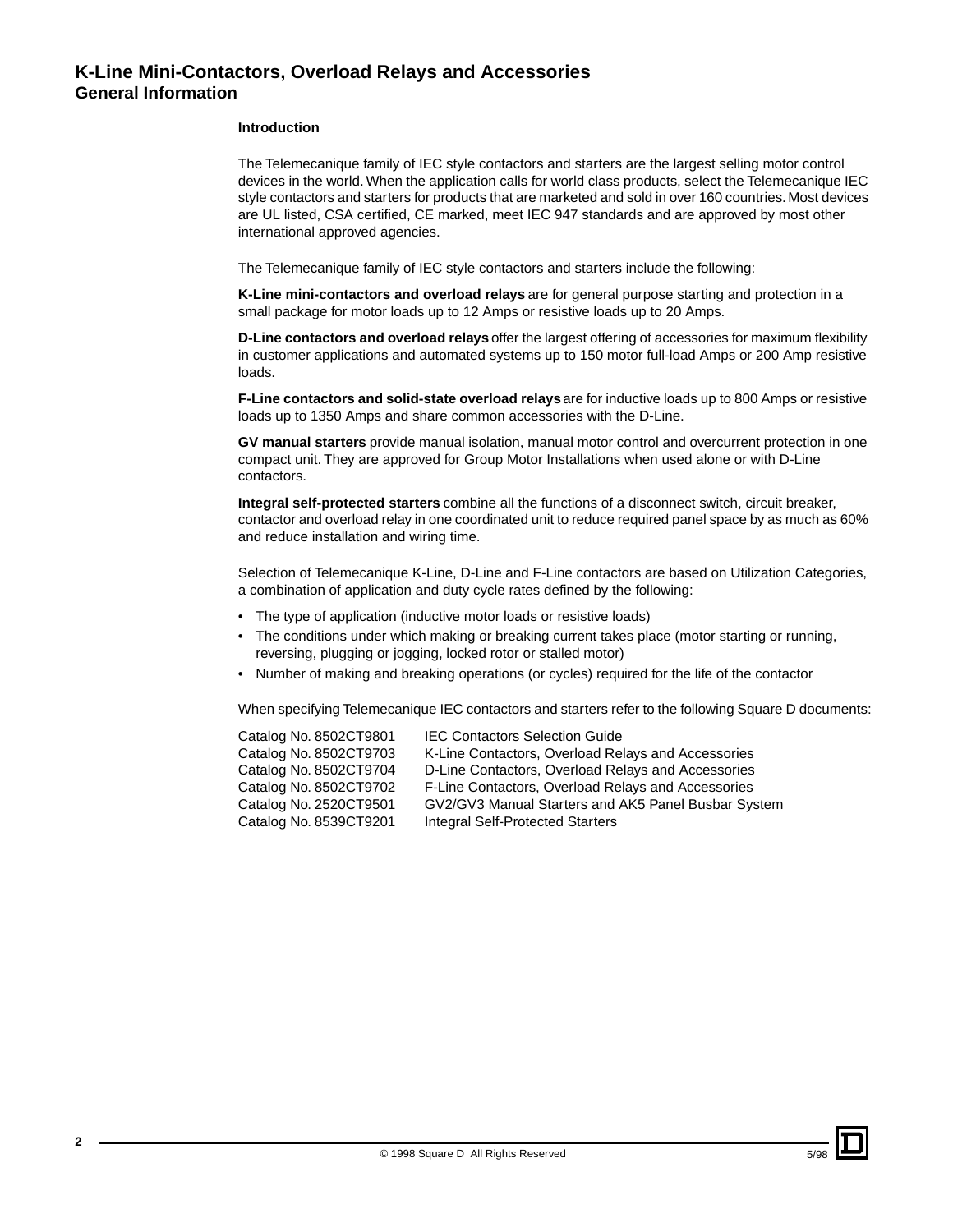# **K-Line Mini-Contactors, Overload Relays and Accessories General Information**

**The K-Line Mini-Contactors and Overload Relays are ideal for general duty applications where small size and reliability are key concerns.**

#### **Three contactor ratings**

The K-Line mini-contactors are available in three ratings for the USA market.

K06 rated for 3 hp motors at 480 VAC or 600 VAC

K09 rated for 5 hp motors at 480 VAC or 600 VAC

K12 rated for 7.5 hp motors at 480 VAC or 10 hp at 600 VAC

#### **Space savings**

The special magnet and armature structure allow for a DC coil-operated device with the same physical size and panel footprint of the AC coil version.

#### **IP20 rated finger-safe terminals with both North American and International terminal markings**

#### **Mounts on 35mm DIN rail or panel mount with screws**

**Available in 3-pole contactor versions with built-in auxiliary contact for holding circuit or 4-pole contactor versions**

#### **Easily installed accessories**

2-pole or 4-pole instantaneous auxiliary contact blocks with:

Screw clamp or slip-on terminals, Transient voltage surge suppressors Electronic 1 to 30 second On-delay timers

#### **Three wiring methods to reduce installation time**

Captive screw terminals for use with either Phillips or slotted head screwdrivers, slip-on terminals for quick installation of single 1/4" or double 1/8" tabs, or terminal pins for soldering the contactor directly to a printed circuit board.

#### **Control circuit flexibility**

All versions of the K-Line mini-contactors are available with an AC, DC, or low consumption DC operating coil. The low consumption DC coil operating device can be energized by a low level DC signal from a computer or PLC and includes built-in transient suppression and LED "On" indicator.

#### **Bimetallic overload relays**

The K-Line Class 10 bimetallic overload relays are ambient-compensated and include single-phase sensitivity for phase unbalance and phase loss protection. Standard features include isolated N.C. trip contact and N.O. alarm contact, manual or automatic reset function, tamper resistant window for FLA settings and Test trip button. Five pins connect to the contactor load side terminals, three for the power circuit and two for the control circuit which eliminate customer wiring for the 3-wire control holding circuit.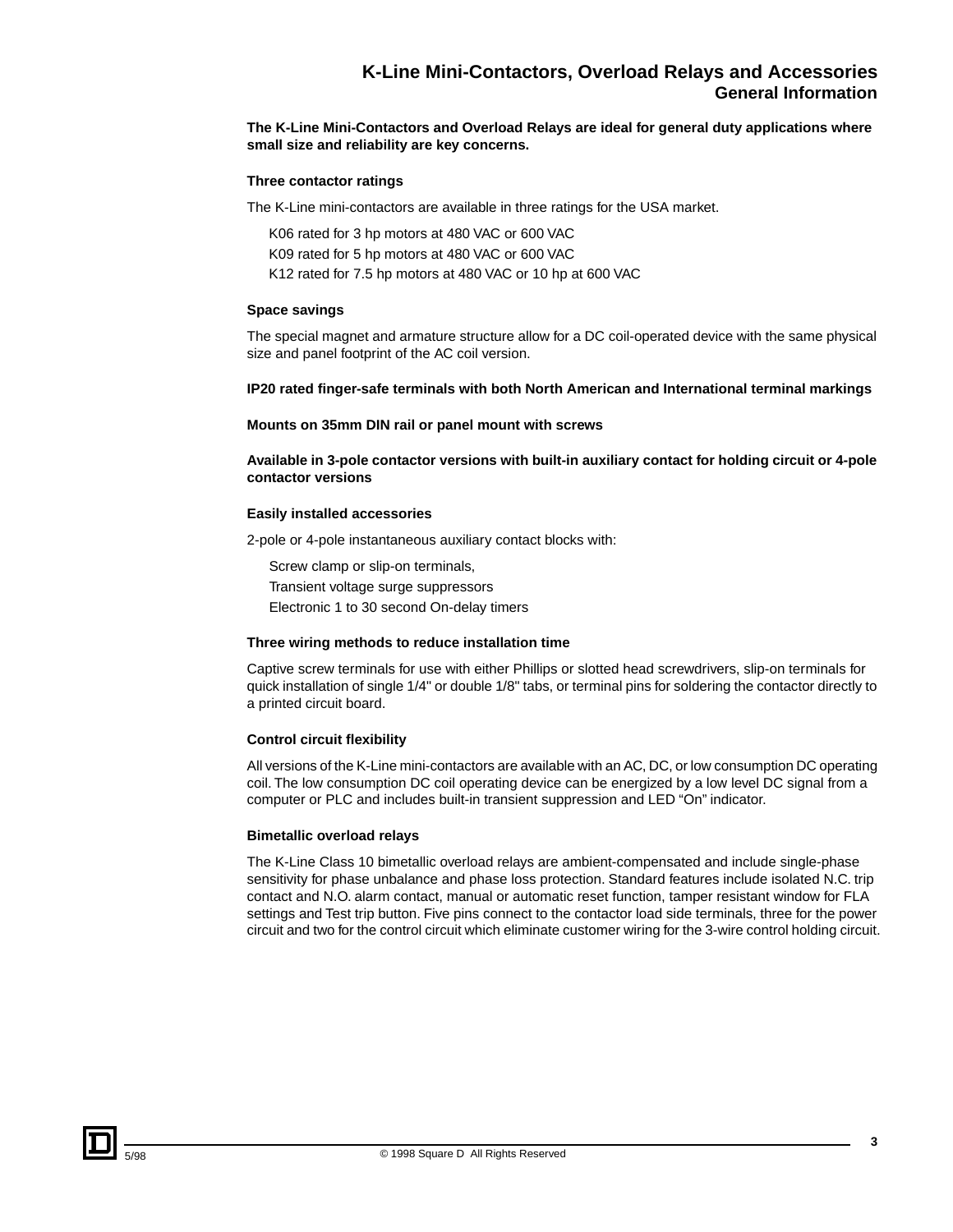# **Type LCOK and LPOK contactors**

#### **Environment**

|                                            | Conforming to IEC 947                                             | V               | 690                                                                      |                                                          |                                                |  |  |  |  |  |
|--------------------------------------------|-------------------------------------------------------------------|-----------------|--------------------------------------------------------------------------|----------------------------------------------------------|------------------------------------------------|--|--|--|--|--|
|                                            | Conforming to VDE 0110 gr C                                       | V               | 750                                                                      |                                                          |                                                |  |  |  |  |  |
| Rated insulation voltage (Ui)              | Conforming to BS 5424, NF C 20-040                                | V               | 690                                                                      |                                                          |                                                |  |  |  |  |  |
|                                            | Conforming to CSA 22-2 No. 14, UL 508                             | $\vee$          | 600                                                                      |                                                          |                                                |  |  |  |  |  |
| Rated impulse withstand voltage (Uimp)     |                                                                   | kV              | 8                                                                        |                                                          |                                                |  |  |  |  |  |
| <b>Conforming to standards</b>             | Meets the essential<br>requirements of the LV<br>& EMC directives |                 | IEC 947, NF C 63-110, VDE 0660, BS 5424, UL508, CSA 22-2 No. 14          |                                                          |                                                |  |  |  |  |  |
| Approvals                                  | LC●-K06, LC●-K09, LC●-K12<br>LP.K06, LP.K09, LP.K12               |                 | E164862<br><b>NLDX</b><br>(Screw<br>Clamp)                               | E164862<br>NLDX2<br>(Slip-on &<br>Solder Pin)            | LR 43364<br>3211-04                            |  |  |  |  |  |
| <b>Protective treatment</b>                | Conforming to IEC 68 (DIN 50016)                                  |                 | "TC" (Fungus-proof, tropicalization protection)                          |                                                          |                                                |  |  |  |  |  |
| Degree of protection                       | Conforming to VDE 0106                                            |                 | Protection against direct finger contact                                 |                                                          |                                                |  |  |  |  |  |
| Ambient air temperature                    | Storage                                                           |                 | $-50^{\circ}$ to + 80 $^{\circ}$ C (-58 $^{\circ}$ to +176 $^{\circ}$ F) |                                                          |                                                |  |  |  |  |  |
| around the device                          | Operation                                                         |                 | - 25° to + 50°C (-13° to +122°F)                                         |                                                          |                                                |  |  |  |  |  |
| <b>Maximum operating altitude</b>          | Without derating                                                  |                 | 2000 m (6562 ft)                                                         |                                                          |                                                |  |  |  |  |  |
| <b>Operating position</b>                  | <b>Vertical axis</b><br>∾<br>Without derating                     |                 | <b>Horizontal axis</b><br>C<br>ळ<br>Without derating                     | o<br>not mounted vertically                              | Derate current carrying capability by 15% when |  |  |  |  |  |
| <b>Flame resistance</b>                    | Conforming to UL 94                                               |                 | Self-extinguishing material V1                                           |                                                          |                                                |  |  |  |  |  |
|                                            | Conforming to NF F 16-101 and 16-102                              |                 | Conforming to requirement 2                                              |                                                          |                                                |  |  |  |  |  |
| <b>Shock resistance</b>                    | Contactor open                                                    |                 | $10$ gn                                                                  |                                                          |                                                |  |  |  |  |  |
| $(1/2)$ sine wave, 11 ms)                  | Contactor closed                                                  |                 | 15 gn                                                                    |                                                          |                                                |  |  |  |  |  |
| <b>Vibration resistance</b><br>5 to 300 Hz | Contactor open                                                    |                 | 2 <sub>gn</sub>                                                          |                                                          |                                                |  |  |  |  |  |
|                                            | Contactor closed                                                  |                 | 4 gn                                                                     |                                                          |                                                |  |  |  |  |  |
| Safe circuit separation                    | Conforming to VDE 0106 and IEC 536                                |                 | SELV $\star$ , up to 400 V                                               |                                                          |                                                |  |  |  |  |  |
| Cabling                                    |                                                                   |                 | Min                                                                      | Max                                                      | Max to IEC 947                                 |  |  |  |  |  |
|                                            | Solid or stranded cable                                           | AWG             | $1 \times 18$                                                            | 2 x 14 or 1 x 12                                         |                                                |  |  |  |  |  |
| Screw-clamp terminals                      | Solid cable                                                       | mm <sup>2</sup> | $1 \times 1.5$                                                           | $2 \times 4$                                             | $1 x 4 + 1 x 2.5$                              |  |  |  |  |  |
|                                            | Stranded cable without cable end                                  | mm <sup>2</sup> | $1 \times 0.75$                                                          | $2 \times 4$                                             | $2 \times 2.5$                                 |  |  |  |  |  |
|                                            | Stranded cable with cable end                                     | mm <sup>2</sup> | $1 \times 0.34$                                                          | $1 x 1.5 + 1 x 2.5$                                      | $1 \times 1.5 + 1 \times 2.5$                  |  |  |  |  |  |
| Slip-on connectors                         | Clip                                                              |                 |                                                                          | 2 x 2.8mm or 1 x 6.35mm (2 x 0.110 in. or 1 x 0.250 in.) |                                                |  |  |  |  |  |
| Solder pins for<br>printed circuit board   | With locating device between power<br>and control circuits        |                 | 4 mm x 35 microns                                                        |                                                          |                                                |  |  |  |  |  |
| <b>Tightening torque</b>                   | Phillips no. 2 or 3/16" slotted head screwdriver                  |                 | 0.8 Nom (7lb.-in.)                                                       |                                                          |                                                |  |  |  |  |  |
| <b>Terminal referencing</b>                | Conforming to standards<br>EN 50005 and EN 50012                  |                 | Up to 5 contacts                                                         |                                                          |                                                |  |  |  |  |  |
| ★ Safety extra low voltage.                |                                                                   |                 |                                                                          |                                                          |                                                |  |  |  |  |  |

 $\bf \Pi$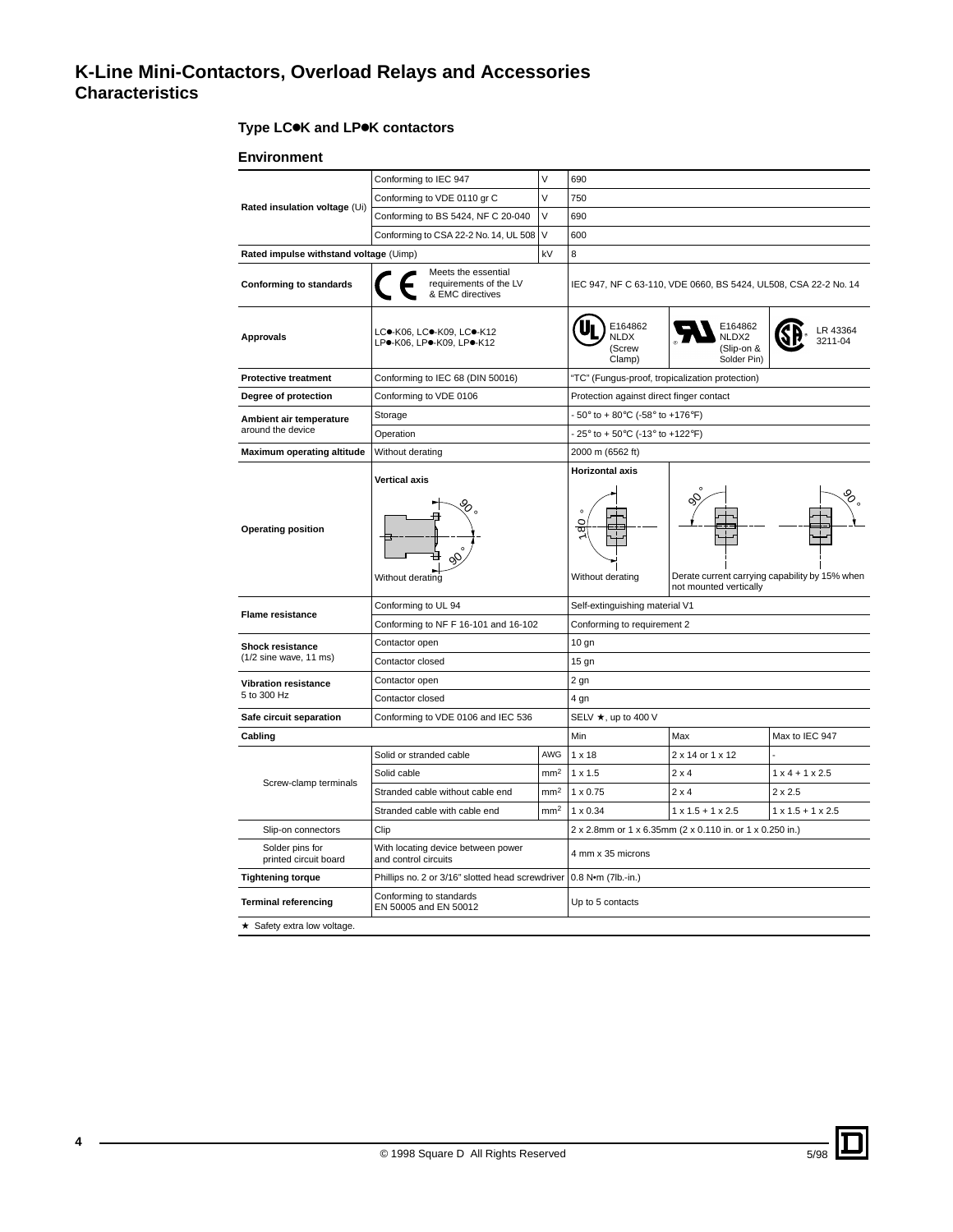# Type LC<sup>OK</sup> and LPOK contactors

### **Pole characteristics**

| Conventional thermal current (lth)                                   | For ambient temperature $\leq 50$ °C ( $\leq$ 122°F)                                      |                                                                      | A              | 20                              |                                               |                                                                                                                                                           |                |                |                         |                |  |
|----------------------------------------------------------------------|-------------------------------------------------------------------------------------------|----------------------------------------------------------------------|----------------|---------------------------------|-----------------------------------------------|-----------------------------------------------------------------------------------------------------------------------------------------------------------|----------------|----------------|-------------------------|----------------|--|
| Rated operational frequency                                          |                                                                                           |                                                                      | Hz             | 50/60                           |                                               |                                                                                                                                                           |                |                |                         |                |  |
| Frequency limits of the<br>operational current                       |                                                                                           |                                                                      | Hz             | Up to 400                       |                                               |                                                                                                                                                           |                |                |                         |                |  |
| Rated operational voltage (Ue)                                       |                                                                                           |                                                                      | v              | 690                             |                                               |                                                                                                                                                           |                |                |                         |                |  |
|                                                                      | I rms conforming to NF C 63-110 and IEC 947<br>LCO-K06, LPIO-K06, LCO-K09, LPO-K09        |                                                                      |                | 110                             |                                               |                                                                                                                                                           |                |                |                         |                |  |
| Rated making capacity                                                | LC.K12, LP.K12                                                                            |                                                                      | A              | 144                             |                                               |                                                                                                                                                           |                |                |                         |                |  |
|                                                                      | $LC• - K16$                                                                               |                                                                      |                | 160                             |                                               |                                                                                                                                                           |                |                |                         |                |  |
|                                                                      | Conforming to NF C 63-110 and IEC 947                                                     |                                                                      | v              | 220/<br>230                     | 380/<br>400                                   | 415                                                                                                                                                       | 440            | 500            | 660/<br>690             |                |  |
| Rated breaking capacity                                              | LCO-K06, LPO-K06, LCO-K09, LPO-K09 I rms                                                  |                                                                      |                | 110                             | 110                                           | 110                                                                                                                                                       | 110            | 80             | 70                      |                |  |
|                                                                      | LCO-K12, LPO-K12                                                                          |                                                                      | A              |                                 |                                               |                                                                                                                                                           | 110            | 80             | 70                      |                |  |
|                                                                      | LC <sub>•</sub> –K16                                                                      |                                                                      |                |                                 | $\overline{\phantom{0}}$                      | $\overline{\phantom{0}}$                                                                                                                                  | 110            | 80             | 70                      |                |  |
|                                                                      | In free air for a time "t" from cold state ( $\theta \le 50$ °C)                          |                                                                      | 1 <sub>s</sub> | 5 s                             | 10 <sub>s</sub>                               | 30 <sub>s</sub>                                                                                                                                           | 1 min          | 3 min          | $\geq 15$<br>min        |                |  |
| Permissible short-time rating                                        | LCO-K06, LPO-K06, LCO-K09, LPO-K09                                                        |                                                                      | А              | 90                              | 85                                            | 80                                                                                                                                                        | 60             | 45             | 40                      | 20             |  |
|                                                                      | LC●-K12, LP●-K12 LC●-K16                                                                  |                                                                      | 115            | 105                             | 100                                           | 75                                                                                                                                                        | 55             | 50             | 25                      |                |  |
| <b>Short-circuit protection</b>                                      | By circuit breaker                                                                        |                                                                      |                |                                 | Select in accordance with NEC and local codes |                                                                                                                                                           |                |                |                         |                |  |
|                                                                      | By fuses                                                                                  |                                                                      |                |                                 |                                               | Max 400% of motor FLA                                                                                                                                     |                |                |                         |                |  |
| Average impedance per pole                                           | At Ith and 50 Hz                                                                          | $m\Omega$                                                            | 3              |                                 |                                               |                                                                                                                                                           |                |                |                         |                |  |
|                                                                      | Maximum rated operational current for a<br>temperature $\leq 50$ °C                       | A                                                                    | 20             |                                 |                                               |                                                                                                                                                           |                |                |                         |                |  |
|                                                                      | Maximum rated operational current for a<br>temperature $\leq 70$ °C                       |                                                                      | А              |                                 | 16 for Ue only                                |                                                                                                                                                           |                |                |                         |                |  |
|                                                                      | Rated operational current limits in relation to<br>on-load factor and operating frequency |                                                                      |                |                                 | On-load factor                                |                                                                                                                                                           | 90%            | 60%            | 30%                     |                |  |
|                                                                      |                                                                                           |                                                                      |                |                                 | 300 op. cycles/hour                           |                                                                                                                                                           | 13             | 15             | 18                      |                |  |
| Utilization in category AC-1<br>resistive circuit, heating, lighting |                                                                                           |                                                                      |                |                                 | 120 op. cycles/hour                           |                                                                                                                                                           | 15             | 18             | 19                      |                |  |
| (Ue $\leq$ 440 V)                                                    |                                                                                           |                                                                      |                | 30 op. cycles/hour              |                                               | 19                                                                                                                                                        | 20             | 20             |                         |                |  |
|                                                                      |                                                                                           |                                                                      |                |                                 |                                               | Apply the following coefficients to the current values<br>given above. These take into account the often<br>unbalanced current distribution between poles |                |                |                         |                |  |
|                                                                      | paralleling of poles                                                                      | Increase in operational current by                                   |                |                                 |                                               | 2 poles in parallel: $K = 1.60$                                                                                                                           |                |                |                         |                |  |
|                                                                      |                                                                                           |                                                                      |                | 3 poles in parallel: $K = 2.25$ |                                               |                                                                                                                                                           |                |                |                         |                |  |
|                                                                      |                                                                                           |                                                                      |                |                                 |                                               | 4 poles in parallel: $K = 2.80$                                                                                                                           |                |                |                         |                |  |
|                                                                      | Operational power<br>according to the voltage                                             | Voltage<br>50 or 60 Hz                                               | v              | 115                             | 220                                           | 220/<br>240                                                                                                                                               | 380/<br>415    | 440/<br>480    | 500/<br>600             | 660/<br>690    |  |
|                                                                      |                                                                                           |                                                                      |                | 1-ph                            | $1$ -ph                                       | 3-ph                                                                                                                                                      | 3-ph           | 3-ph           | 3-ph                    | 3-ph           |  |
|                                                                      | LCO-K06, LPO-K06                                                                          | Motor ratings                                                        | kW             | 0.37                            | 0.75                                          | 1.5                                                                                                                                                       | 2.2            | 3              | 3                       | 3              |  |
| Utilization in category AC-3                                         | LC.K09, LP.K09                                                                            | Motor ratings                                                        | kW             | 0.55                            | 1.1                                           | 2.2                                                                                                                                                       | $\overline{4}$ | 4              | 4                       | 4              |  |
| Squirrel cage motors                                                 | LCO-K12, LPO-K12                                                                          | Motor ratings                                                        | kW             |                                 |                                               | 3                                                                                                                                                         | 5.5            | 5.5/4<br>(480) | $\overline{\mathbf{4}}$ | $\overline{4}$ |  |
|                                                                      | LC <sub>•</sub> K16                                                                       | Motor ratings                                                        | kW             |                                 |                                               | $\overline{4}$                                                                                                                                            | 7.5            | 5.5/4<br>(480) | $\overline{4}$          | $\overline{4}$ |  |
|                                                                      | Maximum operating rate (in operating cycles/                                              |                                                                      |                |                                 | Op. cycles/hour                               |                                                                                                                                                           | 600            | 900            | 1200                    |                |  |
|                                                                      | hour in relation to % of rated power)                                                     |                                                                      |                | Power                           |                                               |                                                                                                                                                           |                | 100%           | 75%                     | 50%            |  |
|                                                                      | Operational power<br>according to the voltage                                             | Voltage<br>50 or 60 Hz                                               | V              | 115                             | 220                                           | 220/<br>208                                                                                                                                               | 220/<br>240    | 460/<br>480    | 575/<br>600             |                |  |
|                                                                      |                                                                                           |                                                                      |                | $1$ -ph                         | 1-ph                                          | 3-ph                                                                                                                                                      | 3-ph           | 3-ph           | 3-ph                    |                |  |
| Utilization in category AC-3<br>Squirrel cage motors                 | LC.K06, LP.K06                                                                            | Motor ratings                                                        |                | 0.5                             | $\mathbf{1}$                                  | 1.5                                                                                                                                                       | 3              | 3              | 3                       |                |  |
|                                                                      | LCO-K09, LPO-K09                                                                          | Motor ratings                                                        | hp             | 0.5                             | 1.5                                           | $\overline{2}$                                                                                                                                            | 3              | 5              | 5                       |                |  |
|                                                                      | LCO-K12, LPO-K12                                                                          | Motor ratings                                                        | hp             | $\mathbf{1}$                    | $\overline{2}$                                | 3                                                                                                                                                         | 3              | 7.5            | 10                      |                |  |
|                                                                      | LC●-K16, LP●-K12                                                                          | Not for North American Applications. Not UL Listed or CSA Certified. |                |                                 |                                               |                                                                                                                                                           |                |                |                         |                |  |

 $\overline{a}$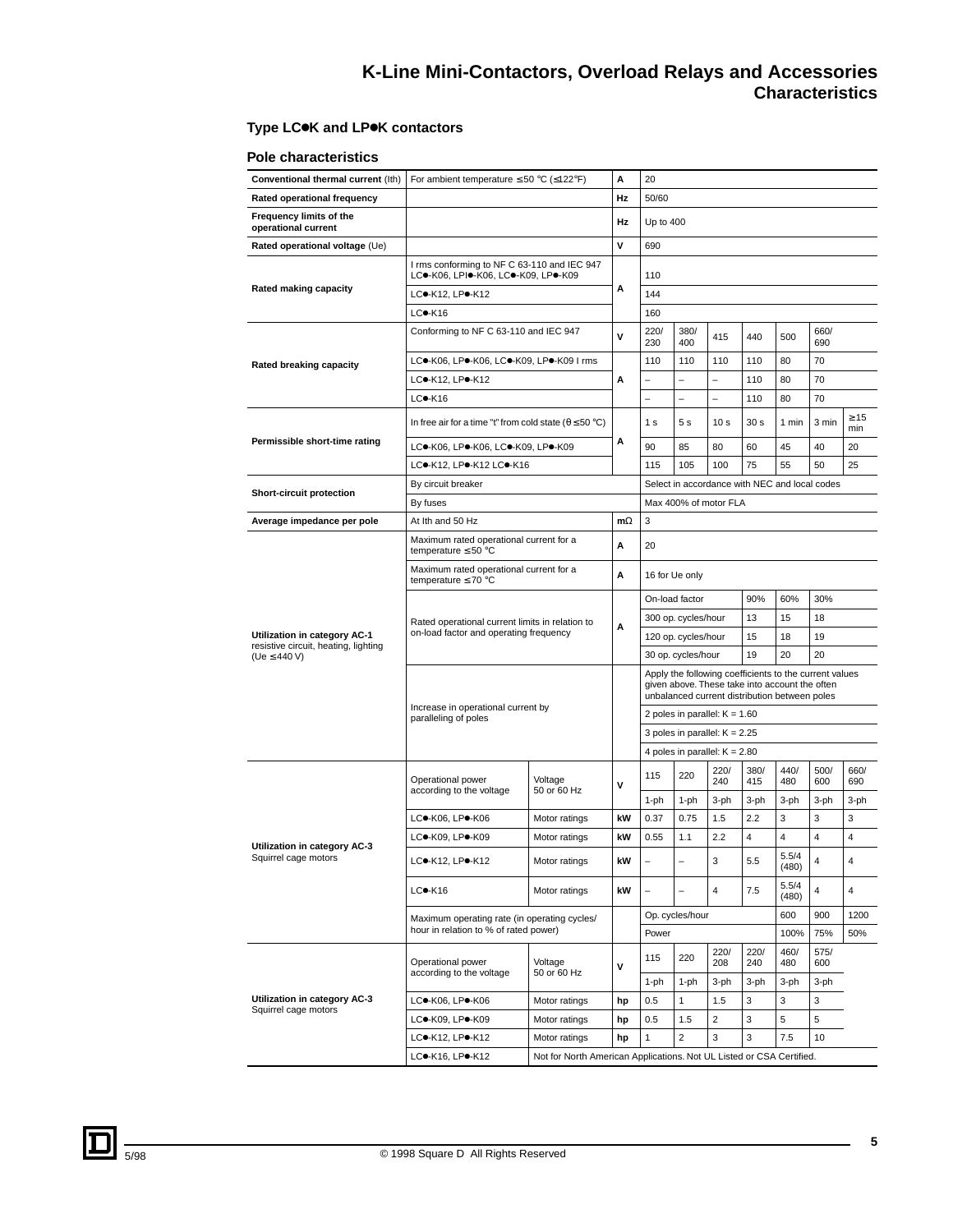# **Type LCOK and LPOK contactors**

### **Control circuit characteristics**

| <b>Type</b>                           |                                   |    | LC <sub>1</sub> | LC <sub>2</sub> | LC7               | LC8 | LP <sub>1</sub> | LP <sub>2</sub>   |
|---------------------------------------|-----------------------------------|----|-----------------|-----------------|-------------------|-----|-----------------|-------------------|
| Rated control circuit voltage<br>(UC) |                                   | V  | AC 12 to 690    |                 | AC 24 to 230      |     | DC 12 to 250 ■  |                   |
| <b>Control voltage limits</b>         | For operation $\star$             |    | 0.8 to 1.15 Uc  |                 | 0.85 to 1.1 Uc    |     | 0.8 to 1.15 Uc  |                   |
| (≤ 50 °C) single voltage coil         | For drop-out                      |    | $> 0.20$ Uc     |                 | $> 0.10$ Uc       |     | $\geq 0.10$ Uc  |                   |
| Average consumption                   | Inrush                            |    | 30 VA           |                 | 3 VA              |     | 3 W             |                   |
| at 20 °C and at Uc.                   | Sealed                            |    | 4.5 VA          |                 | 3 VA              |     | 3 W             |                   |
| <b>Heat dissipation</b>               | W<br>1.3                          |    |                 |                 |                   |     | 3               |                   |
|                                       | Between coil energization and:    |    |                 |                 |                   |     |                 |                   |
|                                       | - opening of the N.C. contacts    | ms | 5 to 15         |                 | 25 to 35          |     | 25 to 35        |                   |
| <b>Operating time</b>                 | - closing of the N.O. contacts    | ms | $10$ to $20$    |                 | 30 to 40          |     | 30 to 40        |                   |
| at 20 °C and at Uc.                   | Between coil de-energization and: |    |                 |                 |                   |     |                 |                   |
|                                       | - opening of the N.O. contacts    | ms | 10 to 20        |                 | 30                |     | 10              |                   |
|                                       | - closing of the N.C. contacts    | ms | 15 to 25        |                 | 40                |     | 15              |                   |
| Maximum immunity to micro-<br>breaks  | $\overline{2}$<br>ms              |    |                 |                 | $\overline{2}$    |     | 2               |                   |
| Maximum operating rate                | In operating cycles per hour      |    | 3600            |                 | 3600              |     | 3600            |                   |
| Mechanical durability at Uc           | 50/60 Hz coil                     |    | 10              | 5               | 10 <sup>1</sup>   | 5   | -               | $\qquad \qquad -$ |
| In millions of operating cycles       | DC coil                           |    | -               | -               | $\qquad \qquad =$ | -   | 10 <sup>1</sup> | 5                 |

For mains supplies with a high level of interference (voltage surge > 800 V), use a suppressor module LA4-KE1FC (50 to 129 V) or LAF-KE1UG

(130 to 250 V), see page 22. a LC1-K16: 0.85 to 1.15 Uc.

 $\overline{\phantom{a}}$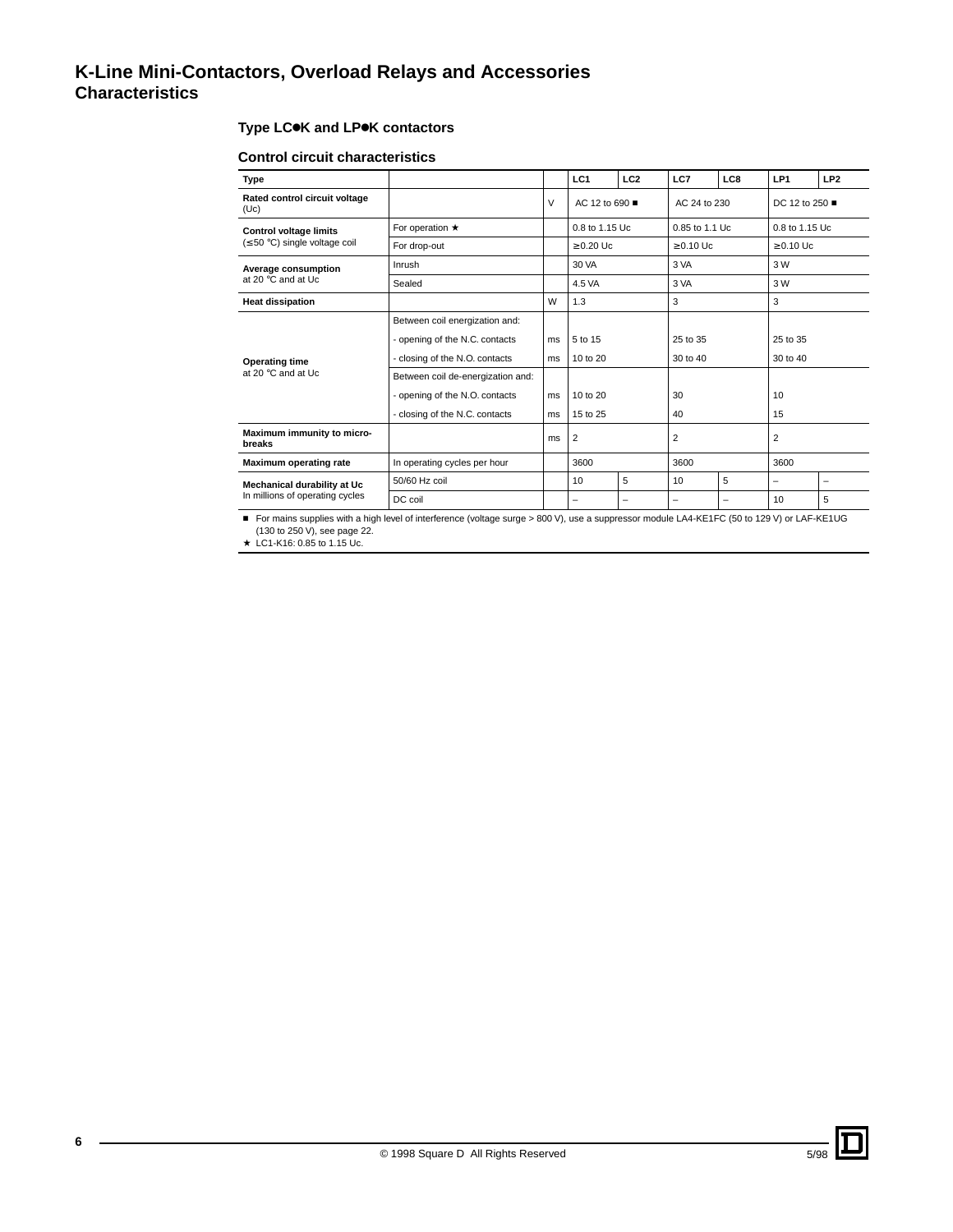### **Types LC**k**K and LP**k**K contactors**

| Number of contacts                 | On LCO-K or LPO-K                                |                |           | 1         |
|------------------------------------|--------------------------------------------------|----------------|-----------|-----------|
|                                    | On LA1-K                                         |                |           | 2 or 4    |
| Rated operational voltage (Ue)     | Up to                                            |                | V         | 690       |
|                                    | Conforming to BS 5424                            |                | V         | 690       |
| Rated insulation voltage (Ui)      | Conforming to IEC 947                            |                | V         | 690       |
|                                    | Conforming to VDE 0110 group C                   |                | V         | 750       |
|                                    | Conforming to CSA C 22.2 No.14, UL 508           |                | V         | 600       |
| Conventional thermal current (lth) | For ambient temperature $\leq 50$ °C             |                | Α         | 10        |
| Frequency of operational current   |                                                  |                | Hz        | Up to 400 |
| Minimum switching capacity         | U min (DIN 19 240)                               |                | V         | 17        |
|                                    | I min                                            |                | mA        | 5         |
| Short-circuit protection           | Conforming to IEC 947 and VDE 0660, gl fuse      |                | A         | 10        |
| Rated making capacity              | Conforming to IEC 947                            | I rms          | A         | 110       |
|                                    |                                                  | 1 <sub>s</sub> | Α         | 80        |
| <b>Overload current</b>            | Permissible for                                  | 500 ms         | Α         | 90        |
|                                    |                                                  | $100$ ms       | A         | 110       |
| <b>Insulation resistance</b>       |                                                  |                | $M\Omega$ | >10       |
| Non-overlap distance               | Linked contacts conforming to INRS and BIA spec. |                | mm        | 0.5       |

#### **Auxiliary contact characteristics of contactors and instantaneous contact blocks**

#### **Operational power of contacts** conforming to IEC 947

#### **AC supply, category AC-15 DC supply, category DC-13**

Electrical durability (valid up to 3600 operating cycles per hour) on an inductive load such as the coil of an electromagnet: making current (power factor 0.7) = 10 times the breaking current (power factor 0.4).

|                             | v  | 24   | 48   | 110/<br>127 | 220/<br>230 | 440   | 600/<br>690 | v | 24  | 48  | 110 | 220 | 440 | 600 |
|-----------------------------|----|------|------|-------------|-------------|-------|-------------|---|-----|-----|-----|-----|-----|-----|
| 1 million operating cycles  | VA | 48   | 96   | 240         | 440         | 880   | 1200        | w | 120 | 80  | 60  | 52  | 51  | 50  |
| 2 million operating cycles  | VA |      | 34   | 86          | 158         | 317   | 500         | w | 55  | 38  | 30  | 28  | 26  | 25  |
| 10 million operating cycles | VA |      | 14   | 36          | 66          | 132   | 200         | w | 15  | 11  | 9   | 8   |     | 6   |
| Occasional making capacity  | VA | 1000 | 2050 | 5000        | 10000       | 13000 | 9000        | w | 720 | 600 | 400 | 300 | 230 | 200 |
|                             |    |      |      |             |             |       |             |   |     |     |     |     |     |     |

Electrical durability (valid up to 1200 operating cycles per hour, on an inductive load such as the coil of an electromagnet, without economy resistor, the time constant increasing with the load.

| 600/<br>690 | ν | 24  | 48  | 110 | 220 | 440 | 600 |
|-------------|---|-----|-----|-----|-----|-----|-----|
| 1200        | w | 120 | 80  | 60  | 52  | 51  | 50  |
| 500         | W | 55  | 38  | 30  | 28  | 26  | 25  |
| 200         | w | 15  | 11  | 9   | 8   |     | 6   |
| 9000        | W | 720 | 600 | 400 | 300 | 230 | 200 |

#### Power in broken VA Power in broken W

- **1** Breaking limit of contacts valid for: 16 000 - maximum of 50 operating cycles 10 000 at 10 s intervals
- (breaking current = making current x power factor 0.7).
- **2** Electrical durability of contacts for:
	- 1 million operating cycles (2a) - 3 million operating cycles (2b)
	- -10 million operating cycles (2c).
- **3** Breaking limit of contacts valid for: - maximum of 20 operating cycles at 10 s intervals with current passing for 0.5 s per operating cycle.
- **4** Thermal limit.





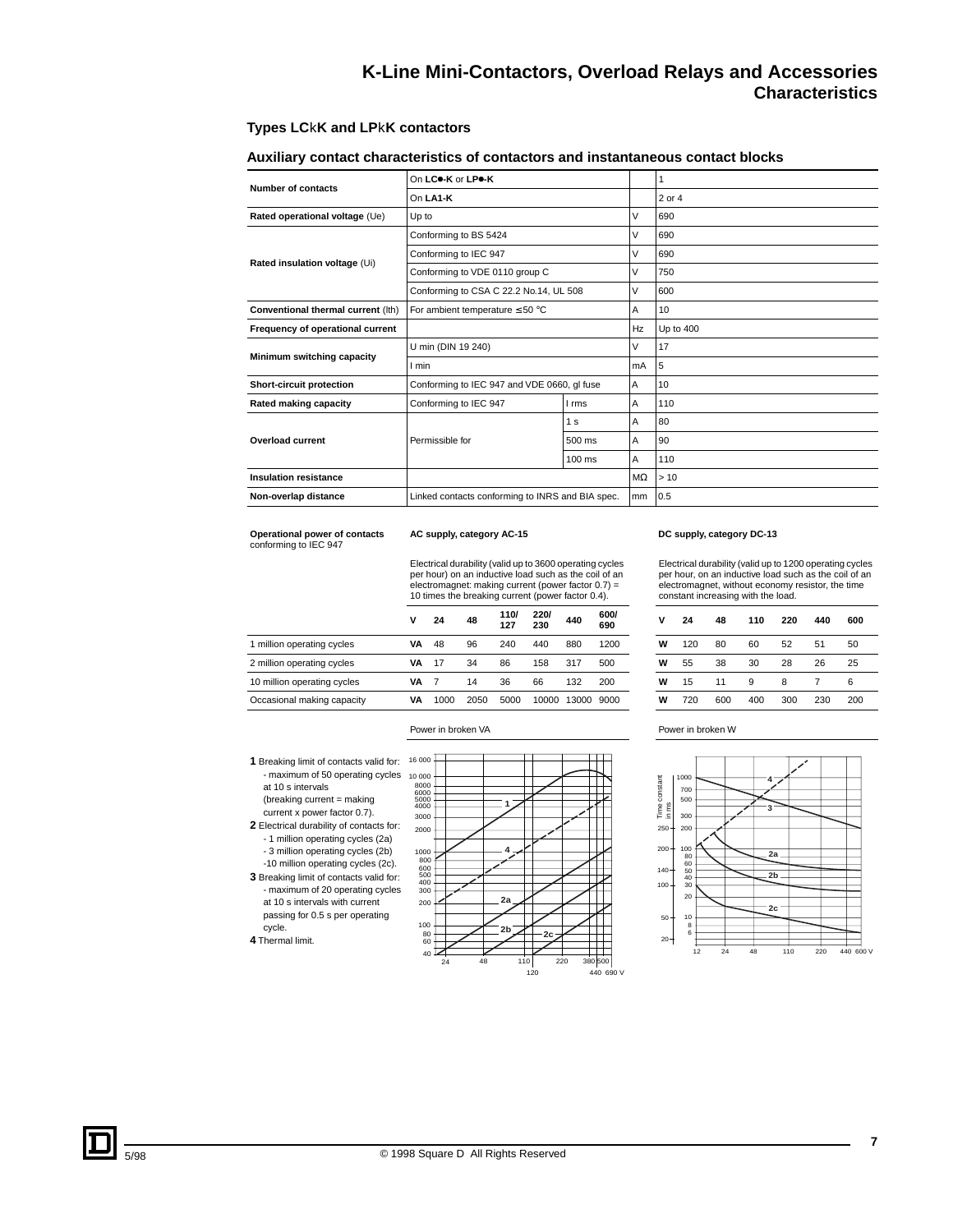# **Control circuit: AC**

### **Kilowatt ratings for International applications**

#### **General purpose contactors .**

- Mounting on 35 mm — DIN rail or 4mm (#6) screws.<br>- Screws in open "ready-to-tighten" position.



**LC1-KO610**\*\*



**LC1-KO6107**kk

|                | Standard power ratings of 3-phase<br>motors 50/60 Hz in category AC-3 |                        | Rated                                             |                                                    | Auxiliary<br>contacts    |                          | Basic catalog<br>number.                                                                                  |             |
|----------------|-----------------------------------------------------------------------|------------------------|---------------------------------------------------|----------------------------------------------------|--------------------------|--------------------------|-----------------------------------------------------------------------------------------------------------|-------------|
| 220 V<br>230 V | 380 V<br>415 V                                                        | 440/500 V<br>660/690 V | operational<br>current in<br>$AC-3$<br>440V up to | Type of connection                                 |                          |                          | Complete with<br>code indicating<br>control circuit<br>voltage catalog<br>number $\star$ $\blacktriangle$ | Weight      |
| kW             | kW                                                                    | kW                     | A                                                 |                                                    | N.O.                     | <b>N.C.</b>              |                                                                                                           | kg (lb.)    |
|                |                                                                       |                        |                                                   | Screw clamp                                        | 1                        |                          | LC1-K061000                                                                                               | 0.180(0.40) |
|                |                                                                       |                        |                                                   |                                                    | $\overline{\phantom{0}}$ | 1                        | LC1-K060100                                                                                               | 0.180(0.40) |
| 1.5            | 2.2                                                                   | 3                      | 6                                                 | Slip-on 1 x 0.25 in.,                              | 1                        | $\equiv$                 | LC1-K06107 <sup>ee</sup>                                                                                  | 0.180(0.40) |
|                |                                                                       |                        |                                                   | or 2 x 0.11 in.<br>Solder pins for printed circuit | $\equiv$                 | 1                        | LC1-K06017 <sup>e</sup>                                                                                   | 0.180(0.40) |
|                |                                                                       |                        |                                                   |                                                    | 1                        | $\equiv$                 | LC1-K0610500                                                                                              | 0.210(0.46) |
|                |                                                                       |                        |                                                   | board                                              | $\overline{\phantom{0}}$ | $\mathbf{1}$             | LC1-K0601500                                                                                              | 0.210(0.46) |
|                |                                                                       |                        |                                                   | Screw clamp                                        | 1                        | $\overline{\phantom{0}}$ | LC1-K0910 <sup>e</sup>                                                                                    | 0.180(0.40) |
| 2.2            |                                                                       |                        |                                                   |                                                    | $\overline{\phantom{0}}$ | $\mathbf{1}$             | LC1-K090100                                                                                               | 0.180(0.40) |
|                | 4                                                                     | $\overline{4}$         | 9                                                 | Slip-on 1 x 0.25 in.,                              | 1                        | $\equiv$                 | LC1-K09107 <sup>e</sup>                                                                                   | 0.180(0.40) |
|                |                                                                       |                        |                                                   | or 2 x 0.11 in.                                    | $\equiv$                 | $\mathbf{1}$             | LC1-K09017 <sup>e</sup>                                                                                   | 0.180(0.40) |
|                |                                                                       |                        |                                                   | Solder pins for printed circuit                    | 1                        | $\equiv$                 | LC1-K0910500                                                                                              | 0.210(0.46) |
|                |                                                                       |                        |                                                   | board                                              | $\overline{\phantom{0}}$ | $\mathbf{1}$             | LC1-K0901500                                                                                              | 0.210(0.46) |
|                |                                                                       |                        |                                                   | Screw clamp                                        | 1                        | $\equiv$                 | LC1-K121000                                                                                               | 0.180(0.40) |
|                |                                                                       |                        |                                                   |                                                    | $\overline{a}$           | 1                        | LC1-K120100                                                                                               | 0.180(0.40) |
| 3              | 5.5                                                                   | 4(>440)                | 12                                                | Slip-on 1 x 0.25 in.,                              | 1                        | $\overline{\phantom{0}}$ | LC1-K12107 <sup>e</sup>                                                                                   | 0.180(0.40) |
|                |                                                                       | 5.5(440)               |                                                   | or 2 x 0.11 in.                                    | $\overline{\phantom{0}}$ | $\mathbf{1}$             | LC1-K12017 <sup>e</sup>                                                                                   | 0.180(0.40) |
|                |                                                                       |                        |                                                   | Solder pins for printed circuit                    | 1                        | $\overline{\phantom{0}}$ | LC1-K1210500                                                                                              | 0.210(0.46) |
|                |                                                                       |                        |                                                   | board                                              | $\overline{a}$           | $\mathbf{1}$             | LC1-K12015 <sup>e</sup>                                                                                   | 0.210(0.46) |
|                |                                                                       |                        |                                                   |                                                    | 1                        | $\equiv$                 | LC1-K161000 +                                                                                             | 0.180(0.40) |
| 3              |                                                                       |                        |                                                   | Screw clamp                                        | $\equiv$                 | $\mathbf{1}$             | LC1-K160100 +                                                                                             | 0.180(0.40) |
|                | 7.5                                                                   | 4(440)                 |                                                   | Slip-on 1 x 0.25 in.,                              | 1                        | $\qquad \qquad -$        | LC1-K1610700 +                                                                                            | 0.180(0.40) |
|                |                                                                       | 5.5(440)               | 16                                                | or $2 \times 0.11$ in.                             | $\overline{\phantom{0}}$ | $\mathbf{1}$             | LC1-K1601700 +                                                                                            | 0.180(0.40) |
|                |                                                                       |                        |                                                   | Solder pins for printed circuit                    |                          | $\overline{\phantom{0}}$ | LC1-K1610500+                                                                                             | 0.210(0.46) |
|                |                                                                       |                        |                                                   | board                                              | $\overline{a}$           | $\mathbf{1}$             | LC1-K1601500 +                                                                                            | 0.210(0.46) |

#### Contactors for use in sensitive environments **-**

**Recommended for use in areas sensitive to noise, high interference mains supplies, etc.**

- Coil with built-in rectifier and suppressor.<br>- Mounting on 35 mm -..- DIN rail or 4 mm (#6) screws

LC7-KO6105<sup>e</sup>

ø eth 63 面

|     | - Mounting on 35 mm $\sim$ DIN rail or 4 mm (#6) screws<br>- Screws in the open "ready-to-tighten" position. |          |    |                                 |                          |                          |                         |             |
|-----|--------------------------------------------------------------------------------------------------------------|----------|----|---------------------------------|--------------------------|--------------------------|-------------------------|-------------|
|     |                                                                                                              |          |    |                                 | 1                        | -                        | LC7-K061000             | 0.225(0.50) |
|     |                                                                                                              |          |    | Screw clamp                     | $\overline{\phantom{0}}$ | 1                        | LC7-K060100             | 0.225(0.50) |
| 1.5 | 2.2                                                                                                          | 3        | 6  | Slip-on 1 x 0.25 in.,           |                          | $\overline{\phantom{0}}$ | LC7-K06107 <sup>e</sup> | 0.225(0.50) |
|     |                                                                                                              |          |    | or 2 x 0.11 in.                 | $\overline{\phantom{0}}$ | 1                        | LC7-K0601700            | 0.225(0.50) |
|     |                                                                                                              |          |    | Solder pins for printed circuit | $\mathbf{1}$             | -                        | LC7-K06105              | 0.255(0.56) |
|     |                                                                                                              |          |    | board                           | $\overline{\phantom{0}}$ | 1                        | LC7-K0601500            | 0.255(0.56) |
|     |                                                                                                              |          |    | Screw clamp                     | 1                        | -                        | LC7-K0910 <sup>e</sup>  | 0.225(0.50) |
| 2.2 |                                                                                                              |          | 9  |                                 | -                        | 1                        | LC7-K090100             | 0.225(0.50) |
|     | $\overline{4}$                                                                                               | 4        |    | Slip-on 1 x 0.25 in.,           | 1                        | -                        | LC7-K09107 <sup>e</sup> | 0.225(0.50) |
|     |                                                                                                              |          |    | or 2 x 0.11 in.                 | $\overline{\phantom{0}}$ | 1                        | LC7-K09017 <sup>e</sup> | 0.255(0.56) |
|     |                                                                                                              |          |    | Solder pins for printed circuit | $\mathbf{1}$             | -                        | LC7-K09105.             | 0.255(0.56) |
|     |                                                                                                              |          |    | board                           | $\overline{\phantom{0}}$ | 1                        | LC7-K09015.             | 0.225(0.50) |
|     |                                                                                                              |          |    | Screw clamp                     |                          | -                        | LC7-K1210 <sup>e</sup>  | 0.225(0.50) |
|     |                                                                                                              |          |    |                                 | -                        | 1                        | LC7-K120100             | 0.225(0.50) |
|     | 5.5                                                                                                          | 4(>440)  | 12 | Slip-on 1 x 0.25 in.,           | 1                        | -                        | LC7-K12107 <sup>e</sup> | 0.225(0.50) |
| 3   |                                                                                                              | 5.5(440) |    | or 2 x 0.11 in.                 | $\overline{\phantom{0}}$ | 1                        | LC7-K12017 <sup>e</sup> | 0.225(0.50) |
|     |                                                                                                              |          |    | Solder pins for printed circuit | $\mathbf{1}$             | $\overline{\phantom{0}}$ | LC7-K12105 <sup>e</sup> | 0.255(0.56) |
|     |                                                                                                              |          |    | board                           | -                        | 1                        | LC7-K12015.             | 0.255(0.56) |

Add-on auxiliary contact blocks and accessories, see page 20.

 $\star$  Standard control circuit voltages, see page 10.

q For mains supplies with a high level of interference (voltage surge > 800 V), use a suppressor module LA4-KE1FC (50 to 129 V) or LA4-KE1UG (130 to 250 V), see page 22.

**f** For International applications only - not UL Listed or CSA Certified.

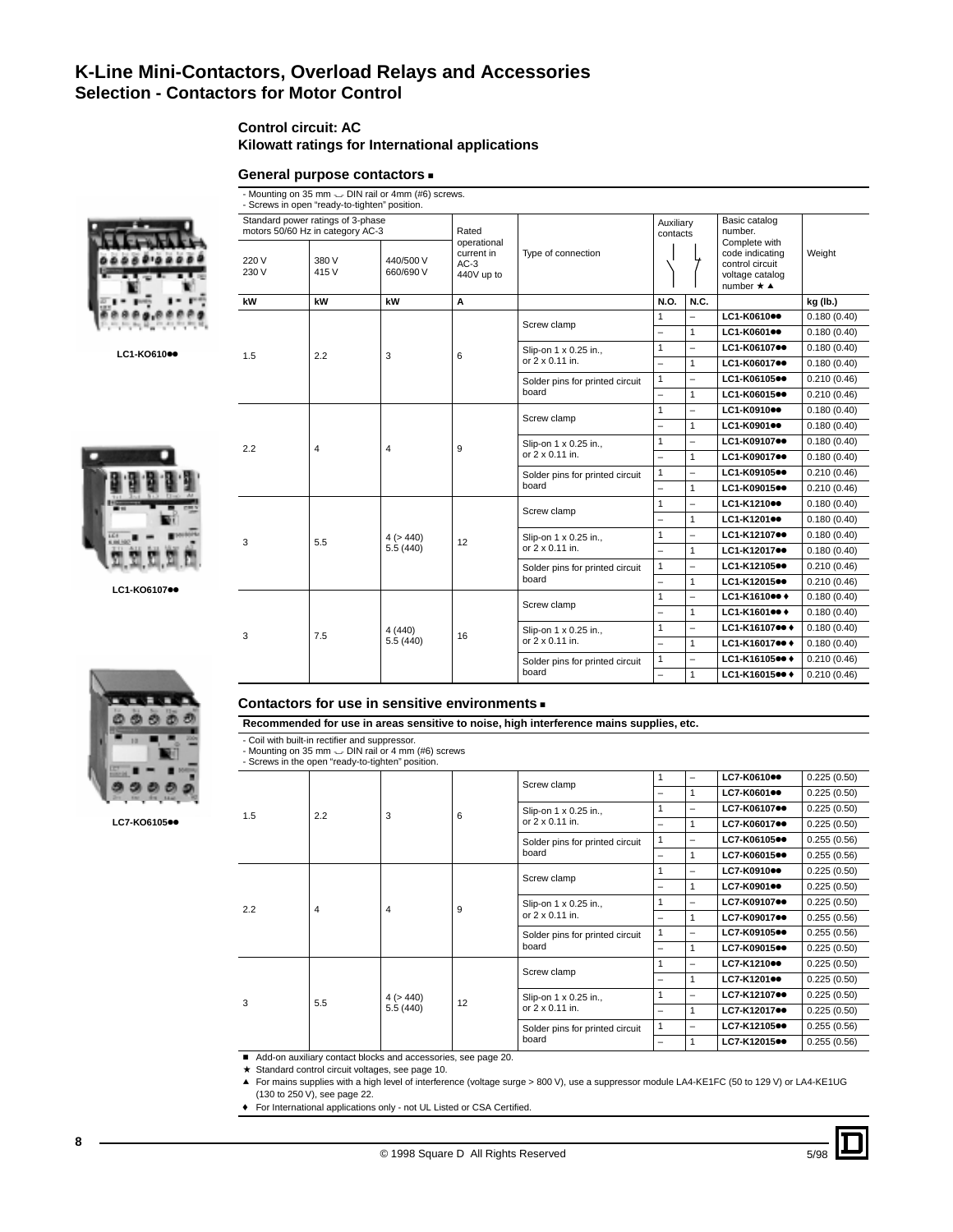### **Control circuit: AC Horsepower ratings for North American applications**

#### **General purpose contactors .**

- Mounting on 35 mm  $-$  DIN rail or 4mm (#6) screws.



LC1-K0610<sup>e</sup>



**LC1-KO6107**kk

**LC7-KO6105**ee

eth  $00$ 

|                                                                       |                           |                       |               | - Screws in open "ready-to-tighten" position. |                 |                                    |                                 |                          |                         |                                                             |             |
|-----------------------------------------------------------------------|---------------------------|-----------------------|---------------|-----------------------------------------------|-----------------|------------------------------------|---------------------------------|--------------------------|-------------------------|-------------------------------------------------------------|-------------|
|                                                                       | Maximum Horsepower Rating |                       |               |                                               |                 |                                    |                                 | Auxiliary                |                         | Basic catalog                                               |             |
| 1 - Phase<br>50/60 Hz                                                 |                           | 3 - Phase<br>50/60 Hz |               |                                               |                 | Maximum<br>inductive<br>current in | Type of Connection              | contacts                 |                         | number. Complete<br>with code indicating<br>control circuit | Weight      |
| 115/<br>120V                                                          | 230/<br>240 V             | 200/<br>208 V         | 220/<br>240 V | 460/<br>480 V                                 | 575/<br>600 V   | AC-3 category                      |                                 |                          |                         | voltage $\star \blacktriangle$                              |             |
| hp                                                                    | hp                        | hp                    | hp            | hp                                            | hp              | A                                  |                                 | N.O.                     | N.C.                    |                                                             | kg (lb.)    |
|                                                                       |                           |                       |               |                                               |                 |                                    | Screw clamp                     | $\mathbf{1}$             | $\equiv$                | LC1-K061000                                                 | 0.180(0.40) |
|                                                                       |                           |                       |               |                                               |                 |                                    |                                 | $\equiv$                 | $\mathbf{1}$            | LC1-K0601                                                   | 0.180(0.40) |
| 0.5                                                                   | $\mathbf{1}$              | 1.5                   | 1.5           | 3                                             | 3               | 6                                  | Slip-on 1 x 0.25 in.,           | $\mathbf{1}$             | $\equiv$                | LC1-K0610700                                                | 0.180(0.40) |
|                                                                       |                           |                       |               |                                               |                 |                                    | or 2 x 0.11 in.                 | $\equiv$                 | $\mathbf{1}$            | LC1-K0601700                                                | 0.180(0.40) |
|                                                                       |                           |                       |               |                                               |                 |                                    | Solder pins for printed circuit | $\mathbf{1}$             | $\equiv$                | LC1-K0610500                                                | 0.210(0.46) |
|                                                                       |                           |                       |               |                                               |                 |                                    | board                           | $\equiv$                 | $\mathbf{1}$            | LC1-K0601500                                                | 0.210(0.46) |
|                                                                       |                           |                       |               |                                               |                 |                                    | Screw clamp                     | 1                        | $\equiv$                | LC1-K091000                                                 | 0.180(0.40) |
| $\overline{2}$<br>0.5<br>1.5                                          |                           |                       |               |                                               |                 |                                    |                                 |                          | $\mathbf{1}$            | LC1-K090100                                                 | 0.180(0.40) |
|                                                                       |                           |                       | 3             | 5                                             | 5               | 9                                  | Slip-on 1 x 0.25 in.,           | 1                        | ÷,                      | LC1-K0910700                                                | 0.180(0.40) |
|                                                                       |                           |                       |               |                                               | or 2 x 0.11 in. |                                    | $\mathbf{1}$                    | LC1-K0901700             | 0.180(0.40)             |                                                             |             |
|                                                                       |                           |                       |               |                                               |                 |                                    | Solder pins for printed circuit | $\mathbf{1}$             | $\equiv$                | LC1-K0910500                                                | 0.210(0.46) |
|                                                                       |                           |                       |               |                                               |                 |                                    | board                           | $\overline{a}$           | $\mathbf{1}$            | LC1-K0901500                                                | 0.210(0.46) |
|                                                                       |                           |                       |               |                                               |                 |                                    |                                 | $\mathbf{1}$             | $\equiv$                | LC1-K121000                                                 | 0.180(0.40) |
|                                                                       |                           |                       |               |                                               |                 |                                    | Screw clamp                     | $\equiv$                 | $\mathbf{1}$            | LC1-K120100                                                 | 0.180(0.40) |
| $\mathbf{1}$                                                          | $\overline{2}$            | 3                     | 3             | 7.5                                           | 10              | 12                                 | Slip-on 1 x 0.25 in.,           | $\mathbf{1}$             | $\equiv$                | LC1-K1210700                                                | 0.180(0.40) |
|                                                                       |                           |                       |               |                                               |                 |                                    | or 2 x 0.11 in.                 | $\overline{a}$           | $\mathbf{1}$            | LC1-K12017 <sup>e</sup>                                     | 0.180(0.40) |
|                                                                       |                           |                       |               |                                               |                 |                                    | Solder pins for printed circuit | $\mathbf{1}$             | ÷,                      | LC1-K1210500                                                | 0.210(0.46) |
|                                                                       |                           |                       |               |                                               |                 | board                              | ÷                               | $\mathbf{1}$             | LC1-K12015 <sup>e</sup> | 0.210(0.46)                                                 |             |
|                                                                       |                           |                       |               |                                               |                 |                                    |                                 | 1                        | $\overline{a}$          | LC1-K161000 +                                               | 0.180(0.40) |
| Not for North American applications<br>Not UL Listed or CSA Certified |                           |                       |               |                                               |                 |                                    | Screw clamp                     | $\equiv$                 | $\mathbf{1}$            | LC1-K160100 +                                               | 0.180(0.40) |
|                                                                       |                           |                       |               |                                               |                 |                                    | Slip-on 1 x 0.25 in.,           | $\mathbf{1}$             | $\equiv$                | LC1-K1610700 +                                              | 0.180(0.40) |
|                                                                       |                           |                       |               |                                               |                 |                                    | or 2 x 0.11 in.                 | ÷                        | $\mathbf{1}$            | LC1-K1601700 +                                              | 0.180(0.40) |
|                                                                       |                           |                       |               |                                               |                 |                                    | Solder pins for printed circuit | $\mathbf{1}$             | $\equiv$                | LC1-K1610500 +                                              | 0.210(0.46) |
|                                                                       |                           |                       |               |                                               |                 |                                    | board                           | $\overline{\phantom{0}}$ | $\mathbf{1}$            | LC1-K1601500 +                                              | 0.210(0.46) |

#### **Contactors for use in sensitive environments .**

**Recommended for use in areas sensitive to noise, high interference mains supplies, etc.**

- Coil with built-in rectifier and suppressor.<br>- Mounting on 35 mm — DIN rail or 4mm (#6) screws

- Screws in the open "ready-to-tighten" position.

| 0.5<br>6<br>0.225(0.50)<br>1.5<br>3<br>6<br>Screw clamp<br>LC7-K061000<br>3<br>-<br>LC7-K060100<br>0.225(0.50)<br>-<br>Slip-on 1 x 0.25 in.,<br>LC7-K0610700<br>0.225(0.50)<br>$\overline{\phantom{0}}$<br>or 2 x 0.11 in.<br>0.225(0.50)<br>LC7-K0601700<br>1<br>$\overline{\phantom{0}}$<br>Solder pins for printed circuit<br>LC7-K0610500<br>0.255(0.56)<br>-<br>board<br>LC7-K0601500<br>0.255(0.56)<br>1<br>-<br>0.5<br>5<br>1.5<br>$\overline{2}$<br>3<br>5<br>9<br>Screw clamp<br>0.225(0.50)<br>LC7-K0910 <sup>e</sup><br>-<br>0.225(0.50)<br>LC7-K0901 <sup>e</sup><br>Slip-on 1 x 0.25 in.,<br>LC7-K0910700<br>0.225(0.50)<br>$\overline{\phantom{0}}$<br>or 2 x 0.11 in.<br>0.255(0.56)<br>1<br>LC7-K0901700<br>-<br>Solder pins for printed circuit<br>0.255(0.56)<br>LC7-K0910500<br>$\qquad \qquad -$<br>board<br>LC7-K0901500<br>0.225(0.50)<br>-<br>$\overline{2}$<br>3<br>3<br>12<br>Screw clamp<br>7.5<br>10<br>LC7-K1210 <sup>e</sup><br>0.225(0.50)<br>-<br>LC7-K1210100<br>0.225(0.50)<br>$\overline{\phantom{0}}$<br>Slip-on 1 x 0.25 in.,<br>LC7-K1210700<br>0.225(0.50)<br>-<br>or 2 x 0.11 in.<br>1<br>LC7-K12101700<br>0.225(0.50)<br>$\overline{\phantom{0}}$<br>1<br>Solder pins for printed circuit<br>LC7-K12005 <sup>e</sup><br>0.255(0.56)<br>$\overline{\phantom{0}}$<br>board<br>LC7-K12015 <sup>e</sup><br>0.255(0.56)<br>- |  |  |  |  |  |  |  |
|-----------------------------------------------------------------------------------------------------------------------------------------------------------------------------------------------------------------------------------------------------------------------------------------------------------------------------------------------------------------------------------------------------------------------------------------------------------------------------------------------------------------------------------------------------------------------------------------------------------------------------------------------------------------------------------------------------------------------------------------------------------------------------------------------------------------------------------------------------------------------------------------------------------------------------------------------------------------------------------------------------------------------------------------------------------------------------------------------------------------------------------------------------------------------------------------------------------------------------------------------------------------------------------------------------------------------------------------------------------------|--|--|--|--|--|--|--|
|                                                                                                                                                                                                                                                                                                                                                                                                                                                                                                                                                                                                                                                                                                                                                                                                                                                                                                                                                                                                                                                                                                                                                                                                                                                                                                                                                                 |  |  |  |  |  |  |  |
|                                                                                                                                                                                                                                                                                                                                                                                                                                                                                                                                                                                                                                                                                                                                                                                                                                                                                                                                                                                                                                                                                                                                                                                                                                                                                                                                                                 |  |  |  |  |  |  |  |
|                                                                                                                                                                                                                                                                                                                                                                                                                                                                                                                                                                                                                                                                                                                                                                                                                                                                                                                                                                                                                                                                                                                                                                                                                                                                                                                                                                 |  |  |  |  |  |  |  |
|                                                                                                                                                                                                                                                                                                                                                                                                                                                                                                                                                                                                                                                                                                                                                                                                                                                                                                                                                                                                                                                                                                                                                                                                                                                                                                                                                                 |  |  |  |  |  |  |  |
|                                                                                                                                                                                                                                                                                                                                                                                                                                                                                                                                                                                                                                                                                                                                                                                                                                                                                                                                                                                                                                                                                                                                                                                                                                                                                                                                                                 |  |  |  |  |  |  |  |
|                                                                                                                                                                                                                                                                                                                                                                                                                                                                                                                                                                                                                                                                                                                                                                                                                                                                                                                                                                                                                                                                                                                                                                                                                                                                                                                                                                 |  |  |  |  |  |  |  |
|                                                                                                                                                                                                                                                                                                                                                                                                                                                                                                                                                                                                                                                                                                                                                                                                                                                                                                                                                                                                                                                                                                                                                                                                                                                                                                                                                                 |  |  |  |  |  |  |  |
|                                                                                                                                                                                                                                                                                                                                                                                                                                                                                                                                                                                                                                                                                                                                                                                                                                                                                                                                                                                                                                                                                                                                                                                                                                                                                                                                                                 |  |  |  |  |  |  |  |
|                                                                                                                                                                                                                                                                                                                                                                                                                                                                                                                                                                                                                                                                                                                                                                                                                                                                                                                                                                                                                                                                                                                                                                                                                                                                                                                                                                 |  |  |  |  |  |  |  |
|                                                                                                                                                                                                                                                                                                                                                                                                                                                                                                                                                                                                                                                                                                                                                                                                                                                                                                                                                                                                                                                                                                                                                                                                                                                                                                                                                                 |  |  |  |  |  |  |  |
|                                                                                                                                                                                                                                                                                                                                                                                                                                                                                                                                                                                                                                                                                                                                                                                                                                                                                                                                                                                                                                                                                                                                                                                                                                                                                                                                                                 |  |  |  |  |  |  |  |
|                                                                                                                                                                                                                                                                                                                                                                                                                                                                                                                                                                                                                                                                                                                                                                                                                                                                                                                                                                                                                                                                                                                                                                                                                                                                                                                                                                 |  |  |  |  |  |  |  |
|                                                                                                                                                                                                                                                                                                                                                                                                                                                                                                                                                                                                                                                                                                                                                                                                                                                                                                                                                                                                                                                                                                                                                                                                                                                                                                                                                                 |  |  |  |  |  |  |  |
|                                                                                                                                                                                                                                                                                                                                                                                                                                                                                                                                                                                                                                                                                                                                                                                                                                                                                                                                                                                                                                                                                                                                                                                                                                                                                                                                                                 |  |  |  |  |  |  |  |
|                                                                                                                                                                                                                                                                                                                                                                                                                                                                                                                                                                                                                                                                                                                                                                                                                                                                                                                                                                                                                                                                                                                                                                                                                                                                                                                                                                 |  |  |  |  |  |  |  |
|                                                                                                                                                                                                                                                                                                                                                                                                                                                                                                                                                                                                                                                                                                                                                                                                                                                                                                                                                                                                                                                                                                                                                                                                                                                                                                                                                                 |  |  |  |  |  |  |  |
|                                                                                                                                                                                                                                                                                                                                                                                                                                                                                                                                                                                                                                                                                                                                                                                                                                                                                                                                                                                                                                                                                                                                                                                                                                                                                                                                                                 |  |  |  |  |  |  |  |
|                                                                                                                                                                                                                                                                                                                                                                                                                                                                                                                                                                                                                                                                                                                                                                                                                                                                                                                                                                                                                                                                                                                                                                                                                                                                                                                                                                 |  |  |  |  |  |  |  |

Add-on auxiliary contact blocks and accessories, see page 20.

\* Standard control circuit voltages (variable delivery times, please consult your Regional Sales Office).

q For mains supplies with a high level of interference (voltage surge > 800 V), use a suppressor module LA4-KE1FC (50 to 129 V) or LA4-KE1UG

(130 to 250 V), see page 22.

**f** For International applications only - not UL Listed or CSA Certified.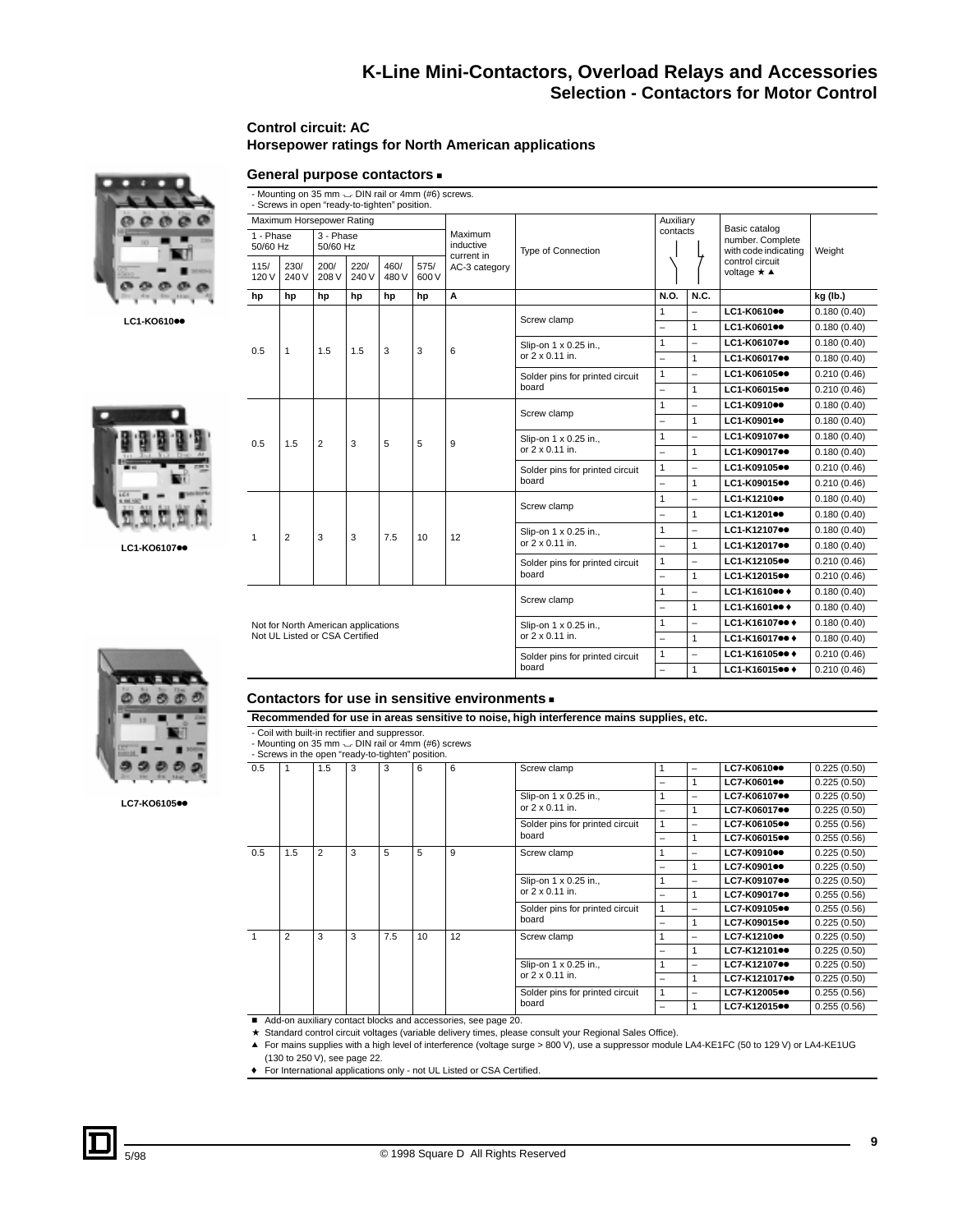### **Control circuit: DC Kilowatt ratings for International applications**

#### **3-pole contactors**



**LP1-K0610**kk



|                | - Mounting on 35 mm $\sim$ DIN rail or 4 mm (#6) screws.<br>- Screws in open "ready-to-tighten" position. |                        |                                   |                                       |                          |                          |                                                                 |             |
|----------------|-----------------------------------------------------------------------------------------------------------|------------------------|-----------------------------------|---------------------------------------|--------------------------|--------------------------|-----------------------------------------------------------------|-------------|
|                | Standard power ratings of 3-phase<br>motors 50/60 Hz in category AC-3                                     |                        | Rated<br>operational              |                                       | Auxiliary<br>contacts    |                          | Basic catalog<br>number.                                        |             |
| 220 V<br>230 V | 380 V<br>415 V                                                                                            | 440/500 V<br>660/690 V | current in<br>AC-3 440 V<br>up to | Type of connection                    |                          |                          | Complete with code<br>indicating control<br>circuit voltage ★ ▲ | Weight      |
| kW             | kW                                                                                                        | kW                     | A                                 |                                       | N.O.                     | N.C.                     |                                                                 | kg (lb.)    |
|                |                                                                                                           |                        |                                   |                                       | 1                        | $\equiv$                 | LP1-K061000                                                     | 0.225(0.50) |
|                |                                                                                                           |                        |                                   | Screw clamp                           | $\equiv$                 | $\mathbf{1}$             | LP1-K060100                                                     | 0.225(0.50) |
| 1.5            | 2.2                                                                                                       | 3                      | 6                                 | Slip-on 1 x 0.25 in., or 2 x 0.11 in. | $\mathbf{1}$             | $\overline{\phantom{0}}$ | LP1-K0610700                                                    | 0.225(0.50) |
|                |                                                                                                           |                        |                                   |                                       | $\overline{\phantom{0}}$ | $\mathbf{1}$             | LP1-K0601700                                                    | 0.225(0.50) |
|                |                                                                                                           |                        |                                   | Solder pins for printed circuit board | 1                        | $\equiv$                 | LP1-K0610500                                                    | 0.225(0.56) |
|                |                                                                                                           |                        |                                   |                                       | $\overline{a}$           | $\overline{1}$           | LP1-K0601500                                                    | 0.225(0.56) |
|                |                                                                                                           |                        |                                   | Screw clamp                           | $\mathbf{1}$             | $\equiv$                 | LP1-K091000                                                     | 0.225(0.50) |
|                |                                                                                                           |                        |                                   |                                       | $\overline{\phantom{0}}$ | $\overline{1}$           | LP1-K090100                                                     | 0.225(0.50) |
| 2.2            | 4                                                                                                         | 4                      | 9                                 | Slip-on 1 x 0.25 in., or 2 x 0.11 in. | $\mathbf{1}$             | ÷                        | LP1-K0910700                                                    | 0.225(0.50) |
|                |                                                                                                           |                        |                                   |                                       | $\overline{a}$           | $\mathbf{1}$             | LP1-K0901700                                                    | 0.225(0.50) |
|                |                                                                                                           |                        |                                   | Solder pins for printed circuit board | $\mathbf{1}$             | $\equiv$                 | LP1-K0910500                                                    | 0.255(0.56) |
|                |                                                                                                           |                        |                                   |                                       | $\overline{a}$           | $\mathbf{1}$             | LP1-K0901500                                                    | 0.255(0.56) |
|                |                                                                                                           |                        |                                   | Screw clamp                           | $\mathbf{1}$             | $\overline{\phantom{0}}$ | LP1-K121000                                                     | 0.225(0.50) |
|                |                                                                                                           |                        |                                   |                                       | $\overline{\phantom{0}}$ | $\mathbf{1}$             | LP1-K120100                                                     | 0.225(0.50) |
| 3              | 5.5                                                                                                       | 4 (>440 V)             | 12                                | Slip-on 1 x 0.25 in., or 2 x 0.11 in. | 1                        | $\equiv$                 | LP1-K1210700                                                    | 0.225(0.50) |
|                |                                                                                                           | 5.5 (440 V)            |                                   |                                       | $\equiv$                 | $\overline{1}$           | LP1-K12017 <sup>e</sup>                                         | 0.225(0.50) |
|                |                                                                                                           |                        |                                   | Solder pins for printed circuit board | $\mathbf{1}$             | $\equiv$                 | LP1-K1210500                                                    | 0.255(0.56) |
|                |                                                                                                           |                        |                                   |                                       | $\overline{\phantom{0}}$ | $\mathbf{1}$             | LP1-K1201500                                                    | 0.255(0.56) |

Add on auxiliary contact blocks and accessories, see pages 20.

\* Standard control circuit voltages (variable delivery times, please consult your Regional Sales Office)

### **Coil Selection**

#### **Contactor LC1-K** (0.8 to 1.15 Uc) (0.85 to 1.1 Uc)

| 12          | 20        | $24 \triangle$ | 36              | 42   | 48          | 110 | 127 | 200/<br>208 | 220/<br>230 | 230 | 230/<br>240 | 256 | 277 | 380/<br>400 | 400            |
|-------------|-----------|----------------|-----------------|------|-------------|-----|-----|-------------|-------------|-----|-------------|-----|-----|-------------|----------------|
| J7          | Z7        | B7             | . C7            | . D7 | E7          | F7  | FC7 | L7          | M7          | P7  | U7          | W7  | UE7 | . Q7        | V <sub>7</sub> |
| 400/<br>415 | 480<br>T7 | 500            | 575             | 600  | 660/<br>690 |     |     |             |             |     |             |     |     |             |                |
| <b>N7</b>   | R7        | S7             | SC <sub>7</sub> | X7   | Υ7          |     |     |             |             |     |             |     |     |             |                |
|             |           |                |                 |      |             |     |     |             |             |     |             |     |     |             |                |

Up to and including 240 V, coil with integral suppression device available: add 2 to the code required. Example: J72

#### **Contactor LC7-K** (0.85 to 1.1 Uc)

| Volts AC 50/60 Hz | 24        | 42 | 48 | 110 | 220 | 230/  |
|-------------------|-----------|----|----|-----|-----|-------|
|                   |           |    |    |     |     | 240   |
| Code              | <b>B7</b> | D7 | E7 | F7  | M7  | $U$ 7 |

#### **Contactor LP1-K** (0.8 to 1.15 Uc)

| .<br>.                                                                                              | ____ |    |                |    |    |           |           |           |           |     |     |     |     |           |            |            |     |
|-----------------------------------------------------------------------------------------------------|------|----|----------------|----|----|-----------|-----------|-----------|-----------|-----|-----|-----|-----|-----------|------------|------------|-----|
| Volts DC                                                                                            | 12   | 20 | $24 \triangle$ | 36 | 48 | 60        | 72        | 100       | 110       | 125 | 155 | 174 | 200 | 220       | 230        | 240        | 250 |
| Code                                                                                                | JD   | ZD | <b>BD</b>      | CD | ED | <b>ND</b> | <b>SD</b> | <b>KD</b> | <b>FD</b> | GD  | PD  | QD  | LC  | <b>MD</b> | <b>MPD</b> | <b>MUD</b> | UD  |
| . Outlined to be added a consequently and the control of the state of the control. In Freedom (IDO) |      |    |                |    |    |           |           |           |           |     |     |     |     |           |            |            |     |

Coil with integral suppression device available: add 3 to the code required. Example: JD3

▲ When connecting an electronic sensor or timer in series with the coil of the control relay, select a 20 V coil (AC control circuit voltage code Z7, DC control circuit voltage code ZD) so as to compensate for the incurred voltage drop.

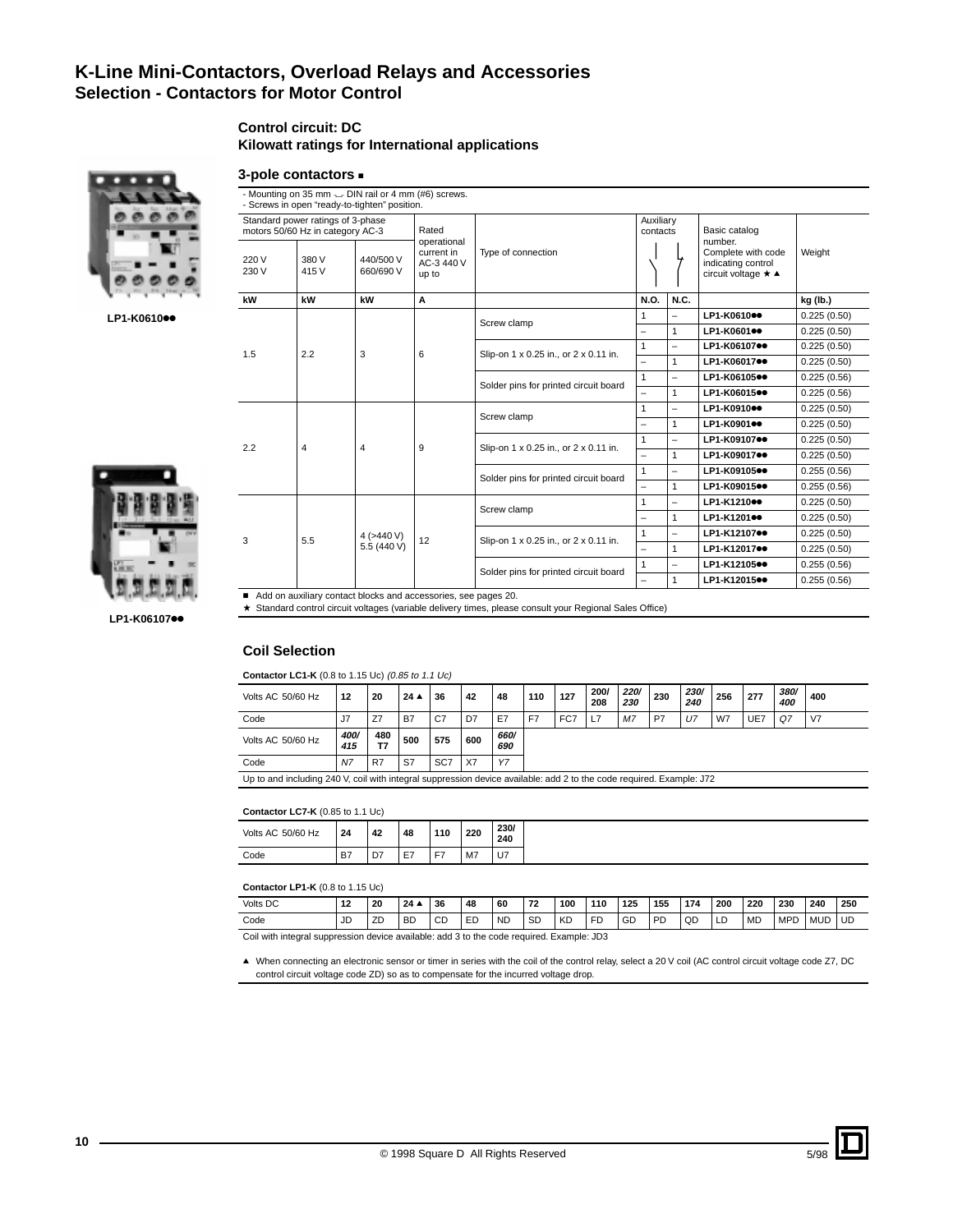### **Control circuit: DC Horsepower ratings for North American applications**

#### **3-pole contactors** <sup>c</sup>



**LP1-K0610**kk



**LP1-K06107**kk

|                      |                | Maximum Horsepower ratings |               |               |               |                                 |                                 | Auxiliary         |                          | Basic catalog                                                        |             |
|----------------------|----------------|----------------------------|---------------|---------------|---------------|---------------------------------|---------------------------------|-------------------|--------------------------|----------------------------------------------------------------------|-------------|
| 1- phase<br>50/60 HZ |                | 3- phase<br>50/60 HZ       |               |               |               | Maximum<br>inductive<br>current | Type of connection              | contacts          |                          | number.<br>Complete with                                             | Weight      |
| 115/<br>120 V        | 230/<br>240 V  | 200/<br>208 V              | 220/<br>240 V | 460/<br>480 V | 575/<br>600 V | in AC-3<br>category             |                                 |                   |                          | code indicating<br>control circuit<br>voltage $\star \blacktriangle$ |             |
| hp                   | hp             | hp                         | hp            | hp            | hp            | A                               |                                 | N.O.              | <b>N.C.</b>              |                                                                      | kg (lb.)    |
|                      |                |                            |               |               |               |                                 | Screw clamp                     | $\mathbf{1}$      | ÷,                       | LP1-K061000                                                          | 0.225(0.50) |
|                      |                |                            |               |               |               |                                 |                                 | $\qquad \qquad -$ | $\mathbf{1}$             | LP1-K060100                                                          | 0.225(0.50) |
| 0.5                  | 1              | 1.5                        | 1.5           | 3             | 3             | 6                               | Slip-on 1 x 0.25 in.,           | 1                 | ۳                        | LP1-K0610700                                                         | 0.225(0.50) |
|                      |                |                            |               |               |               |                                 | or 2 x 0.11 in.                 | ÷,                | $\mathbf{1}$             | LP1-K0601700                                                         | 0.225(0.50) |
|                      |                |                            |               |               |               |                                 | Solder pins for printed circuit | $\mathbf{1}$      | $\equiv$                 | LP1-K0610500                                                         | 0.255(0.56) |
|                      |                |                            |               |               |               |                                 | board                           | $\equiv$          | $\mathbf{1}$             | LP1-K0601500                                                         | 0.255(0.56) |
|                      |                |                            |               |               |               |                                 | Screw clamp                     | $\mathbf{1}$      | $\equiv$                 | LP1-K0910 <sup>e</sup>                                               | 0.225(0.50) |
|                      |                |                            |               |               |               |                                 |                                 | $\equiv$          | $\mathbf{1}$             | LP1-K090100                                                          | 0.225(0.50) |
| 0.5                  | 1.5            | $\overline{2}$             | 3             | 5             | 5             | 9                               | Slip-on 1 x 0.25 in.,           | $\mathbf{1}$      | ۳                        | LP1-K0910700                                                         | 0.225(0.50) |
|                      |                |                            |               |               |               |                                 | or $2 \times 0.11$ in.          | ÷,                | $\mathbf{1}$             | LP1-K0901700                                                         | 0.225(0.50) |
|                      |                |                            |               |               |               |                                 | Solder pins for printed circuit | $\mathbf{1}$      | $\equiv$                 | LP1-K0910500                                                         | 0.255(0.56) |
|                      |                |                            |               |               |               |                                 | board                           | $\equiv$          | $\mathbf{1}$             | LP1-K0901500                                                         | 0.255(0.56) |
|                      |                |                            |               |               |               |                                 | Screw clamp                     | $\mathbf{1}$      | $\overline{\phantom{0}}$ | LP1-K121000                                                          | 0.225(0.50) |
|                      |                |                            |               |               |               |                                 |                                 | ÷,                | $\mathbf{1}$             | LP1-K120100                                                          | 0.225(0.50) |
| $\mathbf{1}$         | $\overline{2}$ | 3                          | 3             | 7.5           | 10            | 12                              | Slip-on 1 x 0.25 in.,           | $\mathbf{1}$      | ۳                        | LP1-K1210700                                                         | 0.225(0.50) |
|                      |                |                            |               |               |               |                                 | or $2 \times 0.11$ in.          | $\equiv$          | $\mathbf{1}$             | LP1-K1201700                                                         | 0.225(0.50) |
|                      |                |                            |               |               |               |                                 | Solder pins for printed circuit | $\mathbf{1}$      | $\overline{\phantom{0}}$ | LP1-K1210500                                                         | 0.255(0.56) |
|                      |                |                            |               |               |               |                                 | board                           | $\qquad \qquad -$ | $\mathbf{1}$             | LP1-K1201500                                                         | 0.255(0.56) |

■ Add on auxiliary contact blocks and accessories, see page 20.<br>★Standard control circuit voltages (variable delivery times, please consult your Regional Sales Office)

#### **Coil Selection**

| Volts AC 50/60 Hz | 12          | 20        | $24 \triangle$ | 36              | 42  | 48          | 110 | 127 | 200/<br>208 | 220/<br>230 | 230 | 230/<br>240 | 256 | 277 | 380/<br>400 | 400 |
|-------------------|-------------|-----------|----------------|-----------------|-----|-------------|-----|-----|-------------|-------------|-----|-------------|-----|-----|-------------|-----|
| Code              | J.          | Z7        | <b>B7</b>      | C7              | D7  | E7          | F7  | FC7 |             | M7          | P7  | U7          | W7  | UE7 | Q7          | V7  |
| Volts AC 50/60 Hz | 400/<br>415 | 480<br>T7 | 500            | 575             | 600 | 660/<br>690 |     |     |             |             |     |             |     |     |             |     |
| Code              | N7          | . R7      | S7             | SC <sub>7</sub> | X7  | Y7          |     |     |             |             |     |             |     |     |             |     |

Up to and including 240 V, coil with integral suppression device available: add 2 to the code required. Example: J72

#### **Contactor LC7-K** (0.85 to 1.1 Uc)

| Volts AC 50/60 Hz | 24 | 42 | 48      | 110 | 220 | 230/<br>240 |  |
|-------------------|----|----|---------|-----|-----|-------------|--|
| Code              | B7 | D7 | --<br>- | $-$ | M7  | U7          |  |
|                   |    |    |         |     |     |             |  |

#### **Contactor LP1-K** (0.8 to 1.15 Uc)

| .<br>.                                                                                              |        |    |           |    |    |    |           |           |     |     |     |     |     |           |            |            |     |
|-----------------------------------------------------------------------------------------------------|--------|----|-----------|----|----|----|-----------|-----------|-----|-----|-----|-----|-----|-----------|------------|------------|-----|
| Volts DC                                                                                            | 12<br> | 20 | 24        | 36 | 48 | 60 | 72<br>. . | 100       | 110 | 125 | 155 | 174 | 200 | 220       | 230        | 240        | 250 |
| Code                                                                                                | JD     | ZD | <b>BD</b> | CD | ᇊ  | ND | <b>SD</b> | <b>KD</b> | FD  | GD  | PD  | QD  | ᄔ   | <b>MD</b> | <b>MPD</b> | <b>MUD</b> | UD  |
| Call utility integrated accordance and also accelerated and O to the seals required. Fundation, IBO |        |    |           |    |    |    |           |           |     |     |     |     |     |           |            |            |     |

In device available: add 3 to the code required. Example: JD3

▲ When connecting an electronic sensor or timer in series with the coil of the control relay, select a 20 V coil (AC control circuit voltage code Z7, DC control circuit voltage code ZD) so as to compensate for the incurred voltage drop.

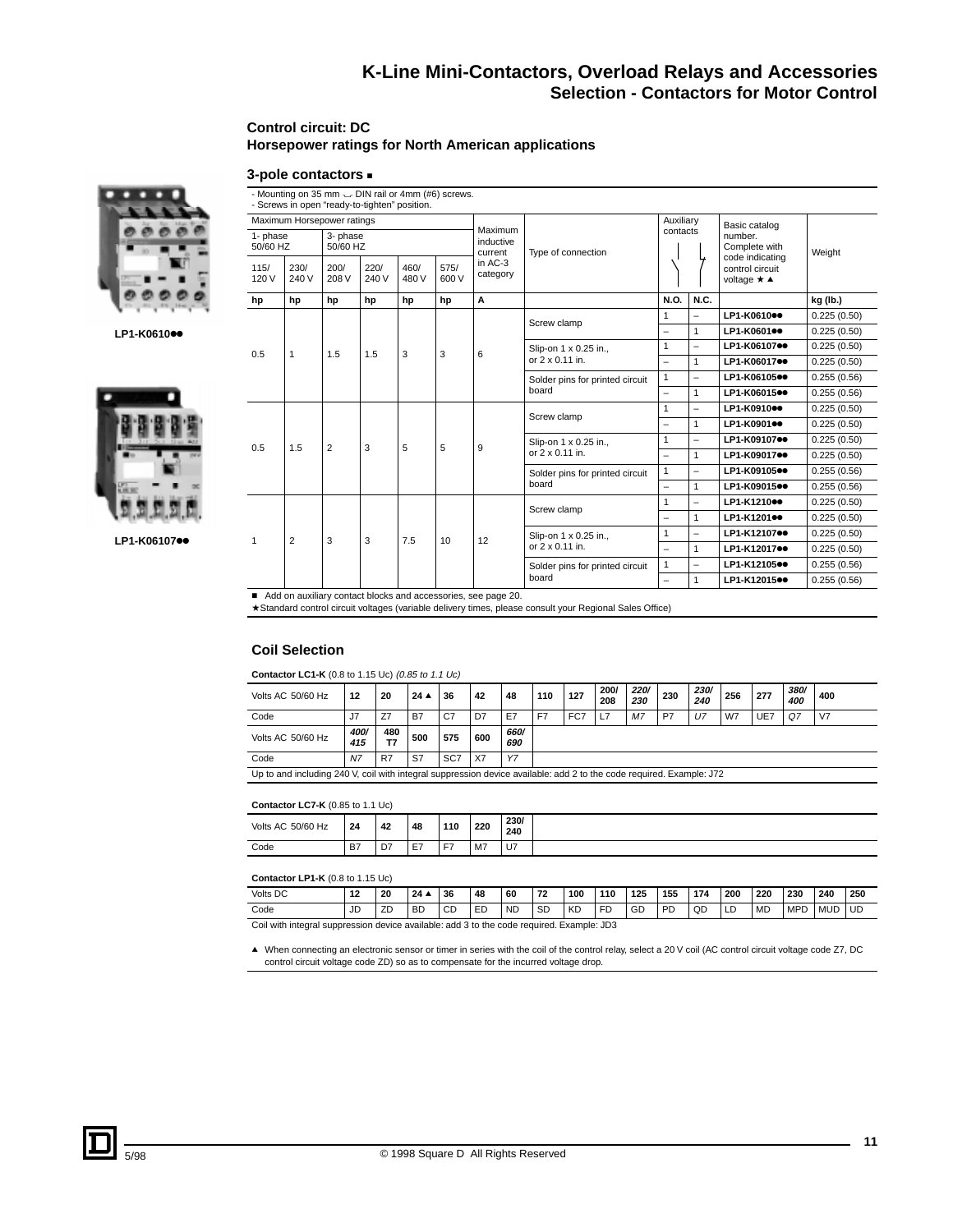# **K-Line Mini-Contactors, Overload Relays and Accessories Selection - Contactors for Resistive Loads**

# **Control circuit: AC**

20

# **3- and 4-pole contactors =** - Screws in open "ready-to-tighten" position.

- Mounting on 35 mm  $-$  DIN rail or by 4mm (#6) screws.



LC1-K09004<sup>ee</sup>



| Non inductive loads<br>Category AC-1<br>Maximum current at<br>≤ 50 °C | Type of connection                    | Power<br>poles<br>o |                          | Auxiliary<br>contacts    |                   | Basic catalog number. Complete with<br>code indicating control circuit voltage<br>$\star$ $\blacktriangle$ | Weight      |
|-----------------------------------------------------------------------|---------------------------------------|---------------------|--------------------------|--------------------------|-------------------|------------------------------------------------------------------------------------------------------------|-------------|
| A                                                                     |                                       | N.O.                | N.C.                     | N.O.                     | N.C.              |                                                                                                            | kg (lb.)    |
|                                                                       |                                       | 3                   | $\overline{\phantom{0}}$ | 1                        | $\qquad \qquad =$ | LC1-K0910 <sup>e</sup>                                                                                     | 0.255(0.50) |
|                                                                       | Screw clamp                           | 3                   | $\overline{\phantom{0}}$ | $\qquad \qquad =$        | 1                 | LC1-K090100                                                                                                | 0.255(0.50) |
|                                                                       |                                       | $\overline{4}$      | $\overline{\phantom{0}}$ | $\overline{\phantom{0}}$ | $\qquad \qquad =$ | LC1-K0900400                                                                                               | 0.180(0.40) |
|                                                                       |                                       | $\overline{2}$      | $\overline{2}$           | $\qquad \qquad -$        | $\qquad \qquad -$ | LC1-K09008                                                                                                 | 0.180(0.40) |
|                                                                       |                                       | 3                   | $\overline{\phantom{0}}$ | 1                        | $\qquad \qquad -$ | LC1-K09107 <sup>e</sup>                                                                                    | 0.255(0.50) |
| 20                                                                    |                                       | 3                   | $\overline{\phantom{0}}$ | $\qquad \qquad =$        | 1                 | LC1-K09017 <sup>e</sup>                                                                                    | 0.255(0.50) |
|                                                                       | Slip-on 1 x 0.25 in. or 2 x 0.11 in.  | $\overline{4}$      | $\overline{\phantom{0}}$ | $\qquad \qquad =$        | $\qquad \qquad =$ | LC1-K090047 <sup>ee</sup>                                                                                  | 0.180(0.40) |
|                                                                       |                                       | $\overline{2}$      | $\overline{2}$           | $\qquad \qquad =$        | $\qquad \qquad =$ | LC1-K090087 <sup>ee</sup>                                                                                  | 0.180(0.40) |
|                                                                       |                                       | 3                   | $\overline{\phantom{0}}$ | $\mathbf{1}$             | -                 | LC1-K0910500                                                                                               | 0.255(0.56) |
|                                                                       |                                       | 3                   | $\overline{\phantom{0}}$ | $\qquad \qquad =$        | 1                 | LC1-K0901500                                                                                               | 0.255(0.56) |
|                                                                       | Solder pins for printed circuit board | $\overline{4}$      | $\overline{\phantom{0}}$ | $\overline{\phantom{0}}$ | $\qquad \qquad =$ | LC1-K090045ee                                                                                              | 0.210(0.46) |
|                                                                       |                                       | $\overline{2}$      | $\overline{2}$           | $\overline{\phantom{0}}$ | $\qquad \qquad -$ | LC1-K090085                                                                                                | 0.210(0.46) |

#### Contactors for use in sensitive environments **-**

**Recommended for use in areas sensitive to noise, high interference mains supplies, etc.**

**LC1-K090047**kk

|    | - Coil with built-in rectifier suppressor fitted standard.<br>- Mounting on 35 mm $-$ DIN rail or 4mm (#6) screws<br>- Screws in open "ready-to-tighten" position. |                |                |                          |                          |                           |             |
|----|--------------------------------------------------------------------------------------------------------------------------------------------------------------------|----------------|----------------|--------------------------|--------------------------|---------------------------|-------------|
|    |                                                                                                                                                                    | 3              |                |                          | -                        | LC7-K0910 <sup>e</sup>    | 0.255(0.50) |
|    | Screw clamp                                                                                                                                                        | 3              | -              | $\overline{\phantom{0}}$ |                          | LC7-K0901 <sup>e</sup>    | 0.255(0.50) |
|    |                                                                                                                                                                    | 4              | -              |                          | -                        | LC7-K09004ee              | 0.255(0.50) |
|    |                                                                                                                                                                    | $\overline{2}$ | $\overline{2}$ | $\overline{\phantom{0}}$ | -                        | LC7-K09008ee              | 0.255(0.50) |
|    |                                                                                                                                                                    | 3              | -              | 1                        | $\overline{\phantom{0}}$ | LC7-K09107 <sup>ee</sup>  | 0.255(0.50) |
| 20 | Slip-on 1 x 0.25 in. or 2 x 0.11 in.                                                                                                                               | 3              | -              | -                        |                          | LC7-K0901700              | 0.255(0.50) |
|    |                                                                                                                                                                    | 4              | -              | -                        |                          | LC7-K09004700             | 0.255(0.50) |
|    |                                                                                                                                                                    | $\overline{2}$ | $\overline{2}$ | $\overline{\phantom{0}}$ | -                        | LC7-K090087 <sup>ee</sup> | 0.255(0.50) |
|    |                                                                                                                                                                    | 3              |                |                          |                          | LC7-K0910500              | 0.255(0.56) |
|    | Solder pins for printed circuit board                                                                                                                              | 3              | -              | -                        |                          | LC7-K09015ee              | 0.255(0.56) |
|    |                                                                                                                                                                    | $\overline{4}$ | -              | $\overline{\phantom{0}}$ |                          | LC7-K090045 <sup>e</sup>  | 0.255(0.56) |
|    |                                                                                                                                                                    | 2              |                |                          |                          | LC7-K090085 <sup>ee</sup> | 0.255(0.56) |

Add-on auxiliary contact blocks and accessories, see page 20.

 $\star$  Standard control circuit voltages, see page 13.

▲ For mains supplies with a high level of interference (voltage surge > 800 V), use a suppressor module LA4-KE1FC (50 to 129 V) or LAF-KE1UG (130 to 250 V), see page 22.

5/98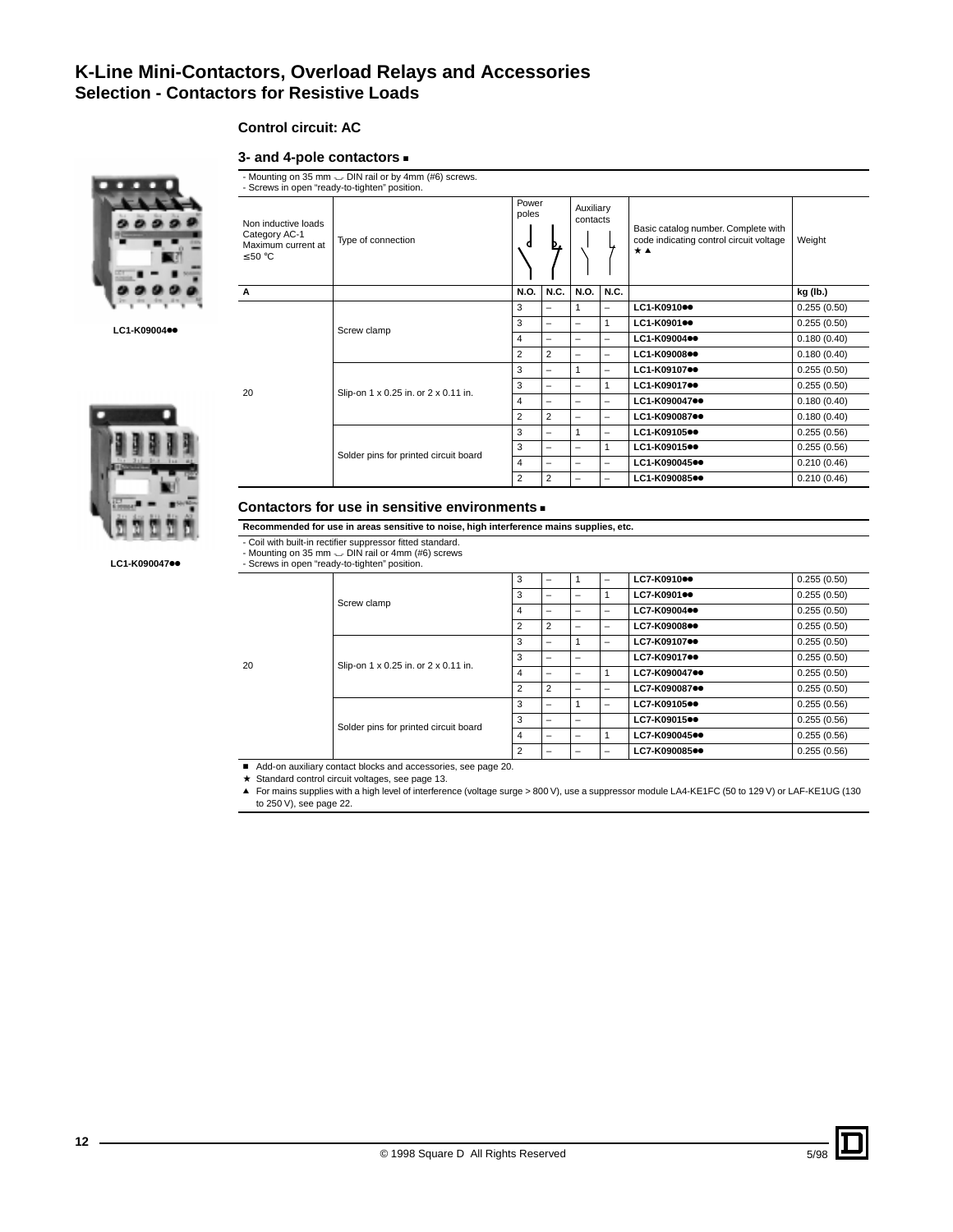# **K-Line Mini-Contactors, Overload Relays and Accessories Selection - Contactors for Resistive Loads**

### **Control circuit: DC**

**3- and 4-pole contactors** c



**LC7-K090047**kk

| Non-inductive loads Category<br>AC-1 Maximum current at<br>≤ 50 °C | Type of connection                   | Power poles<br>d | Þ.             | Auxiliary<br>contacts    |                   | Basic catalog number.<br>Complete with code<br>indicating control circuit<br>voltage $\star$ | Weight      |
|--------------------------------------------------------------------|--------------------------------------|------------------|----------------|--------------------------|-------------------|----------------------------------------------------------------------------------------------|-------------|
| A                                                                  |                                      | N.O.             | <b>N.C.</b>    | <b>N.O.</b>              | <b>N.C.</b>       |                                                                                              | kg (lb.)    |
|                                                                    |                                      | 3                | -              |                          | $\qquad \qquad -$ | LP1-K091000                                                                                  | 0.225(0.50) |
|                                                                    | Screw clamp                          | 3                | -              | $\overline{\phantom{0}}$ | 1                 | LP1-K090100                                                                                  | 0.225(0.50) |
|                                                                    |                                      | 4                | -              | $\overline{\phantom{0}}$ | $\qquad \qquad =$ | LP1-K0900400                                                                                 | 0.225(0.50) |
|                                                                    |                                      | $\overline{2}$   | $\overline{2}$ | -                        | -                 | LP1-K0900800                                                                                 | 0.225(0.50) |
|                                                                    |                                      | 3                | -              | 1                        | $\qquad \qquad -$ | LP1-K0910700                                                                                 | 0.225(0.50) |
| 20                                                                 |                                      | 3                | -              | $\overline{\phantom{0}}$ | 1                 | LP1-K0901700                                                                                 | 0.225(0.50) |
|                                                                    | Slip-on 1 x 0.25 in. or 2 x 0.11 in. | 4                | -              | -                        | $\qquad \qquad -$ | LP1-K09004700                                                                                | 0.225(0.50) |
|                                                                    |                                      | $\overline{2}$   | $\overline{2}$ | -                        | $\qquad \qquad -$ | LP1-K09008700                                                                                | 0.225(0.50) |
|                                                                    |                                      | 3                | -              | 1                        | $\qquad \qquad -$ | LP1-K0910500                                                                                 | 0.255(0.56) |
|                                                                    |                                      | 3                | $\equiv$       | $\overline{\phantom{0}}$ | 1                 | LP1-K0901500                                                                                 | 0.255(0.56) |
|                                                                    | Solder pins                          | 4                | -              | $\overline{\phantom{0}}$ | $\qquad \qquad -$ | LP1-K09004500                                                                                | 0.255(0.56) |
|                                                                    |                                      | $\overline{2}$   | $\overline{2}$ | -                        | -                 | LP1-K09008500                                                                                | 0.255(0.56) |

Add-on auxiliary contact blocks and accessories, see page 20.

\* Standard control circuit voltages (variable delivery times, please consult your Regional Sales Office).

### **Coil Selection**

**Contactor LC1-K** (0.8 to 1.15 Uc) (0.85 to 1.1 Uc)

| Volts AC 50/60 Hz | 12          | 20        | $24 \triangle$ | 36              | 42   | 48          | 110      | 127 | 200/<br>208 | 220/<br>230    | 230                      | 230/<br>240 | 256 | 277 | 380/<br>400 | 400            |
|-------------------|-------------|-----------|----------------|-----------------|------|-------------|----------|-----|-------------|----------------|--------------------------|-------------|-----|-----|-------------|----------------|
| Code              | J7          | Z7        | B7             | C7              | . D7 | E7          | F7       | FC7 | L7          | M <sub>7</sub> | P7                       | U7          | W7  | UE7 | Q7          | V <sub>7</sub> |
| Volts AC 50/60 Hz | 400/<br>415 | 480<br>T7 | 500            | 575             | 600  | 660/<br>690 |          |     |             |                |                          |             |     |     |             |                |
| Code              | N7          | R7        | S7             | SC <sub>7</sub> | X7   | Y7          |          |     |             |                |                          |             |     |     |             |                |
| .                 | $    -$     | .         |                |                 |      |             | $\cdots$ | .   |             |                | $\overline{\phantom{0}}$ |             |     |     |             |                |

Up to and including 240 V, coil with integral suppression device available: add 2 to the code required. Example: J72

#### **Contactor LC7-K** (0.85 to 1.1 Uc)

| Volts AC 50/60 Hz | 24 | 42 | 48 | 110 | 220 | 230/<br>240 |  |
|-------------------|----|----|----|-----|-----|-------------|--|
| Code              | B7 |    | F7 | E7  | M7  |             |  |

#### **Contactor LP1-K** (0.8 to 1.15 Uc)

| <b>Volts DC</b> | 12        | 20 | 24        | 36 | 48 | 60        | 72        | 100       | 110       | 125 | 155 | 174 | 200 | 220       | 230        | 240        | 250 |
|-----------------|-----------|----|-----------|----|----|-----------|-----------|-----------|-----------|-----|-----|-----|-----|-----------|------------|------------|-----|
| Code            | <b>JD</b> | ZD | <b>BD</b> | CD | ED | <b>ND</b> | <b>SD</b> | <b>KD</b> | <b>FD</b> | GD  | PD  | QD  | LU  | <b>MD</b> | <b>MPD</b> | <b>MUD</b> | UD  |
|                 |           |    |           |    |    |           |           |           |           |     |     |     |     |           |            |            |     |

Coil with integral suppression device available: add 3 to the code required. Example: JD3

A When connecting an electronic sensor or timer in series with the coil of the control relay, select a 20 V coil (AC control circuit voltage code Z7, DC control circuit voltage code ZD) so as to compensate for the incurred voltage drop.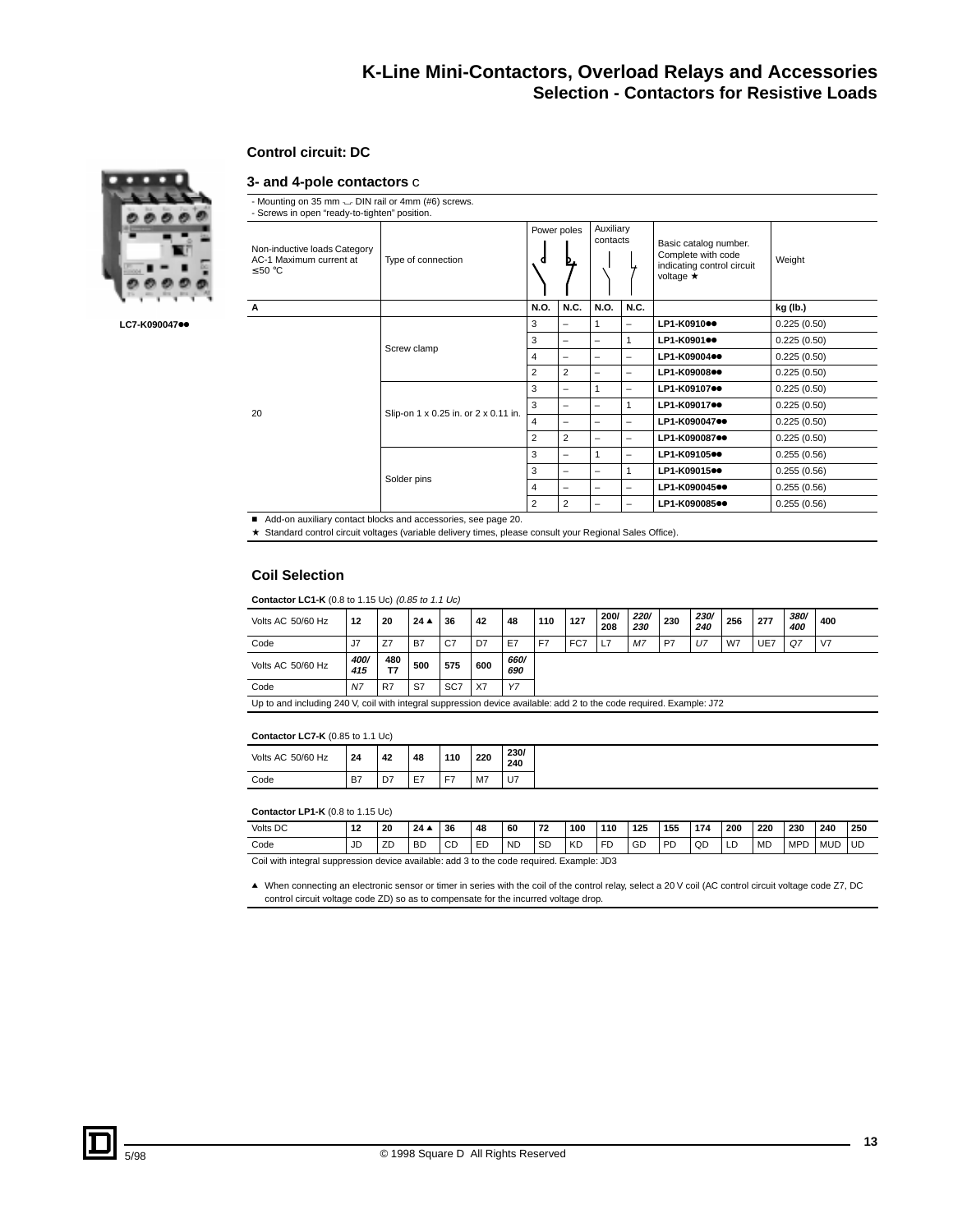#### **Control circuit: AC Kilowatt ratings for International applications**

- Pre-wired power circuit connections standard on screw clamp versions.

**Customer wiring required to connect coil terminations to electrical interlock. See page 27.**

#### **3-pole reversing contactors**

- Mounting on 35 mm  $-$  DIN rail or 4mm (#6) screws - Screws in open "ready-to-tighten" position.

- Integrated mechanical interlock.



**LC2-K0610**kk



LC2-K06107<sup>e</sup>

|                | Standard power ratings of 3-phase<br>motors 50/60 Hz in category AC-3 |                        | Rated<br>operational              |                                       | Auxiliary<br>contacts    |                          | Basic catalog<br>number. Complete                                           |             |
|----------------|-----------------------------------------------------------------------|------------------------|-----------------------------------|---------------------------------------|--------------------------|--------------------------|-----------------------------------------------------------------------------|-------------|
| 220 V<br>230 V | 380 V<br>415 V                                                        | 440/500 V<br>660/690 V | current in<br>AC-3 up to<br>400 V | Connection                            |                          |                          | with code indicating<br>control circuit voltage<br>$\star$ $\blacktriangle$ | Weight      |
| kW             | kW                                                                    | kW                     | A                                 |                                       | N.O.                     | N.C.                     |                                                                             | kg (lb.)    |
|                |                                                                       |                        |                                   | Screw clamp                           | 1                        | $\overline{\phantom{0}}$ | LC2-K061000                                                                 | 0.390(0.86) |
|                |                                                                       |                        |                                   |                                       | $\equiv$                 | $\mathbf{1}$             | LC2-K060100                                                                 | 0.390(0.86) |
| 1.5            | 2.2                                                                   | 3                      | 6                                 | Slip-on 1 x 0.25 in. or 2 x 0.11 in.  | 1                        | $\overline{\phantom{0}}$ | LC2-K0610700                                                                | 0.370(0.81) |
|                |                                                                       |                        |                                   |                                       | $\overline{\phantom{0}}$ | $\mathbf{1}$             | LC2-K0601700                                                                | 0.370(0.81) |
|                |                                                                       |                        |                                   | Solder pins for printed circuit board | 1                        | $\equiv$                 | LC2-K0610500                                                                | 0.430(0.95) |
|                |                                                                       |                        |                                   |                                       | $\overline{\phantom{0}}$ | $\mathbf{1}$             | LC2-K0601500                                                                | 0.430(0.95) |
|                |                                                                       |                        |                                   | Screw clamp                           | 1                        | $\overline{a}$           | LC2-K091000                                                                 | 0.390(0.86) |
|                |                                                                       |                        |                                   |                                       | $\equiv$                 | $\mathbf{1}$             | LC2-K090100                                                                 | 0.390(0.86) |
| 2.2            | 4                                                                     | $\overline{4}$         | 9                                 | Slip-on 1 x 0.25 in. or 2 x 0.11 in.  | 1                        | ÷                        | LC2-K0910700                                                                | 0.370(0.81) |
|                |                                                                       |                        |                                   |                                       | $\overline{\phantom{0}}$ | $\mathbf{1}$             | LC2-K0901700                                                                | 0.370(0.81) |
|                |                                                                       |                        |                                   | Solder pins for printed circuit board | 1                        | $\overline{\phantom{0}}$ | LC2-K0910500                                                                | 0.430(0.95) |
|                |                                                                       |                        |                                   |                                       | $\equiv$                 | $\mathbf{1}$             | LC2-K0901500                                                                | 0.430(0.95) |
|                |                                                                       |                        |                                   | Screw clamp                           | 1                        | $\overline{\phantom{0}}$ | LC2-K121000                                                                 | 0.390(0.86) |
|                |                                                                       |                        |                                   |                                       | Ξ.                       | $\mathbf{1}$             | LC2-K120100                                                                 | 0.390(0.86) |
| 3              | 5.5                                                                   | 4(>440)                | 12                                | Slip-on 1 x 0.25 in. or 2 x 0.11 in.  | $\mathbf{1}$             | $\equiv$                 | LC2-K1210700                                                                | 0.370(0.81) |
|                |                                                                       | 5.5(440)               |                                   |                                       | $\overline{a}$           | $\mathbf{1}$             | LC2-K1201700                                                                | 0.370(0.81) |
|                |                                                                       |                        |                                   | Solder pins for printed circuit board | 1                        | $\overline{\phantom{0}}$ | LC2-K1210500                                                                | 0.430(0.95) |
|                |                                                                       |                        |                                   |                                       | $\equiv$                 | $\mathbf{1}$             | LC2-K1201500                                                                | 0.430(0.95) |
|                |                                                                       |                        |                                   |                                       | 1                        | $\overline{\phantom{0}}$ | LC2-K161000 +                                                               | 0.390(0.86) |
|                |                                                                       |                        |                                   | Screw clamp                           | $\overline{\phantom{0}}$ | $\mathbf{1}$             | LC2-K160100 +                                                               | 0.390(0.86) |
| 3              | 7.5                                                                   | 4(>440)                | 16                                | Slip-on 1 x 0.25 in. or 2 x 0.11 in.  | 1                        | $\overline{\phantom{0}}$ | LC2-K1610700+                                                               | 0.370(0.81) |
|                |                                                                       | 5.5(440)               |                                   |                                       | $\overline{\phantom{0}}$ | $\mathbf{1}$             | LC2-K1601700 +                                                              | 0.370(0.81) |
|                |                                                                       |                        |                                   |                                       | $\mathbf{1}$             | $\overline{\phantom{0}}$ | LC2-K1610500+                                                               | 0.430(0.95) |
|                |                                                                       |                        |                                   | Solder pins for printed circuit board | ÷,                       | $\mathbf{1}$             | LC2-K1601500 +                                                              | 0.430(0.95) |

**Auxiliary** 

### Reversing contactors for use in sensitive environments -

**Recommended for use in areas sensitive to noise, high interference mains supplies, etc.**

- Coil with rectifier incorporated, suppressor fitted as standard.

- Integral mechanical interlock.

**Customer wiring required to connect coil terminations to electrical interlock. See page 27.**

- Pre-wired power circuit connections standard on screw clamp versions.

- Mounting on 35 mm  $\leftarrow$  DIN rail or 4mm (#6) screws.

- Screws in open, "ready-to-tighten" position.

|     |                |                |    | Screw clamp                           |                          | $\overline{\phantom{0}}$ | LC8-K061000              | 0.480(1.05) |
|-----|----------------|----------------|----|---------------------------------------|--------------------------|--------------------------|--------------------------|-------------|
|     |                |                |    |                                       | -                        | 1                        | LC8-K0601 <sup>ee</sup>  | 0.480(1.05) |
| 1.5 | 2.2            | 3              | 6  | Slip-on 1 x 0.25 in. or 2 x 0.11 in.  |                          | -                        | LC8-K0610700             | 0.460(1.00) |
|     |                |                |    |                                       | $\overline{\phantom{0}}$ |                          | LC8-K0601700             | 0.460(1.00) |
|     |                |                |    | Solder pins for printed circuit board |                          |                          | LC8-K0610500             | 0.520(1.14) |
|     |                |                |    |                                       |                          | -                        | LC8-K0601500             | 0.520(1.14) |
|     |                |                |    | Screw clamp                           |                          |                          | LC8-K091000              | 0.480(1.05) |
|     |                |                |    |                                       |                          | $\overline{\phantom{0}}$ | LC8-K0901 ee             | 0.480(1.05) |
| 2.2 | $\overline{4}$ | $\overline{4}$ | 9  | Slip-on 1 x 0.25 in. or 2 x 0.11 in.  |                          |                          | LC8-K0910700             | 0.460(1.00) |
|     |                |                |    |                                       |                          | $\overline{\phantom{0}}$ | LC8-K09017 <sup>e</sup>  | 0.460(1.00) |
|     |                |                |    | Solder pins for printed circuit board |                          |                          | LC8-K0910500             | 0.520(1.14) |
|     |                |                |    |                                       |                          |                          | LC8-K09015               | 0.520(1.14) |
|     |                |                |    | Screw clamp                           |                          | $\overline{\phantom{0}}$ | LC8-K1210 <sup>e</sup>   | 0.480(1.05) |
|     |                |                |    |                                       | -                        |                          | LC8-K120100              | 0.480(1.05) |
| 3   | 5.5            | 4(>440)        | 12 | Slip-on 1 x 0.25 in. or 2 x 0.11 in.  |                          | $\overline{\phantom{0}}$ | LC8-K1210700             | 0.460(1.00) |
|     |                | 5.5(440)       |    |                                       | $\overline{\phantom{0}}$ |                          | LC8-K12017 <sup>e</sup>  | 0.460(1.00) |
|     |                |                |    | Solder pins for printed circuit board |                          | -                        | LC8-K1210500             | 0.520(1.14) |
|     |                |                |    |                                       | $\overline{\phantom{0}}$ |                          | LC8-K12015 <sup>oo</sup> | 0.520(1.14) |
|     |                |                |    |                                       |                          |                          |                          |             |

Auxiliary contact blocks and accessories, see page 20.

 $\star$  Control circuit voltage codes, see page 16.

q For mains supplies with a high level of interference (voltage surge > 800 V), use a suppressor module LA4-KE1FC (50 to 129 V) or LA4-KE1UG (130 to 250 V), see page 22.

**f** For International applications only - not UL Listed or CSA Certified.



LC8-K06105<sup>e</sup>

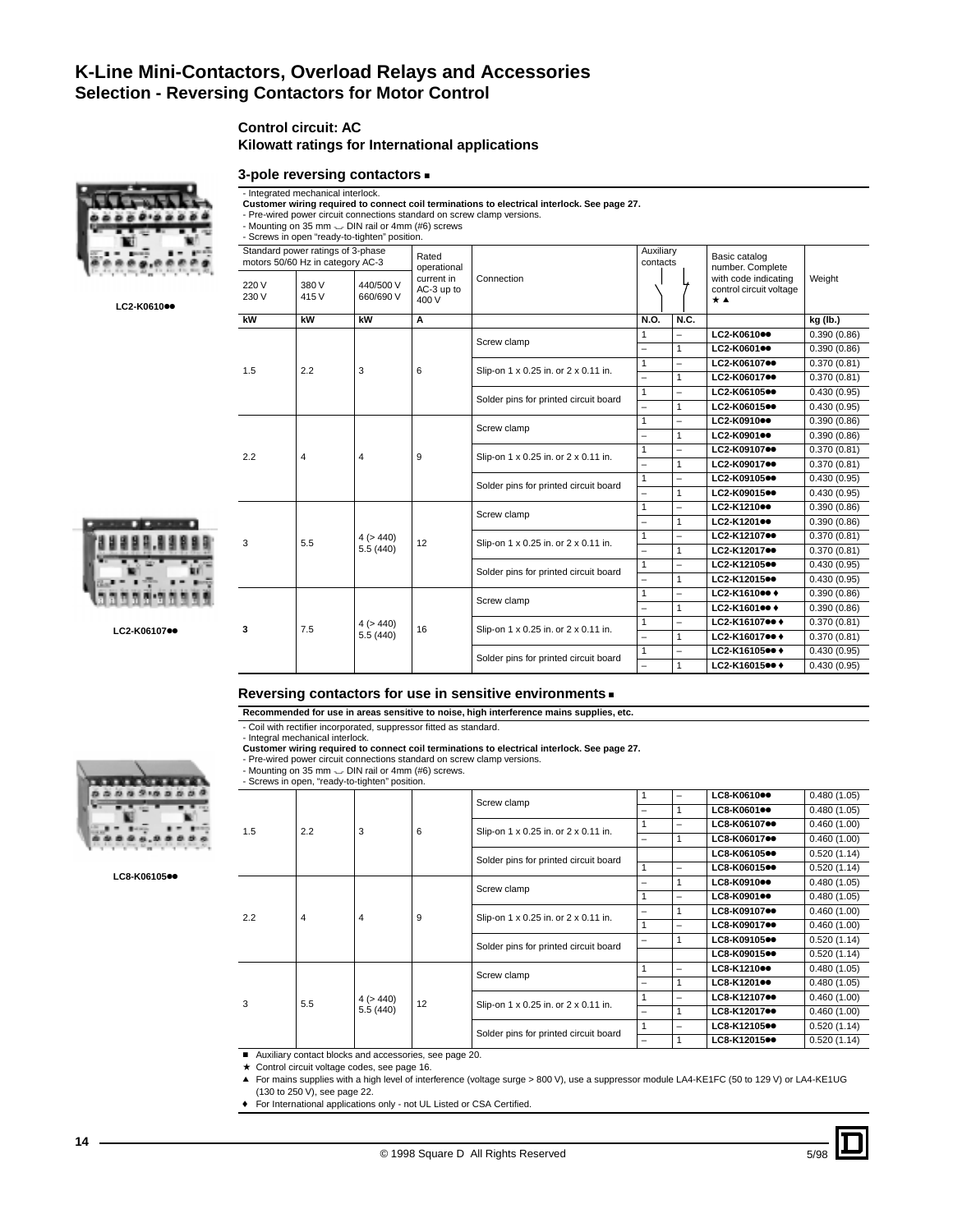### **Control circuit: AC Horsepower ratings for North American applications**

#### **3-pole reversing contactors**

**Customer wiring required to connect coil terminations to electrical interlock. See page 27.**

- Pre-wired power circuit connections standard on screw clamp versions. - Mounting on 35 mm " DIN rail or 4mm (#6) screws.

- Screws in open "ready-to-tighten" position. Maximum Horsepower ratings



**LC2-K0610**kk



**LC2-K06107**kk

|                      | Maximum Horsepower ratings     |                |                                     |               |               | Maximum              |                         | Auxiliary                |                          | Basic catalog                             |             |
|----------------------|--------------------------------|----------------|-------------------------------------|---------------|---------------|----------------------|-------------------------|--------------------------|--------------------------|-------------------------------------------|-------------|
| 1- phase<br>50/60 HZ |                                |                | 3 - phase50/60 HZ                   |               |               | Inductive<br>current | Type of connection      | contacts                 |                          | number.<br>Complete with code             | Weight      |
| 115/<br>120 V        | 230/<br>240 V                  | 200/<br>208 V  | 220/<br>240 V                       | 460/<br>480 V | 575/<br>600 V | in AC-3<br>category  |                         |                          |                          | indicating control<br>circuit voltage * ▲ |             |
| hp                   | hp                             | hp             | hp                                  | hp            | hp            | A                    |                         | N.O.                     | N.C.                     |                                           | kg (lb.)    |
|                      |                                |                |                                     |               |               |                      |                         | $\mathbf{1}$             | $\overline{\phantom{0}}$ | LC2-K061000                               | 0.390(0.86) |
|                      |                                |                |                                     |               |               |                      | Screw clamp             | $\equiv$                 | $\mathbf{1}$             | LC2-K060100                               | 0.390(0.86) |
| 0.5                  | $\mathbf{1}$                   | 1.5            | 1.5                                 | 3             | 3             | 6                    | Slip-on 1 x 0.25 in.,   | $\mathbf{1}$             | $\qquad \qquad -$        | LC2-K0610700                              | 0.370(0.81) |
|                      |                                |                |                                     |               |               |                      | or 2 x 0.11 in.         | $\equiv$                 | $\mathbf{1}$             | LC2-K0601700                              | 0.370(0.81) |
|                      |                                |                |                                     |               |               |                      | Solder pins for printed | $\mathbf{1}$             | $\overline{\phantom{0}}$ | LC2-K0610500                              | 0.430(0.95) |
|                      |                                |                |                                     |               |               |                      | circuit board           | $\overline{\phantom{0}}$ | $\mathbf{1}$             | LC2-K0601500                              | 0.430(0.95) |
|                      |                                |                |                                     |               |               |                      |                         | $\mathbf{1}$             | $\equiv$                 | LC2-K091000                               | 0.390(0.86) |
|                      |                                |                |                                     |               |               |                      | Screw clamp             | $\equiv$                 | $\mathbf{1}$             | LC2-K090100                               | 0.390(0.86) |
| 0.5                  |                                |                |                                     |               |               |                      | Slip-on 1 x 0.25 in.,   | $\mathbf{1}$             | $\overline{\phantom{0}}$ | LC2-K0910700                              | 0.370(0.81) |
|                      | 1.5                            | $\overline{2}$ | 3                                   | 5             | 5             | 9                    | or 2 x 0.11 in.         |                          | $\mathbf{1}$             | LC2-K0901700                              | 0.370(0.81) |
|                      |                                |                |                                     |               |               |                      | Solder pins for printed | $\mathbf{1}$             | $\overline{\phantom{0}}$ | LC2-K0910500                              | 0.430(0.95) |
|                      |                                |                |                                     |               |               |                      | circuit board           |                          | $\mathbf{1}$             | LC2-K0901500                              | 0.430(0.95) |
|                      |                                |                |                                     |               |               |                      |                         | $\mathbf{1}$             | $\equiv$                 | LC2-K121000                               | 0.390(0.86) |
|                      |                                |                |                                     |               |               |                      | Screw clamp             |                          | $\mathbf{1}$             | LC2-K120100                               | 0.390(0.86) |
|                      |                                |                |                                     |               |               |                      | Slip-on 1 x 0.25 in.,   | $\mathbf{1}$             | $\equiv$                 | LC2-K1210700                              | 0.370(0.81) |
| 1                    | 2                              | 3              | 3                                   | 7.5           | 10            | 12                   | or 2 x 0.11 in.         |                          | $\mathbf{1}$             | LC2-K1201700                              | 0.370(0.81) |
|                      |                                |                |                                     |               |               |                      | Solder pins for printed | $\mathbf{1}$             | $\equiv$                 | LC2-K1210500                              | 0.430(0.95) |
|                      |                                |                |                                     |               |               |                      | circuit board           |                          | $\mathbf{1}$             | LC2-K1201500                              | 0.430(0.95) |
|                      |                                |                |                                     |               |               |                      |                         | $\mathbf{1}$             | $\overline{\phantom{a}}$ | LC2-K161000 +                             | 0.390(0.86) |
|                      |                                |                |                                     |               |               |                      | Screw clamp             | ÷                        | $\mathbf{1}$             | LC2-K160100 +                             | 0.390(0.86) |
|                      |                                |                | Not for North American applications |               |               |                      | Slip-on 1 x 0.25 in.,   | $\mathbf{1}$             | $\qquad \qquad -$        | LC2-K1610700 +                            | 0.370(0.81) |
|                      | Not UL Listed or CSA Certified |                |                                     |               |               |                      | or 2 x 0.11 in.         | $\overline{\phantom{a}}$ | $\mathbf{1}$             | LC2-K1601700 +                            | 0.370(0.81) |
|                      |                                |                |                                     |               |               |                      | Solder pins for printed | $\mathbf{1}$             | $\equiv$                 | LC2-K1610500+                             | 0.430(0.95) |
|                      |                                |                |                                     |               |               |                      | circuit board           |                          | $\mathbf{1}$             | LC2-K1601500 +                            | 0.430(0.95) |

#### Reversing contactors for use in sensitive environments **-**

**Recommended for use in areas sensitive to noise, high interference mains supplies, etc.**

- Coil with rectifier incorporated, suppressor included as standard.

- Integrated mechanical interlock. **Customer wiring required to connect coil terminations to electrical interlock. See page 27.**

- Pre-wired power circuit connections standard on screw clamp versions.<br>- Mounting on 35 mm ← DIN rail or 4mm (#6) screws.

- Screws in open, "ready-to-tighten" position.

|     |                |                |     |     |    |    | Screw clamp             |                          |   | LC8-K061000             | 0.480(1.05) |
|-----|----------------|----------------|-----|-----|----|----|-------------------------|--------------------------|---|-------------------------|-------------|
|     |                |                |     |     |    |    |                         | -                        |   | LC8-K060100             | 0.480(1.05) |
| 0.5 |                | 1.5            | 1.5 | 3   | 3  | 6  | Slip-on 1 x 0.25 in.    |                          | - | LC8-K0610700            | 0.460(1.00) |
|     |                |                |     |     |    |    | or 2 x 0.11 in.         | $\overline{\phantom{0}}$ |   | LC8-K0601700            | 0.460(1.00) |
|     |                |                |     |     |    |    | Solder pins for printed |                          | - | LC8-K0610500            | 0.520(1.14) |
|     |                |                |     |     |    |    | circuit board           | -                        |   | LC8-K0601500            | 0.520(1.14) |
|     |                |                |     |     |    |    | Screw clamp             |                          | - | LC8-K0910 <sup>e</sup>  | 0.480(1.05) |
|     |                |                |     |     |    |    |                         |                          |   | LC8-K0901 ee            | 0.480(1.05) |
| 0.5 | 1.5            | $\overline{2}$ | 3   | 5   | 5  | 9  | Slip-on 1 x 0.25 in.    |                          |   | LC8-K0910700            | 0.460(1.00) |
|     |                |                |     |     |    |    | or 2 x 0.11 in.         | $\overline{\phantom{0}}$ |   | LC8-K0901700            | 0.460(1.00) |
|     |                |                |     |     |    |    | Solder pins for printed |                          | - | LC8-K0910500            | 0.520(1.14) |
|     |                |                |     |     |    |    | circuit board           |                          |   | LC8-K0901500            | 0.520(1.14) |
|     |                |                |     |     |    |    | Screw clamp             |                          | - | LC8-K1210 <sup>e</sup>  | 0.480(1.05) |
|     |                |                |     |     |    |    |                         |                          |   | LC8-K120100             | 0.480(1.05) |
|     | $\overline{2}$ | 3              | 3   | 7.5 | 10 | 12 | Slip-on 1 x 0.25 in.    |                          | - | LC8-K1210700            | 0.460(1.00) |
|     |                |                |     |     |    |    | or 2 x 0.11 in.         | $\overline{\phantom{0}}$ |   | LC8-K12017 <sup>e</sup> | 0.460(1.00) |
|     |                |                |     |     |    |    | Solder pins for printed |                          | - | LC8-K1210500            | 0.520(1.14) |
|     |                |                |     |     |    |    | circuit board           | -                        |   | LC8-K12015 <sup>e</sup> | 0.520(1.14) |
|     |                |                |     |     |    |    |                         |                          |   |                         |             |

Auxiliary contact blocks and accessories, see page 20.

 $\star$ Control circuit voltage codes, see page 17.

 $\bullet$ 

 $\blacktriangle$  For mains supplies with a high level of interference (voltage surge > 800 V), use a suppressor module LA4-KE1FC (50 to 129 V) or LA4-KE1UG (130 to 250 V), see page 22.

For International applications only - not UL Listed or CSA Certified.



LC8-K06105<sup>e</sup>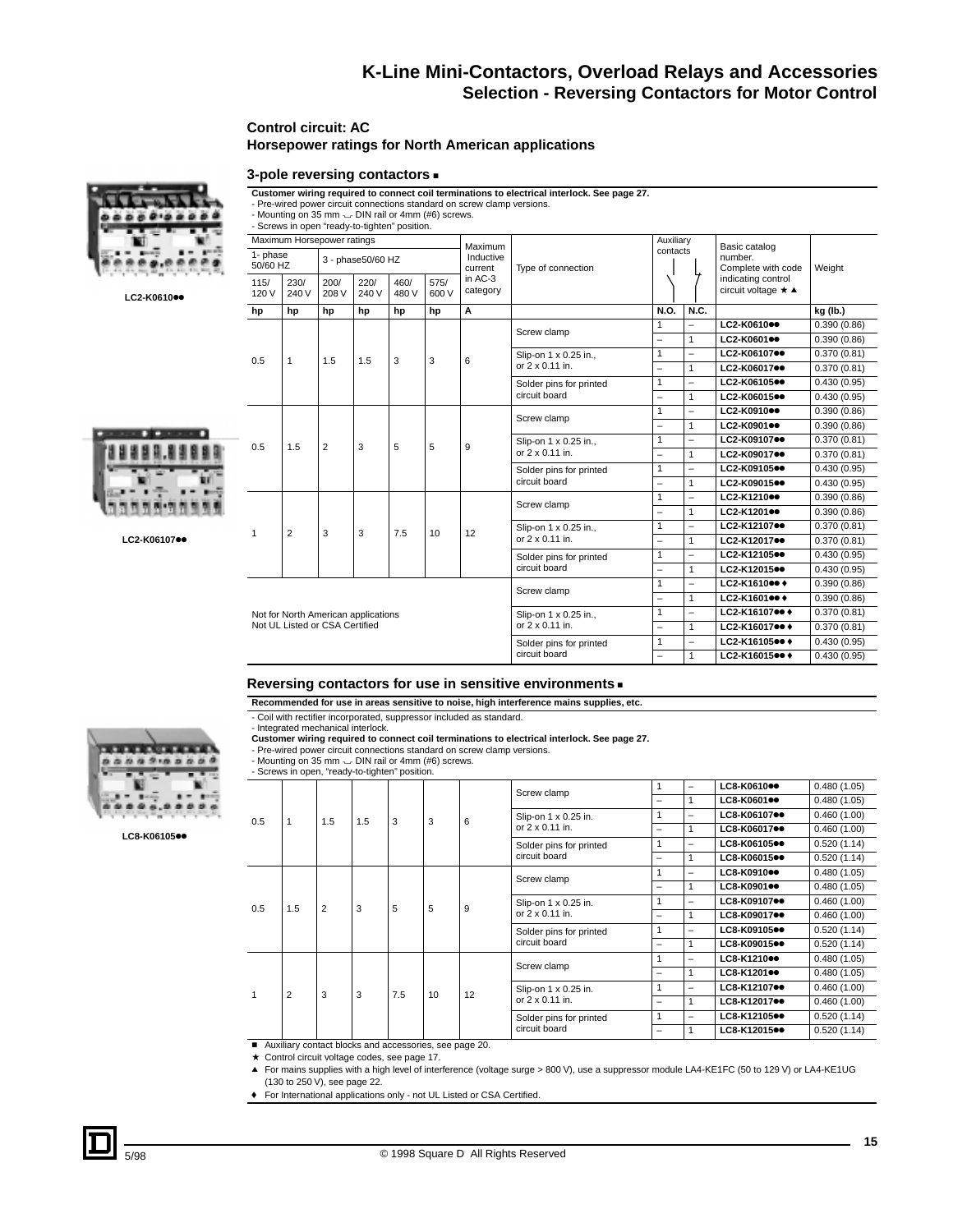### **Control circuit: DC Kilowatt ratings for International applications**

**Customer wiring required to connect coil terminations to electrical interlock. See page 27.**

#### **3-pole reversing contactors**

- Integrated mechanical interlock.



LP2-K0610<sup>e</sup>



**LP2-K06107**kk

|                | 50/60 Hz in category AC-3 | Standard power ratings of 3-phase motors | Rated<br>operational                  |                                       | Auxiliarv<br>contacts    |                          | Basic catalog<br>number.                                        |             |
|----------------|---------------------------|------------------------------------------|---------------------------------------|---------------------------------------|--------------------------|--------------------------|-----------------------------------------------------------------|-------------|
| 220 V<br>230 V | 380 V<br>415 V            | 440/500 V<br>660/690 V                   | current in<br>AC-3 up to<br>400 V     | Type of connection                    |                          |                          | complete with<br>code indicating<br>control circuit<br>voltage★ | Weight      |
| kW             | kW                        | kW                                       | A                                     |                                       | N.O.                     | N.C.                     |                                                                 | kg (lb.)    |
|                |                           |                                          |                                       |                                       | $\mathbf{1}$             | $\equiv$                 | LP2-K061000                                                     | 0.480(1.05) |
|                |                           |                                          |                                       | Screw clamp                           | $\overline{\phantom{0}}$ | 1                        | LP2-K060100                                                     | 0.480(1.05) |
| 1.5            | 2.2                       | 3                                        |                                       | Slip-on 1 x 0.25 in. or 2 x 0.11 in.  | $\mathbf{1}$             | $\overline{\phantom{0}}$ | LP2-K0610700                                                    | 0.460(1.00) |
|                |                           |                                          | 6                                     |                                       |                          |                          | LP2-K0601700                                                    | 0.460(1.00) |
|                |                           |                                          |                                       | Solder pins for printed circuit board | $\qquad \qquad -$        | 1                        | LP2-K0610500                                                    | 0.520(1.14) |
|                |                           |                                          |                                       |                                       | $\mathbf{1}$             | -                        | LP2-K0601500                                                    | 0.520(1.14) |
|                |                           |                                          |                                       | Screwclamp                            | $\equiv$                 | 1                        | LP2-K091000                                                     | 0.480(1.05) |
|                |                           |                                          |                                       |                                       | $\mathbf{1}$             | -                        | LP2-K090100                                                     | 0.480(1.05) |
| 2.2            | 4                         | 4                                        | 9                                     | Slip-on 1 x 0.25 in. or 2 x 0.11 in.  | ۳                        | 1                        | LP2-K0910700                                                    | 0.460(1.00) |
|                |                           |                                          |                                       |                                       | $\mathbf{1}$             | -                        | LP2-K0901700                                                    | 0.460(1.00) |
|                |                           |                                          |                                       | Solder pins for printed circuit board | $\overline{\phantom{0}}$ | $\mathbf{1}$             | LP2-K0910500                                                    | 0.520(1.14) |
|                |                           |                                          |                                       |                                       | $\mathbf{1}$             | -                        | LP2-K0901500                                                    | 0.520(1.14) |
|                |                           |                                          |                                       | Screwclamp                            | $\equiv$                 | $\mathbf{1}$             | LP2-K121000                                                     | 0.480(1.05) |
|                |                           |                                          |                                       |                                       | $\mathbf{1}$             | $\overline{\phantom{0}}$ | LP2-K120100                                                     | 0.480(1.05) |
|                | 4(>440)                   |                                          | 12                                    | Slip-on 1 x 0.25 in. or 2 x 0.11 in.  | $\overline{\phantom{0}}$ | 1                        | LP2-K1210700                                                    | 0.460(1.00) |
| 5.5<br>3       | 5.5(440)                  |                                          |                                       | $\mathbf{1}$                          | $\overline{\phantom{0}}$ | LP2-K1201700             | 0.460(1.00)                                                     |             |
|                |                           |                                          | Solder pins for printed circuit board | ۳                                     | 1                        | LP2-K1210500             | 0.520(1.14)                                                     |             |
|                |                           |                                          |                                       |                                       | $\overline{1}$           | -                        | LP2-K1201500                                                    | 0.520(1.14) |

Auxiliary contact blocks and accessories, see page 20.

\* Standard control circuit voltages (variable delivery times, please consult you Regional Sales Office).

### **Coil Selection**

**Reversing contactors LC2-K** (0.8 to 1.15 Uc) (0.85 to 1.1 Uc)

| Volts AC 50/60 Hz                                                                                                    | 12          | 20        | $24 \triangle$ | 36              | 42  | 48          | 110 | 127 | 200/<br>208 | 220/<br>230 | 230 | 230/<br>240 | 256 | 277 | 380/<br>400 | 400            |
|----------------------------------------------------------------------------------------------------------------------|-------------|-----------|----------------|-----------------|-----|-------------|-----|-----|-------------|-------------|-----|-------------|-----|-----|-------------|----------------|
| Code                                                                                                                 | J7          | Z7        | B7             | C7              | D7  | E7          | F7  | FC7 | . L7        | M7          | P7  | $U$ 7       | W7  | UE7 | Q7          | V <sub>7</sub> |
| Volts AC 50/60 Hz                                                                                                    | 400/<br>415 | 480<br>Τ7 | 500            | 575             | 600 | 660/<br>690 |     |     |             |             |     |             |     |     |             |                |
| Code                                                                                                                 | N7          | R7        | S7             | SC <sub>7</sub> | X7  | Y7          |     |     |             |             |     |             |     |     |             |                |
| Up to and including 240 V, coil with integral suppression device available: add 2 to the code required. Example: J72 |             |           |                |                 |     |             |     |     |             |             |     |             |     |     |             |                |

#### **Reversing contactors LC8-K** (0.85 to 1.1 Uc)

| Volts AC 50/60 Hz | 24        | 42 | 48 | 110 | 220 | 230/<br>240 |
|-------------------|-----------|----|----|-----|-----|-------------|
| Code              | <b>B7</b> | D7 | E7 | $-$ | M7  | U7          |

#### **Reversing contactors LP2-K** (0.8 to 1.15 Uc)

| <b>Volts DC</b>                                                                                 | 12 | 20 | 24.4      | 36 | 48 | 60        | 72<br> | 100 | 110       | 125 | 155 | 174 | 200 | 220       | 230        | 240        | 250 |
|-------------------------------------------------------------------------------------------------|----|----|-----------|----|----|-----------|--------|-----|-----------|-----|-----|-----|-----|-----------|------------|------------|-----|
| Code                                                                                            | JD | ZD | <b>BD</b> | CD | ED | <b>ND</b> | SD     | KD  | <b>FD</b> | GD  | PD  | QD  | LD  | <b>MD</b> | <b>MPD</b> | <b>MUD</b> | UD  |
| <b>Coil with integral suppression device available: add 3 to the code required Example: JD3</b> |    |    |           |    |    |           |        |     |           |     |     |     |     |           |            |            |     |

Coil with integral suppression device available: add 3 to the code required. Example: **JD3**

A When connecting an electronic sensor or timer in series with the coil of the control relay, select a 20 V coil (AC control circuit voltage code Z7, DC control circuit voltage code ZD) so as to compensate for the incurred voltage drop.

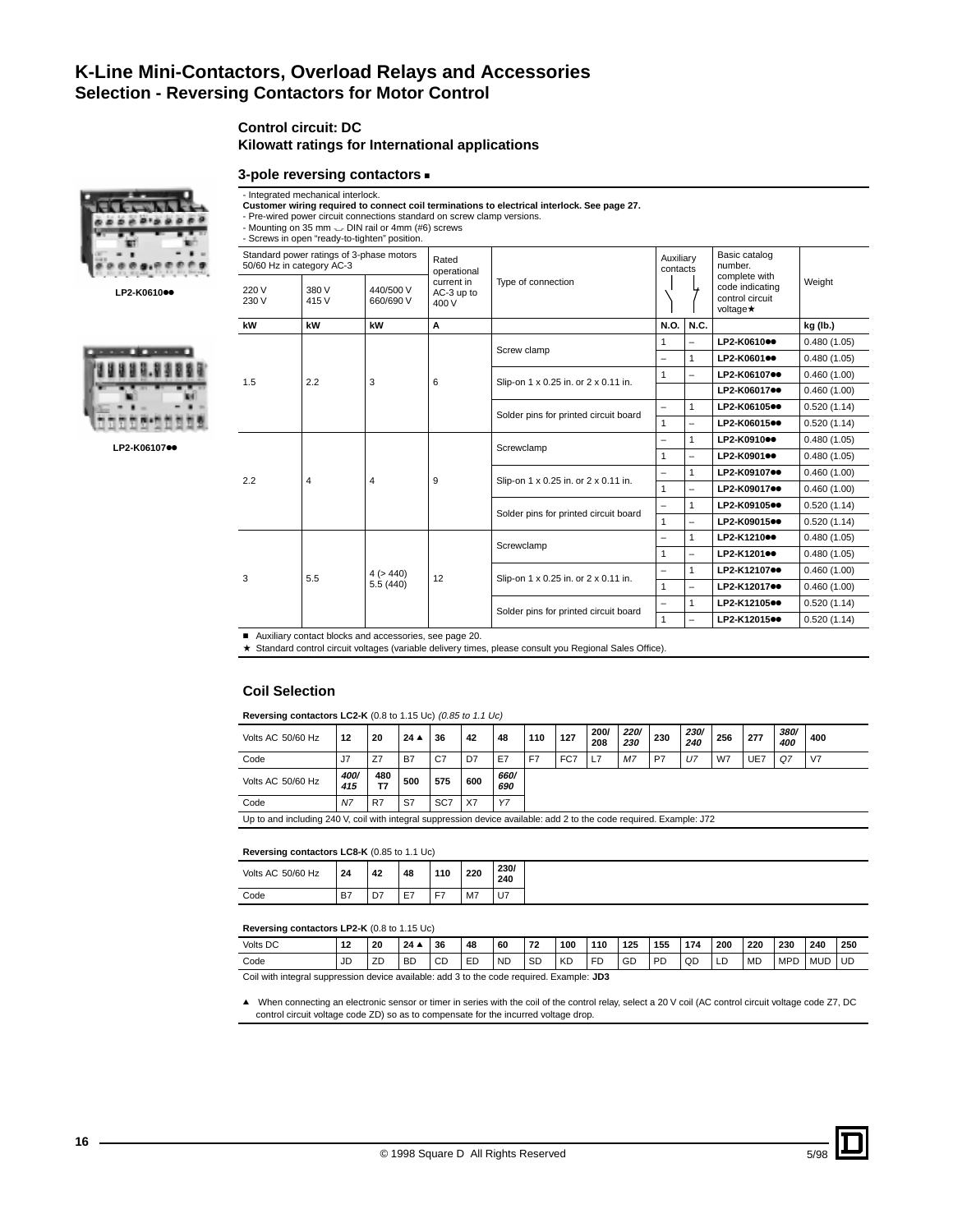### **Control circuit: DC Horsepower ratings for North American applications**

**Customer wiring required to connect coil terminations to electrical interlock. See page 27.**

#### **3-pole reversing contactors**

- Integrated mechanical interlock.



**LP2-K0610**kk



**LP2-K06107**kk

|                      | Maximum Horsepower ratings |                      |                      |               |                 |                                 |                                 | Auxiliary                |                          |                                                                           |             |
|----------------------|----------------------------|----------------------|----------------------|---------------|-----------------|---------------------------------|---------------------------------|--------------------------|--------------------------|---------------------------------------------------------------------------|-------------|
| 1- phase<br>50/60 HZ |                            | 3- phase<br>50/60 HZ |                      |               |                 | Maximum<br>inductive<br>current | Type of connection              | contacts                 |                          | Basic catalog number.<br>Complete with code<br>indicating control circuit | Weight      |
| 115/<br>120 V        | 230/<br>240 V              | 200/<br>208 V        | 220/<br>240 V        | 460/<br>480 V | 575/<br>600 V   | in $AC-3$<br>category           |                                 |                          |                          | voltage $\star \blacktriangle$                                            |             |
| hp                   | hp                         | hp                   | hp                   | hp            | hp              | A                               |                                 | N.O.                     | N.C.                     |                                                                           | kg (lb.)    |
|                      |                            |                      |                      |               |                 |                                 | Screw clamp                     | 1                        |                          | LP2-K061000                                                               | 0.480(1.05) |
|                      |                            |                      |                      |               |                 |                                 |                                 | $\overline{\phantom{0}}$ | 1                        | LP2-K060100                                                               | 0.480(1.05) |
| 0.5                  | $\mathbf{1}$               | 1.5                  | 1.5                  | 3             | 3               |                                 | Slip-on 1 x 0.25 in.,           | $\mathbf{1}$             | ▃                        | LP2-K0610700                                                              | 0.460(1.00) |
|                      |                            |                      |                      |               |                 | 6                               | or 2 x 0.11 in.                 | $\overline{\phantom{0}}$ | 1                        | LP2-K0601700                                                              | 0.460(1.00) |
|                      |                            |                      |                      |               |                 |                                 | Solder pins for printed circuit | $\mathbf{1}$             | ▃                        | LP2-K0610500                                                              | 0.520(1.14) |
|                      |                            |                      |                      |               |                 |                                 | board                           | ۳                        | 1                        | LP2-K0601500                                                              | 0.520(1.14) |
|                      |                            |                      |                      |               |                 |                                 | Screw clamp                     | 1                        | -                        | LP2-K091000                                                               | 0.480(1.05) |
|                      |                            |                      |                      |               |                 |                                 |                                 | $\overline{a}$           | 1                        | LP2-K090100                                                               | 0.480(1.05) |
| 0.5                  | 1.5                        | $\overline{2}$       | 3                    | 5             | 5               | 9                               | Slip-on 1 x 0.25 in.,           | 1                        | $\overline{\phantom{0}}$ | LP2-K0910700                                                              | 0.460(1.00) |
|                      |                            |                      |                      |               |                 |                                 | or 2 x 0.11 in.                 | $\equiv$                 | 1                        | LP2-K0901700                                                              | 0.460(1.00) |
|                      |                            |                      |                      |               |                 |                                 | Solder pins for printed circuit | $\mathbf{1}$             | $\overline{\phantom{0}}$ | LP2-K0910500                                                              | 0.520(1.14) |
|                      |                            |                      |                      |               |                 |                                 | board                           | $\equiv$                 | 1                        | LP2-K0901500                                                              | 0.520(1.14) |
|                      |                            |                      |                      |               |                 |                                 | Screw clamp                     | $\mathbf{1}$             | -                        | LP2-K121000                                                               | 0.480(1.05) |
|                      |                            |                      |                      |               |                 |                                 |                                 | $\equiv$                 | 1                        | LP2-K120100                                                               | 0.480(1.05) |
| $\mathbf{1}$         | $\overline{2}$             | 3                    |                      |               |                 |                                 | Slip-on 1 x 0.25 in.,           | 1                        | -                        | LP2-K1210700                                                              | 0.460(1.00) |
|                      |                            |                      | 3<br>10<br>7.5<br>12 |               | or 2 x 0.11 in. | $\equiv$                        | 1                               | LP2-K1201700             | 0.460(1.00)              |                                                                           |             |
|                      |                            |                      |                      |               |                 |                                 | Solder pins for printed circuit | $\mathbf{1}$             | -                        | LP2-K1210500                                                              | 0.520(1.14) |
|                      |                            |                      |                      |               |                 |                                 | board                           | $\overline{\phantom{0}}$ | 1                        | LP2-K1201500                                                              | 0.520(1.14) |

Auxiliary contact blocks and accessories, see page 20.

\* Standard control circuit voltages (variable delivery times, please consult your Regional Sales Office)

### **Coil Selection**

**Reversing contactors LC2-K** (0.8 to 1.15 Uc) (0.85 to 1.1 Uc)

| Volts AC 50/60 Hz                                                                                                    | 12          | 20        | $24 \triangle$ | 36  | 42  | 48          | 110 | 127 | 200/<br>208 | 220/<br>230 | 230 | 230/<br>240 | 256 | 277 | 380/<br>400 | 400 |
|----------------------------------------------------------------------------------------------------------------------|-------------|-----------|----------------|-----|-----|-------------|-----|-----|-------------|-------------|-----|-------------|-----|-----|-------------|-----|
| Code                                                                                                                 | J7          | Z7        | B7             | C7  | D7  | E7          | F7  | FC7 | . L7        | M7          | P7  | U7          | W7  | UE7 | Q7          | V7  |
| Volts AC 50/60 Hz                                                                                                    | 400/<br>415 | 480<br>T7 | 500            | 575 | 600 | 660/<br>690 |     |     |             |             |     |             |     |     |             |     |
| SC <sub>7</sub><br>X7<br>Y7<br>Code<br>R7<br>-S7<br>N7                                                               |             |           |                |     |     |             |     |     |             |             |     |             |     |     |             |     |
| Up to and including 240 V, coil with integral suppression device available: add 2 to the code required. Example: J72 |             |           |                |     |     |             |     |     |             |             |     |             |     |     |             |     |

#### **Reversing contactors LC8-K** (0.85 to 1.1 Uc)

| Volts AC 50/60 Hz | 24        | 42 | 48         | 110       | 220<br>-- | 230/<br>240 |
|-------------------|-----------|----|------------|-----------|-----------|-------------|
| Code              | <b>B7</b> | D7 | $- -$<br>ы | <b>F7</b> | . M7      | . U7        |

#### **Reversing contactors LP2-K** (0.8 to 1.15 Uc)

| Volts DC                                                                                  | 12 | 20 | 24 <sub>4</sub> | 36 | 48 | 60        | 72        | 100       | 110       | 125 | 155 | 174 | 200 | 220       | 230        | 240        | 250 |
|-------------------------------------------------------------------------------------------|----|----|-----------------|----|----|-----------|-----------|-----------|-----------|-----|-----|-----|-----|-----------|------------|------------|-----|
| Code                                                                                      | JD | ZD | <b>BD</b>       | CD | ED | <b>ND</b> | <b>SD</b> | <b>KD</b> | <b>FD</b> | GD  | PD  | QD  | LD  | <b>MD</b> | <b>MPD</b> | <b>MUD</b> | UD  |
| Coil with integral suppression device available: add 3 to the code required. Example: JD3 |    |    |                 |    |    |           |           |           |           |     |     |     |     |           |            |            |     |

Coil with integral suppression device available: add 3 to the code required. Example: **JD3**

A When connecting an electronic sensor or timer in series with the coil of the control relay, select a 20 V coil (AC control circuit voltage code Z7, DC control circuit voltage code ZD) so as to compensate for the incurred voltage drop.

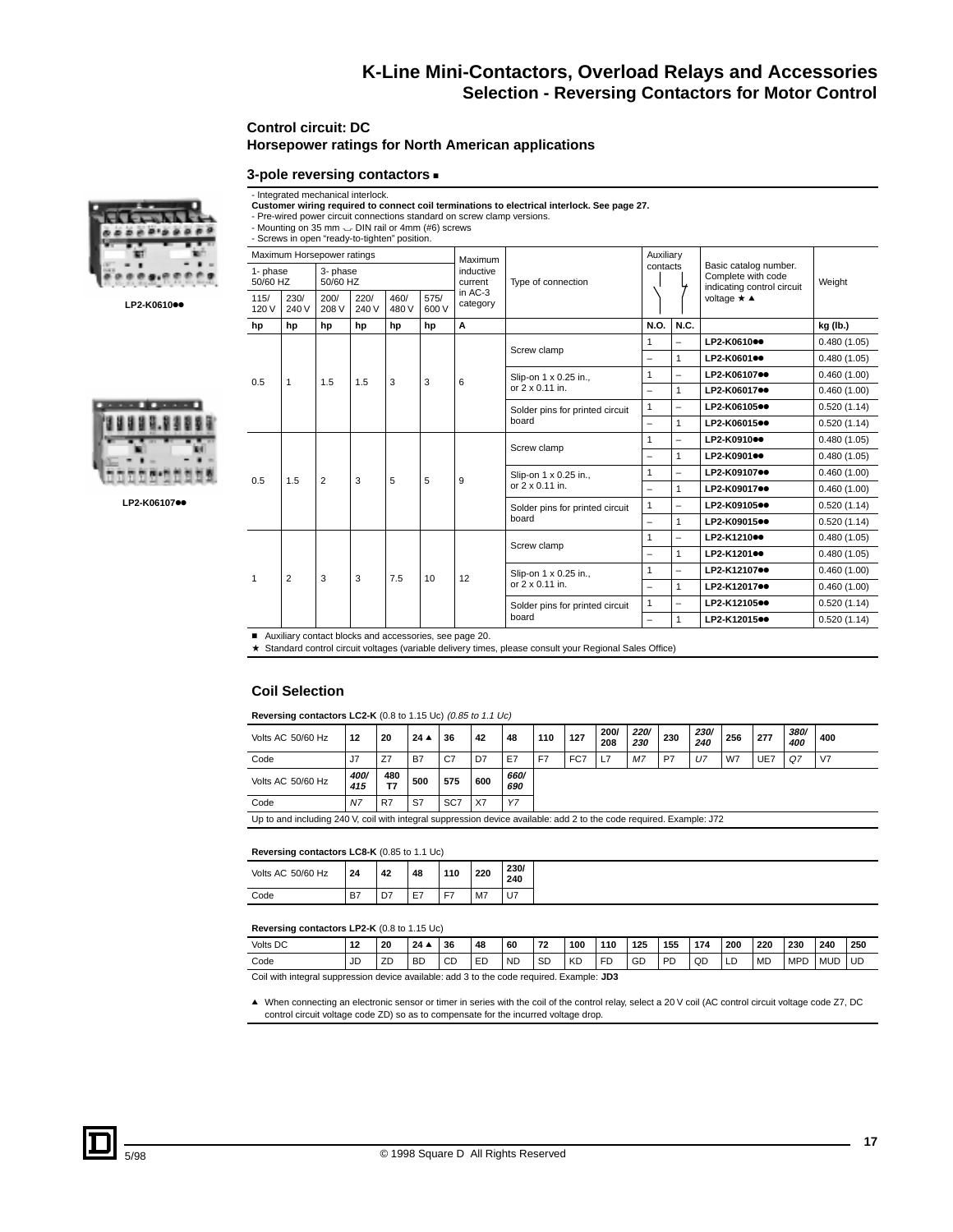# **K-Line Mini-Contactors, Overload Relays and Accessories Selection - Reversing Contactors for Resistive Loads**

- Screws in open "ready-to-tighten" position.

### **Control circuit: AC**

20

- Integrated mechanical interlock.

#### **3 and 4-pole reversing contactors .**

- Pre-wired power circuit connections standard on screw clamp versions. - Mounting on 35 mm " DIN rail or 4mm (#6) screws.



**LC2-K090045**kk



| Non inductive loads<br>Category AC-1<br>Maximum current at<br>≤ 50 °C | Type of connection                   | Power poles |      | <b>AUXIII</b> dI V<br>contacts |                          | Basic catalog number. Complete<br>with code indicating control circuit<br>voltage $\star \blacktriangle$ | Weight      |
|-----------------------------------------------------------------------|--------------------------------------|-------------|------|--------------------------------|--------------------------|----------------------------------------------------------------------------------------------------------|-------------|
| A                                                                     |                                      | N.O.        | N.C. | N.O.                           | <b>N.C.</b>              |                                                                                                          | kg. (lb.)   |
|                                                                       |                                      | 3           | -    |                                | $\overline{\phantom{0}}$ | LC2-K0910●● ◆                                                                                            | 0.390(0.86) |
|                                                                       | Screw clamp                          | 3           |      |                                | 1                        | LC2-K090100 +                                                                                            | 0.390(0.86) |
|                                                                       |                                      | 4           |      |                                | -                        | LC2-K0900400                                                                                             | 0.380(0.84) |
|                                                                       |                                      | 3           |      |                                | 1                        | LC2-K0910700                                                                                             | 0.370(0.81) |
| 20                                                                    | Slip-on 1 x 0.25 in. or 2 x 0.11 in. | 3           | -    |                                | -                        | LC2-K0901700                                                                                             | 0.370(0.81) |
|                                                                       |                                      | 4           | -    |                                | -                        | LC2-K090047 <sup>ee</sup>                                                                                | 0.370(0.81) |
|                                                                       |                                      | 3           | -    |                                | 1                        | LC2-K0910500                                                                                             | 0.430(0.95) |
|                                                                       | Solder pins for circuit board        | 3           | -    | -                              | -                        | LC2-K0901500                                                                                             | 0.430(0.95) |
|                                                                       |                                      | 4           | -    |                                | -                        | LC2-K09004500                                                                                            | 0.430(0.95) |
|                                                                       |                                      |             |      |                                |                          |                                                                                                          |             |

**Power poles** Auxiliary

#### Reversing contactors for use in sensitive environments .

- Coil with rectifier incorporated, suppressor included as standard.

- Integrated mechanical interlock.

**Recommended for use in areas sensitive to noise, high interference mains supplies, etc.**

Customer wiring required to connect coil terminations to electrical interlock. See page 27.<br>
- Mounting on 35 mm . Dibl rail or 4mm (#6) screws

**Customer wiring required to connect coil terminations to electrical interlock. See page 27.**

LC8-K09105<sup>e</sup>

|    | - Mounting on 35 mm $\sim$ DIN rail or 4mm (#6) screws.<br>- Screws in open, "ready-to-tighten" position. |                |   |  |                           |             |
|----|-----------------------------------------------------------------------------------------------------------|----------------|---|--|---------------------------|-------------|
|    |                                                                                                           | 3              |   |  | LC8-K091000 +             | 0.480(1.05) |
|    | Screw clamp                                                                                               | 3              | - |  | LC8-K0901●● ◆             | 0.480(1.05) |
|    |                                                                                                           | $\overline{4}$ | - |  | LC8-K0900400              | 0.470(1.03) |
| 20 |                                                                                                           | 3              |   |  | LC8-K09107 <sup>e</sup>   | 0.460(1.01) |
|    | Slip-on 1 x 0.25 in. or 2 x 0.11 in.                                                                      | 3              | - |  | LC8-K0901700              | 0.460(1.01) |
|    |                                                                                                           | $\overline{4}$ | - |  | LC8-K090047 <sup>ee</sup> | 0.460(1.01) |
|    |                                                                                                           | 3              | - |  | LC8-K0910500              | 0.520(1.14) |
|    | Solder pins for circuit board                                                                             | 3              | - |  | LC8-K0901500              | 0.520(1.14) |
|    |                                                                                                           | $\overline{4}$ | - |  | LC8-K090045               | 0.520(1.14) |

Auxiliary contact blocks and accessories, see page 20.

\* Control circuit voltage codes, see opposite page 19.

■ For mains supplies with a high level of interference (voltage surge > 800 V), use a suppressor module LA4-KE1FC (50 to 129 V) or LAF-KE1UG (130 to 250 V), see page 22.

**Warning: this reversing contactor is pre-wired for reverse motor operation as standard.** 

#### **Coil Selection**

#### **Reversing contactors LC2-K** (0.8 to 1.15 Uc) (0.85 to 1.1 Uc)

| Volts AC 50/60 Hz | 12          | 20        | $24 \triangle$ | 36              | 42   | 48          | 110 | 127 | 200/<br>208 | 220/<br>230 | 230            | 230/<br>240 | 256 | 277 | 380/<br>400 | 400            |  |
|-------------------|-------------|-----------|----------------|-----------------|------|-------------|-----|-----|-------------|-------------|----------------|-------------|-----|-----|-------------|----------------|--|
| Code              | J           |           | B7             | C7              | D7   | E7          | F7  | FC7 | 7           | M7          | P <sub>7</sub> | $U$ 7       | W7  | UE7 | Q7          | V <sub>7</sub> |  |
| Volts AC 50/60 Hz | 400/<br>415 | 480<br>T7 | 500            | 575             | 600  | 660/<br>690 |     |     |             |             |                |             |     |     |             |                |  |
| Code              | N7          | R7        | S7             | SC <sub>7</sub> | . X7 | Y7          |     |     |             |             |                |             |     |     |             |                |  |

Up to and including 240 V, coil with integral suppression device available: add 2 to the code required. Example: J72

#### **Reversing contactors LC8-K** (0.85 to 1.1 Uc)

| Volts AC 50/60 Hz | 24        | 42 | 48  | 110 | 220 | 230/ |
|-------------------|-----------|----|-----|-----|-----|------|
|                   |           |    |     |     |     | 240  |
| Code              | <b>B7</b> | D7 | . . | $-$ | M7  | . U7 |

#### **Reversing contactors LP2-K** (0.85 to 1.1 Uc)

|                                                                                           |    | .  |           |           |    |           |           |           |           |     |           |     |     |     |            |            |     |
|-------------------------------------------------------------------------------------------|----|----|-----------|-----------|----|-----------|-----------|-----------|-----------|-----|-----------|-----|-----|-----|------------|------------|-----|
| Volts DC                                                                                  | 12 | 20 | 24        | 36        | 48 | 60        | 72<br>. . | 100       | 110       | 125 | 155       | 174 | 200 | 220 | 230        | 240        | 250 |
| Code                                                                                      | JD | ZD | <b>BD</b> | <b>CD</b> | ED | <b>ND</b> | SD        | <b>KD</b> | <b>FD</b> | GD  | <b>PD</b> | QD  | LD  | MD  | <b>MPD</b> | <b>MUD</b> | UD  |
| Coil with integral suppression device available: add 3 to the code required. Example: JD3 |    |    |           |           |    |           |           |           |           |     |           |     |     |     |            |            |     |

▲ Warning: this reversing contactor is pre-wired for reverse motor operation as standard.

fWhen connecting an electronic sensor or timer in series with the coil of the control relay, select a 20 V coil (AC control circuit voltage code Z7, DC control circuit voltage code ZD) so as to compensate for the incurred voltage drop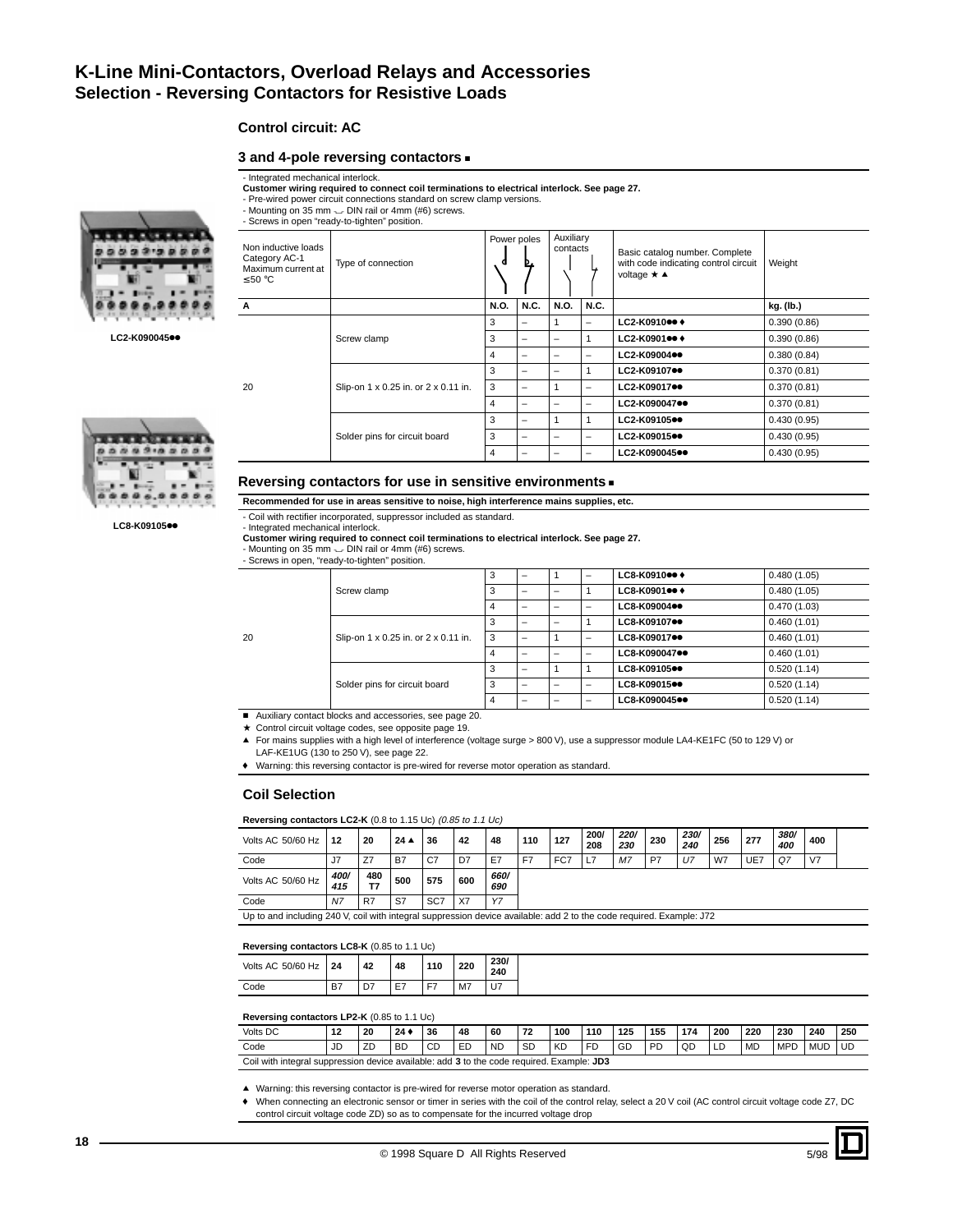# **K-Line Mini-Contactors, Overload Relays and Accessories Selection - Reversing Contactors for Resistive Loads**

### **Control circuit: DC**

- Integrated mechanical interlock.

#### **3- and 4-pole reversing contactors .**

- Pre-wired power circuit connections standard on screw clamp versions. - Mounting on 35 mm " DIN rail or 4mm (#6) screws.



**LP2-K0045**kk

| - Screws in open "ready-to-tighten" position.                        |                                      |                     |                          |                          |                          |                                                                                                             |             |
|----------------------------------------------------------------------|--------------------------------------|---------------------|--------------------------|--------------------------|--------------------------|-------------------------------------------------------------------------------------------------------------|-------------|
| Non inductive loads Category<br>AC-1 Maximum current at $\leq 50$ °C | Type of connection                   | Power<br>poles<br>đ | P.                       | Auxiliary<br>contacts    |                          | Basic catalog number.<br>Complete with code<br>indicating control circuit<br>voltage $\star \blacktriangle$ | Weight      |
| A                                                                    |                                      | N.O.                | <b>N.C.</b>              | N.O.                     | <b>N.C.</b>              |                                                                                                             | kg. (lb.)   |
|                                                                      |                                      | 3                   | $\overline{\phantom{0}}$ |                          | $\overline{\phantom{0}}$ | LP2-K0910●● ▲                                                                                               | 0.480(1.05) |
|                                                                      | Screw clamp                          | 3                   |                          |                          |                          | LP2-K0901●● ▲                                                                                               | 0.480(1.05) |
|                                                                      |                                      | 4                   | $\overline{\phantom{0}}$ | -                        | $\overline{\phantom{0}}$ | LP2-K0900400                                                                                                | 0.480(1.05) |
|                                                                      |                                      | 3                   |                          | -                        |                          | LP2-K0910700                                                                                                | 0.460(1.01) |
| 20                                                                   | Slip-on 1 x 0.25 in. or 2 x 0.11 in. | 3                   | $\overline{\phantom{0}}$ |                          | $\overline{\phantom{0}}$ | LP2-K0901700                                                                                                | 0.460(1.01) |
|                                                                      |                                      | 4                   | $\overline{\phantom{0}}$ | $\overline{\phantom{0}}$ | $\overline{\phantom{0}}$ | LP2-K09004700                                                                                               | 0.460(1.01) |
|                                                                      |                                      | 3                   | $\overline{\phantom{0}}$ |                          |                          | LP2-K0910500                                                                                                | 0.520(1.14) |
|                                                                      | Solder pins for circuit board        | 3                   |                          |                          | $\overline{\phantom{0}}$ | LP2-K0901500                                                                                                | 0.520(1.14) |
|                                                                      |                                      | 4                   |                          |                          |                          | LP2-K09004500                                                                                               | 0.520(1.14) |
|                                                                      |                                      |                     |                          |                          |                          |                                                                                                             |             |

Auxiliary contact blocks and accessories, see page 20.

\* Standard control circuit voltages (variable delivery times, please consult you Regional Sales Office).

**Customer wiring required to connect coil terminations to electrical interlock. See page 27.**

#### **Coil Selection**

#### **Reversing contactors LC2-K** (0.8 to 1.15 Uc) (0.85 to 1.1 Uc)

| Volts AC 50/60 Hz                                                                                                    | 12          | 20        | $24 \triangle$ | 36              | 42  | 48          | 110 | 127 | 200/<br>208 | 220/<br>230 | 230 | 230/<br>240 | 256 | 277 | 380/<br>400 | 400            |  |
|----------------------------------------------------------------------------------------------------------------------|-------------|-----------|----------------|-----------------|-----|-------------|-----|-----|-------------|-------------|-----|-------------|-----|-----|-------------|----------------|--|
| Code                                                                                                                 | J7          |           | <b>B7</b>      | C7              | D7  | E7          | F7  | FC7 | L7          | M7          | P7  | U7          | W7  | UE7 | Q7          | V <sub>7</sub> |  |
| Volts AC 50/60 Hz                                                                                                    | 400/<br>415 | 480<br>T7 | 500            | 575             | 600 | 660/<br>690 |     |     |             |             |     |             |     |     |             |                |  |
| Code                                                                                                                 | N7          | R7        | S7             | SC <sub>7</sub> | X7  | Y7          |     |     |             |             |     |             |     |     |             |                |  |
| Up to and including 240 V, coil with integral suppression device available: add 2 to the code required. Example: J72 |             |           |                |                 |     |             |     |     |             |             |     |             |     |     |             |                |  |

#### **Reversing contactors LC8-K** (0.85 to 1.1 Uc)

| Volts AC 50/60 Hz   24 | 42 | 48 | 110 | 220 | 230/<br>240 |
|------------------------|----|----|-----|-----|-------------|
| Code                   |    |    |     | M7  |             |

#### **Reversing contactors LP2-K** (0.85 to 1.1 Uc)

| Volts DC                                                                                  | 12 | 20 | 24 <sub>0</sub> | 36 | 48 | 60        | 72        | 100       | 110 | 125 | 155 | 174 | 200 | 220 | 230        | 240        | 250 |
|-------------------------------------------------------------------------------------------|----|----|-----------------|----|----|-----------|-----------|-----------|-----|-----|-----|-----|-----|-----|------------|------------|-----|
| Code                                                                                      | JD | ZD | <b>BD</b>       | СD | ED | <b>ND</b> | <b>SD</b> | <b>KD</b> | FD  | GD  | PD  | QD  | ᄔ   | MD  | <b>MPD</b> | <b>MUD</b> | UD  |
| Coil with integral suppression device available: add 3 to the code required. Example: JD3 |    |    |                 |    |    |           |           |           |     |     |     |     |     |     |            |            |     |

 $\blacktriangle$ Warning: this reversing contactor is pre-wired for reverse motor operation as standard.

 $\bullet$  When connecting an electronic sensor or timer in series with the coil of the control relay, select a 20 V coil (AC control circuit voltage code Z7, DC control circuit voltage code ZD) so as to compensate for the incurred voltage drop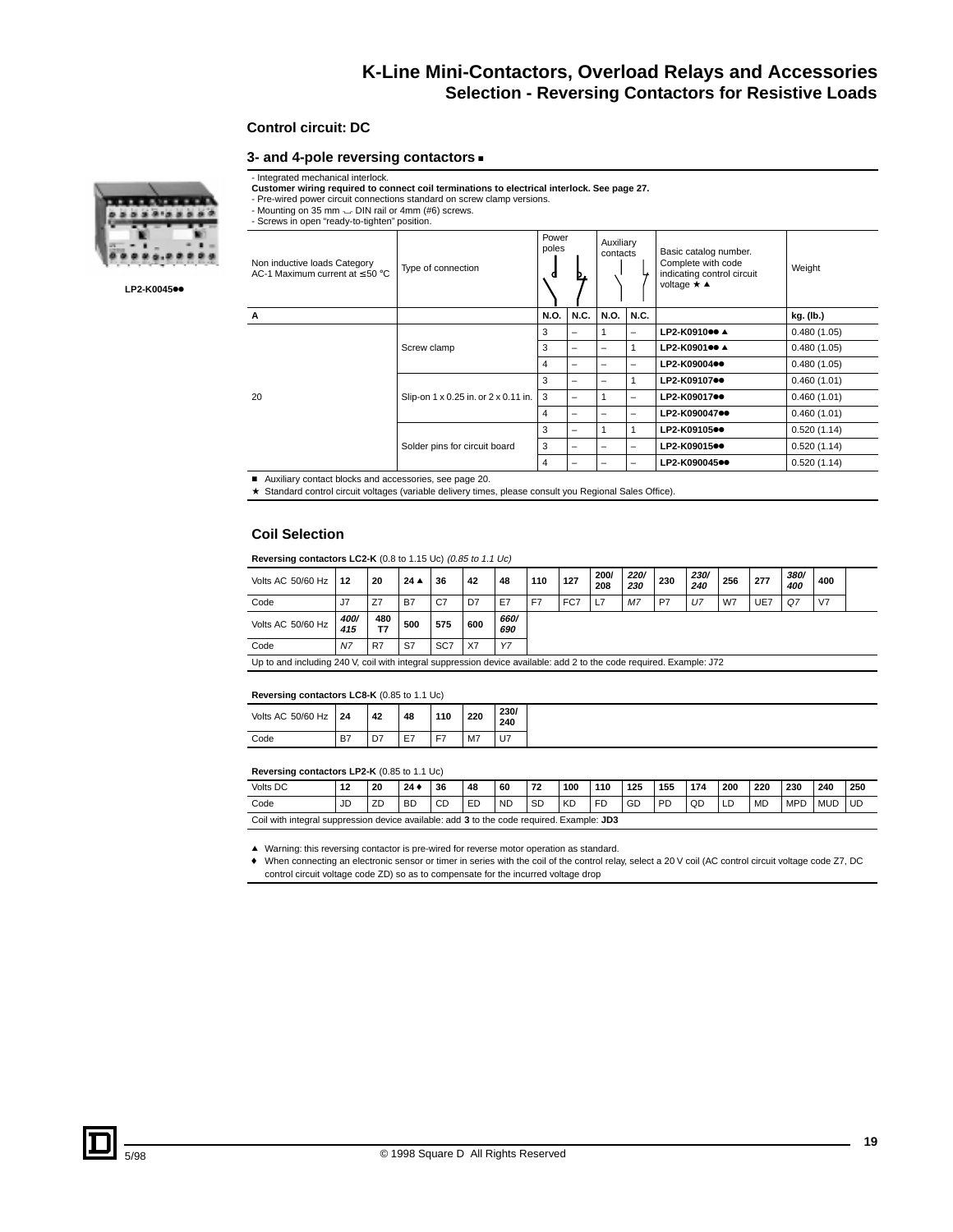**K-Line Mini-Contactors, Overload Relays and Accessories Auxiliary Contacts and Timers**

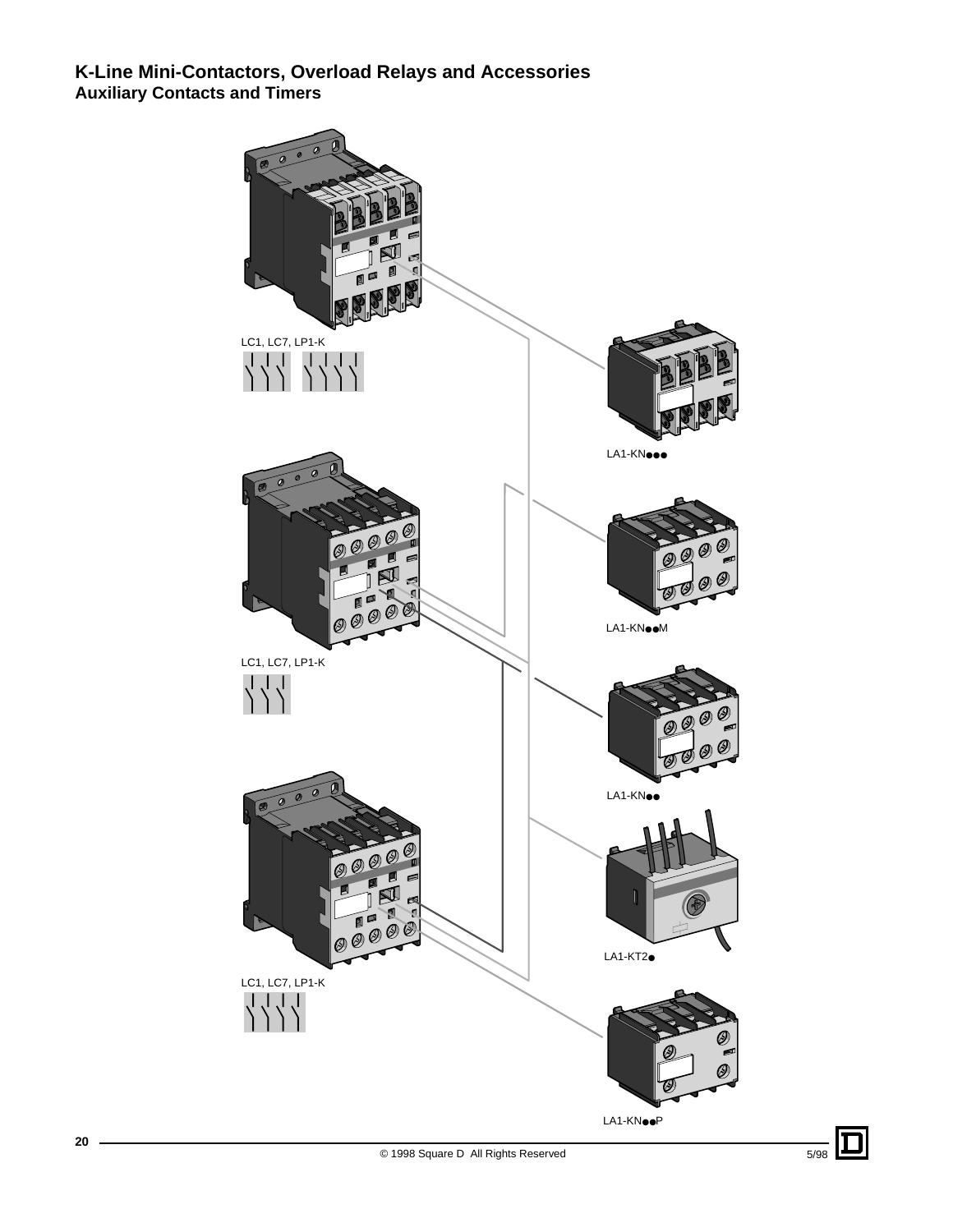# **K-Line Mini-Contactors, Overload Relays and Accessories Selection - Auxiliary Contacts and Timers**

### For type LC<sup>OK</sup> and LP<sup>OK</sup> contactors

#### **Instantaneous auxiliary contact blocks**

| Recommended for standard applications. Clip-on front mounting, 1 block per contactor |                                                 |                   |                          |                  |             |
|--------------------------------------------------------------------------------------|-------------------------------------------------|-------------------|--------------------------|------------------|-------------|
|                                                                                      | Type of contactor                               |                   | Auxiliary<br>Contacts    |                  |             |
| Type of connection                                                                   |                                                 |                   |                          | Catalog number   | Weight      |
|                                                                                      |                                                 | N.O.              | N.C.                     |                  | kg (lb.)    |
|                                                                                      |                                                 | 2                 | $\qquad \qquad -$        | <b>LA1-KN20</b>  | 0.045(0.10) |
|                                                                                      |                                                 |                   | 2                        | <b>LA1-KN02</b>  | 0.045(0.10) |
|                                                                                      | LC1, LC2<br>LC7, LC8<br>LP1. LP2<br>3 or 4-pole | 1                 | $\mathbf{1}$             | <b>LA1-KN11</b>  | 0.045(0.10) |
| Screw clamp                                                                          |                                                 | 4                 | $\qquad \qquad -$        | <b>LA1-KN40</b>  | 0.045(0.10) |
|                                                                                      |                                                 | 3                 | $\mathbf{1}$             | <b>LA1-KN31</b>  | 0.045(0.10) |
|                                                                                      |                                                 | $\overline{2}$    | $\overline{2}$           | <b>LA1-KN22</b>  | 0.045(0.10) |
|                                                                                      |                                                 | $\mathbf{1}$      | 3                        | <b>LA1-KN13</b>  | 0.045(0.10) |
|                                                                                      |                                                 | $\qquad \qquad -$ | 4                        | LA1-KN04         | 0.045(0.10) |
|                                                                                      |                                                 | 2                 | $\qquad \qquad -$        | <b>LA1-KN207</b> | 0.045(0.10) |
|                                                                                      |                                                 | $\qquad \qquad -$ | $\overline{2}$           | <b>LA1-KN027</b> | 0.045(0.10) |
|                                                                                      | LC1. LC2                                        | $\mathbf{1}$      | 1                        | <b>LA1-KN117</b> | 0.045(0.10) |
| Slip-on 1 x 0.25 in. or 2 x 0.11 in.                                                 | LC7. LC8                                        | $\overline{4}$    | $\overline{\phantom{a}}$ | <b>LA1-KN407</b> | 0.045(0.10) |
|                                                                                      | LP1. LP2<br>3 or 4-pole                         | 3                 | $\mathbf{1}$             | <b>LA1-KN317</b> | 0.045(0.10) |
|                                                                                      |                                                 | $\overline{2}$    | $\overline{2}$           | <b>LA1-KN227</b> | 0.045(0.10) |
|                                                                                      |                                                 | $\mathbf{1}$      | 3                        | <b>LA1-KN137</b> | 0.045(0.10) |
|                                                                                      |                                                 |                   | $\overline{4}$           | <b>LA1-KN047</b> | 0.045(0.10) |

**With terminal referencing conforming to standard EN 50012. Clip-on front mounting, 1 block per contactor**

|                                                  |                                        | $\overline{\phantom{0}}$ | $\overline{2}$ | LA1-KN02M | 0.045(0.10) |
|--------------------------------------------------|----------------------------------------|--------------------------|----------------|-----------|-------------|
|                                                  | LC1. LC2                               |                          |                | LA1-KN11M | 0.045(0.10) |
|                                                  | LC7. LC8<br>LP1.LP2<br>$3-pole + N.O.$ | 3                        |                | LA1-KN31M | 0.045(0.10) |
| Screw clamp with terminal referencing conforming |                                        | 2                        | $\overline{2}$ | LA1-KN22M | 0.045(0.10) |
| to standard EN 50012                             |                                        |                          | 3              | LA1-KN13M | 0.045(0.10) |
|                                                  | LC1. LC2                               |                          |                | LA1-KN11P | 0.045(0.10) |
|                                                  | LC7. LC8<br>LP1. LP2<br>4-pole         | 2                        | $\overline{2}$ | LA1-KN22P | 0.045(0.10) |

#### **Electronic time delay auxiliary contact blocks**

- Relay output, with common point changeover contact, AC or DC 240 V, 2 A maximum.<br>- Control voltage: 0.85 to 1.1 Uc.<br>- Maximum switching capacity: 250 VA or 150 W.<br>- Operating temperature: -10 to + 60 ℃.<br>- Reset time: 1.

**Clip-on front mounting, 1 block per contactor**

| Voltage           | Type     | Timing<br>range | Auxiliary<br>Contacts | Catalog number | Weight      |
|-------------------|----------|-----------------|-----------------------|----------------|-------------|
| V                 |          | sec.            | <b>SPDT</b>           |                | kg (lb.)    |
| AC or DC 24 to 48 | On-delay | 1 to 30         |                       | LA2-KT2E       | 0.040(0.09) |
| AC 110 to 240     | On-delay | 1 to 30         |                       | LA2-KT2U       | 0.040(0.09) |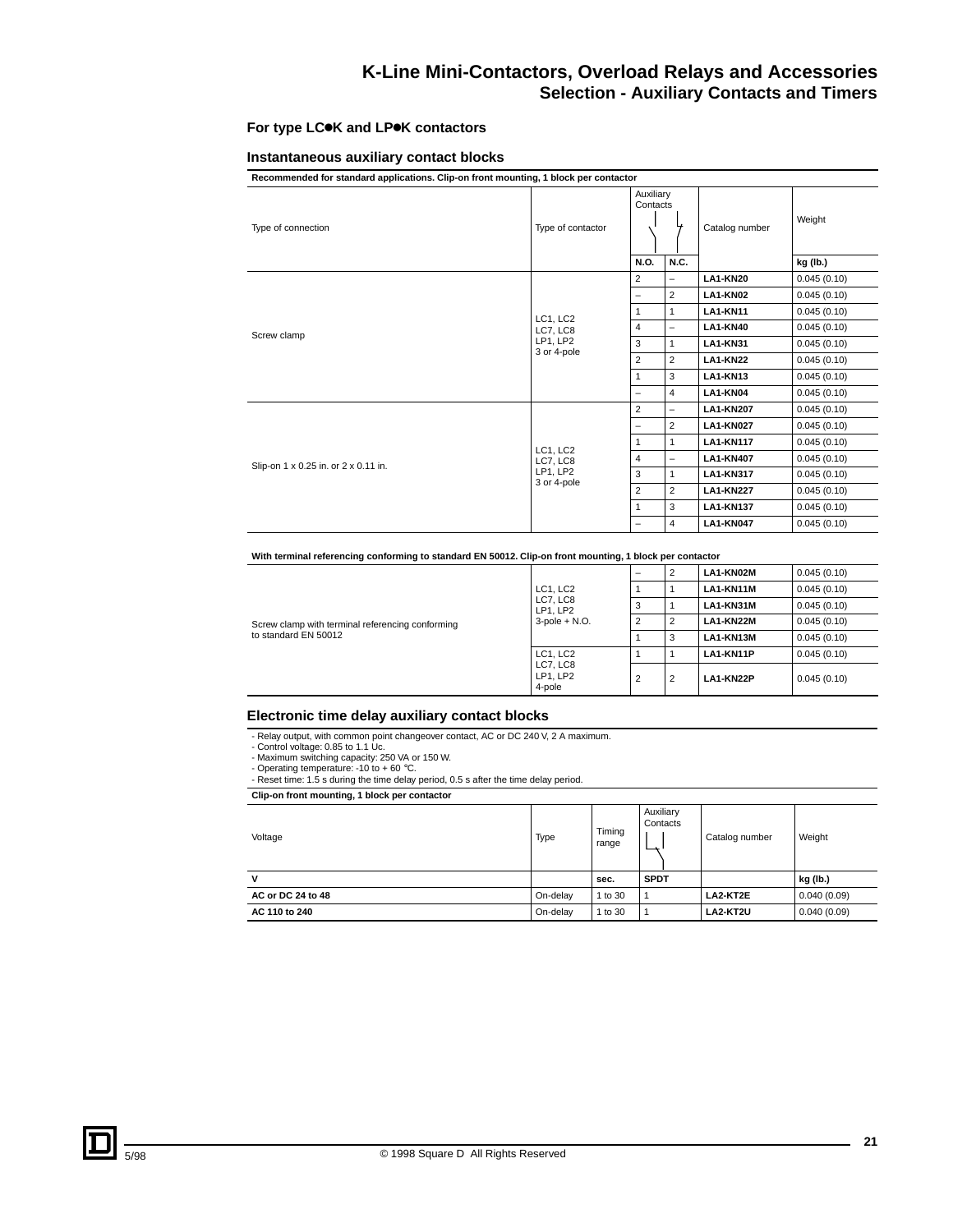# **K-Line Mini-Contactors, Overload Relays and Accessories Selection - Accessories**

# **For LC**k**K and LP**k**K contactors**

### **Coil suppressor modules incorporating LED indicator**



LA4-Keee

| Mounting and connection                                                          | Type                           | For voltages:             | Sold in lots of | Catalog number | Weight kg (lb.) |
|----------------------------------------------------------------------------------|--------------------------------|---------------------------|-----------------|----------------|-----------------|
| Clip-on mounting on the front<br>of LC1 and LP1 contactors<br>No tools required. | Varistor $\blacksquare$        | AC and DC<br>12 to 24 V   | 5               | LA4-KE1B       | 0.010(0.02)     |
|                                                                                  |                                | AC and DC<br>32 to 48 V   | 5               | LA4-KE1E       | 0.010(0.02)     |
|                                                                                  |                                | AC and DC<br>50 to 129 V  | 5               | LA4-KE1FC      | 0.010(0.02)     |
|                                                                                  |                                | AC and DC<br>201 to 250 V | 5               | LA4-KE1UG      | 0.010(0.02)     |
|                                                                                  | Diode +<br>Zener diode $\star$ | DC.<br>12 to 24 V         | 5               | LA4-KC1B       | 0.010(0.02)     |
|                                                                                  |                                | DC.<br>32 to 48 V         | 5               | LA4-KC1E       | 0.010(0.02)     |
|                                                                                  | $RC$ $\triangle$               | AC.<br>220 to 250 V       | 5               | LA4-KA1U       | 0.010(0.02)     |

■ Protection by limitation of the transient voltage up to 2 Uc maximum. Maximum reduction of transient voltage peaks. Slight time delay on drop-out (1.1 to 1.5 times the normal time).

\* No overvoltage or oscillation frequency. Polarized component. Slight time delay on drop-out (1.1 to 1.5 times the normal time).

■ Protection by limitation of the transient voltage up to 3 Uc maximum and limitation of the oscillation frequency. Slight time delay on drop-out (1.2 to 2 times the normal time).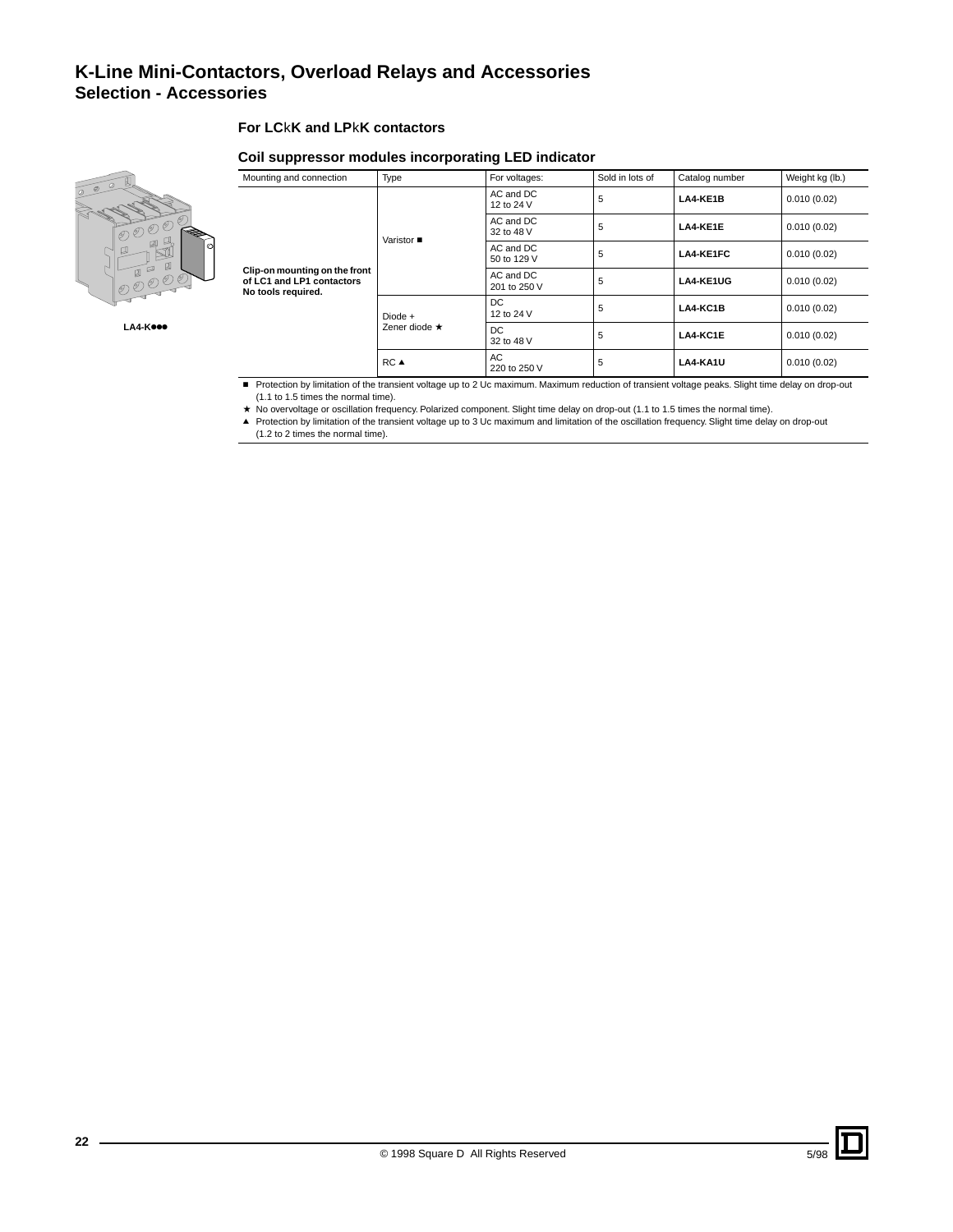# **K-Line Mini-Contactors, Overload Relays and Accessories Selection - Accessories**

# **Mounting and marking accessories**



| Description                                | Application                                |                                                  | Sold in lots of | Unit catalog number  | Weight kg (lb.) |
|--------------------------------------------|--------------------------------------------|--------------------------------------------------|-----------------|----------------------|-----------------|
|                                            | Clip-on<br>For mounting on $1 \sqcup$ rail |                                                  | LA9-D973        | 0.025(0.05)          |                 |
| Mounting plates ♦                          | For mounting on $2 \sqcup$ rails           | 110/120 mm mounting<br>centers                   | 10              | <b>DX1-AP25</b>      | 0.065(0.14)     |
| Marker holder                              | Clip-on                                    | Onto front of contactor                          | 100             | <b>LA9-D90</b>       | 0.001(0.002)    |
| Clip-in markers                            | 4 maximum<br>per contactor                 | Strips of 10 identical<br>numbers 0 to 9         | 25              | $AB1-R$ $*$          | 0.002(0.004)    |
|                                            |                                            | Strips of 10 identical capital<br>letters A to Z | 25              | $AB1-G$ <sup>*</sup> | 0.002(0.004)    |
| 35mm  DIN rail (7.5mm deep x 2m long)      |                                            |                                                  | 10              | AM1-DP200            | 1.310 (2.88)    |
| 35mm $\sim$ DIN rail (15mm deep x 2m long) |                                            |                                                  | 10              | <b>AM1-ED200</b>     | 0.650(1.44)     |

### **Cabling accessories**

| Description                   | Application                                          |                                              | Sold in lots of | Unit catalog number | Weight kg (lb.) |
|-------------------------------|------------------------------------------------------|----------------------------------------------|-----------------|---------------------|-----------------|
| Paralleling links             | For 2-poles<br>With screw clamp terminals   4        |                                              | <b>LA9-E01</b>  | 0.010(0.02)         |                 |
|                               | For 4-poles                                          | With screw clamp terminals                   |                 | <b>LA9-E02</b>      | 0.015(0.03)     |
| Set of 6 power<br>connections | For 3-pole reversing<br>contactors for motor control | For contactors with screw<br>clamp terminals | 100             | LA9-K0969           | 0.010(0.02)     |
| Set of 4 power<br>connections | For 4-pole changeover<br>contactor pairs             | For contactors with screw<br>clamp terminals | 100             | LA9-K0970           | 0.010(0.02)     |

f Order 1 mounting plate for a contactor and 2 mounting plates for a reversing contactor. \* Complete the catalog number by replacing the  $\bullet$  with the required character.



**LA9-E01**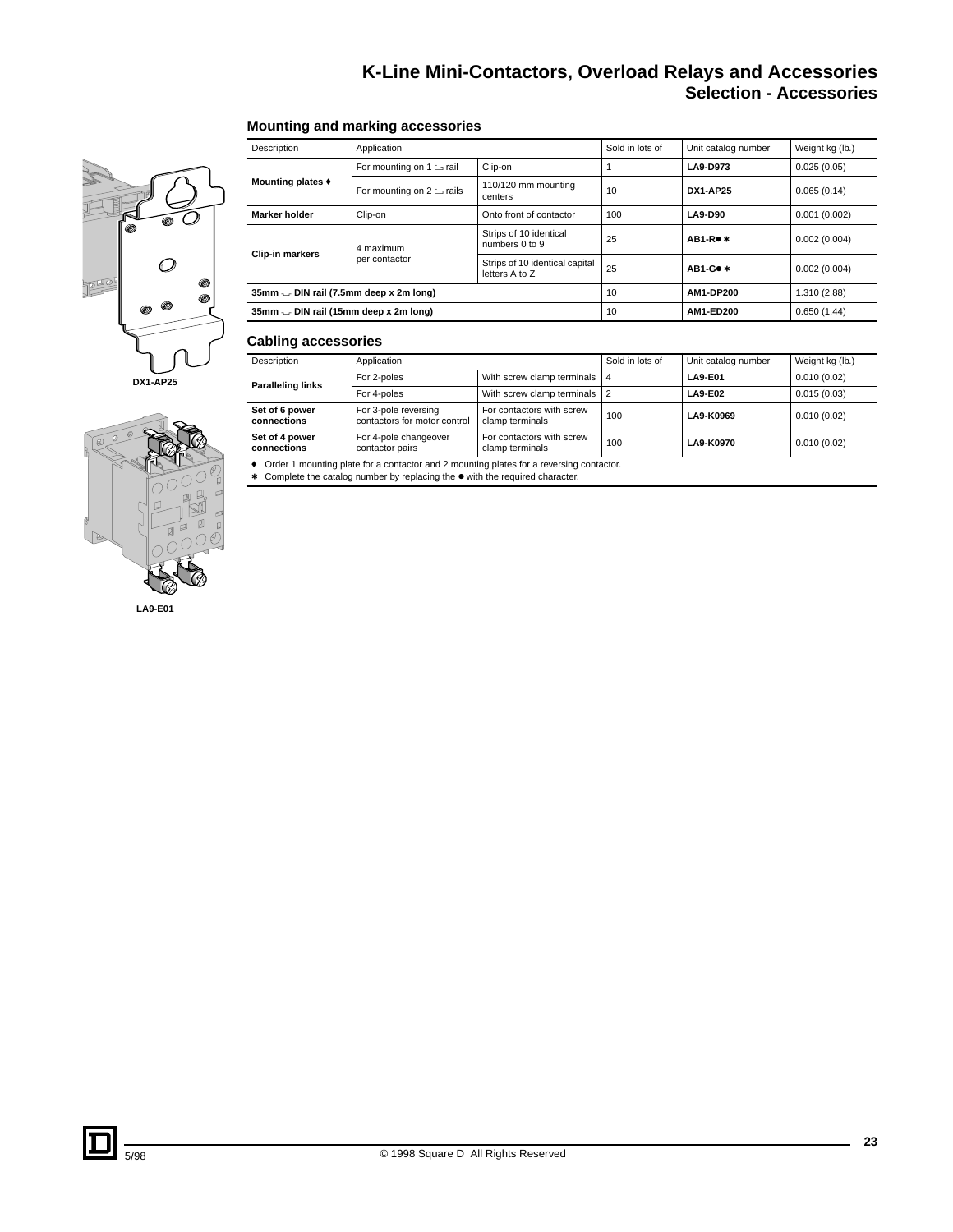# **K-Line Mini-Contactors, Overload Relays and Accessories Dimensions and Mounting**

# Type LC $\bullet$ K and LP $\bullet$ K contactors





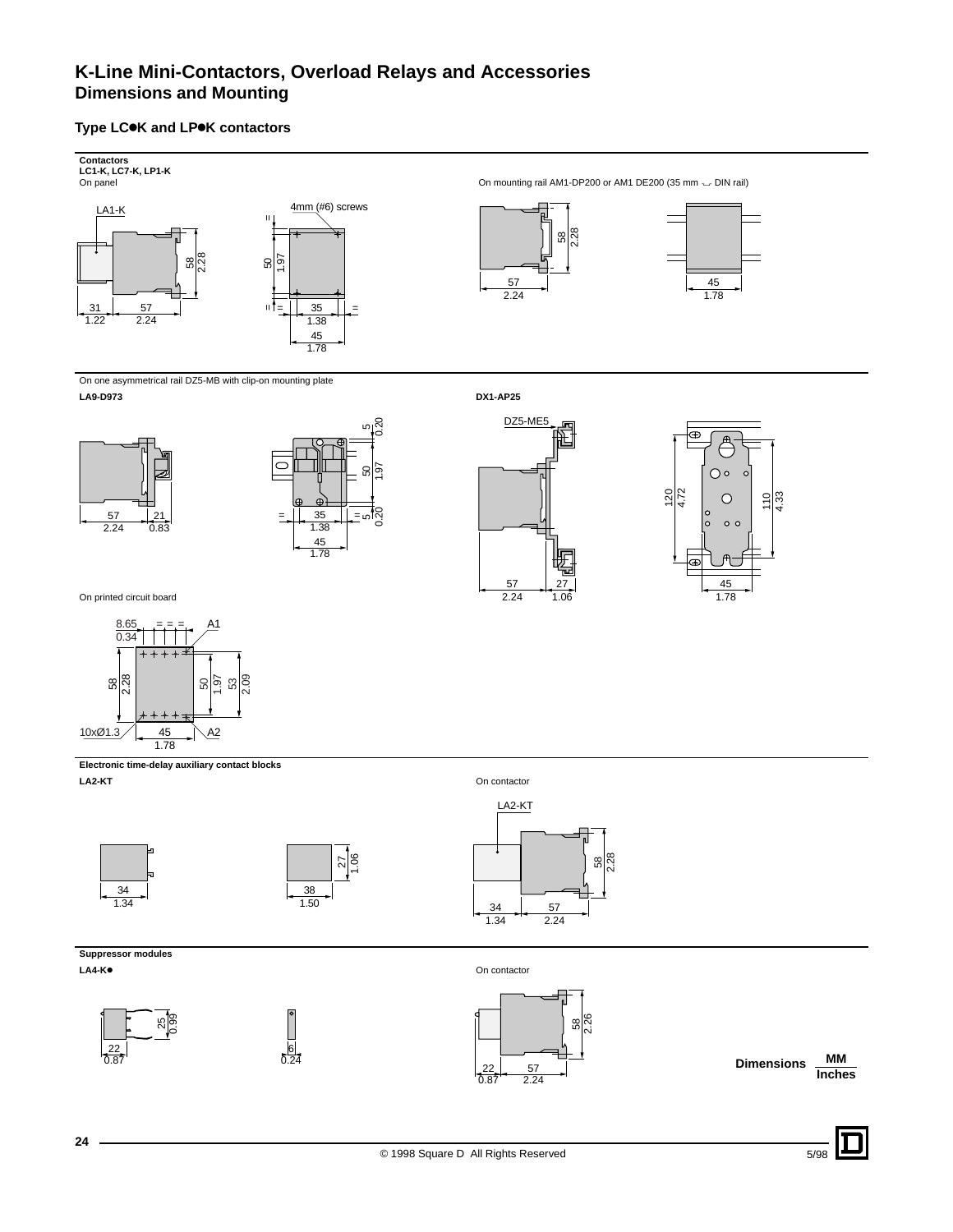### Type LC<sup>OK</sup> and LP2<sup>O</sup>K reversing contactors



1.97 0.20

On one asymmetrical rail DZ5-MB with 2 clip-on mounting plates LA9-D973 or on 2 mounting plates DX1-AP25. **2 x LA9-D973 2 x DX1-AP25**









On printed circuit board for reversing contactors or 2 contactors mounted side by side



**Electronic time delay auxiliary contact blocks LA2-KT** On reversing contactors





**Suppressor modules LA4-K●** On reversing contactors





1.06



 $.8777924$ 

**MM Inches Dimensions**

**25**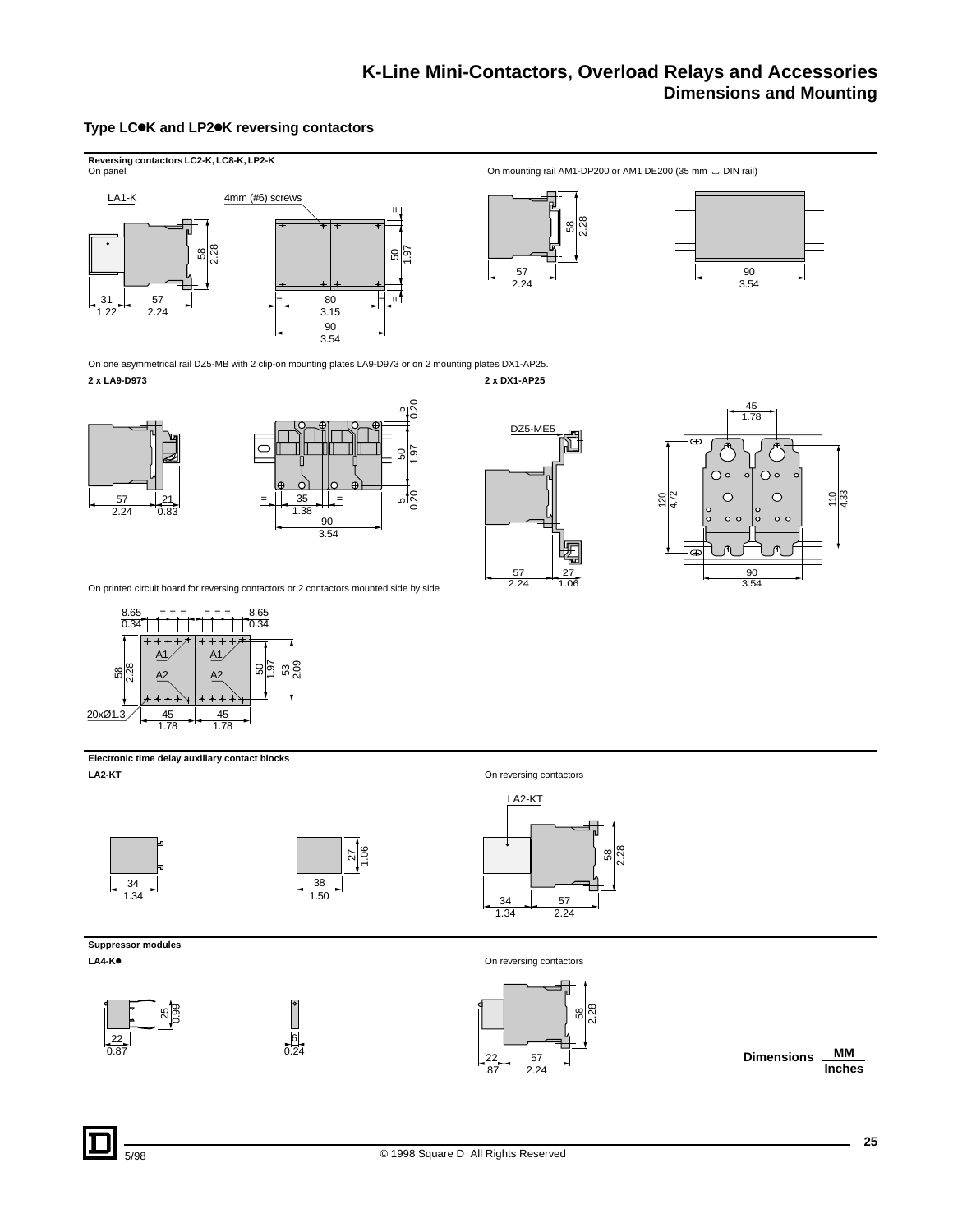#### Type LC<sup>OK</sup> and LP2<sup>OK</sup> contactors and accessories



© 1998 Square D All Rights Reserved

5/98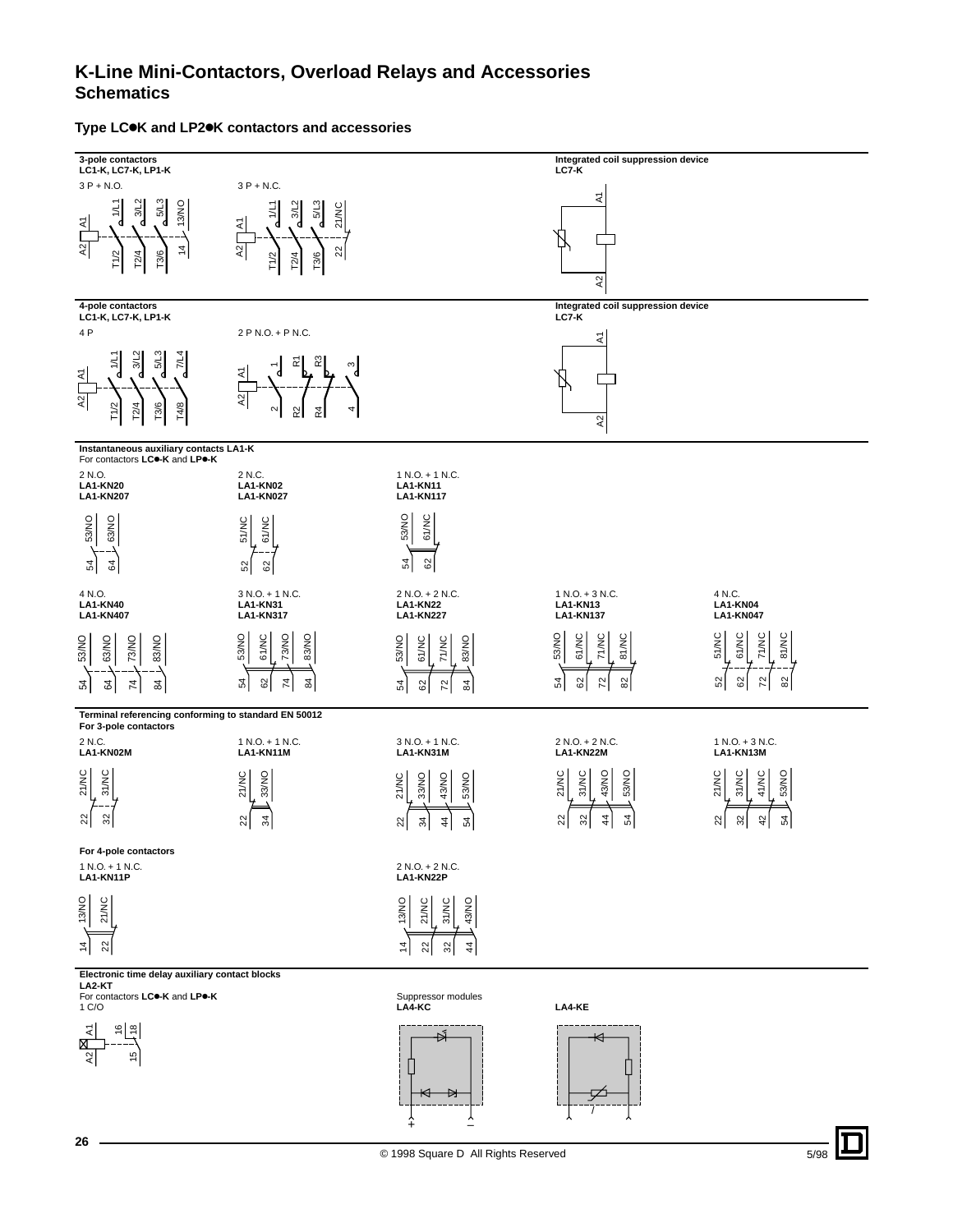### Type LC<sup>OK</sup> and LPOK reversing contactors and accessories

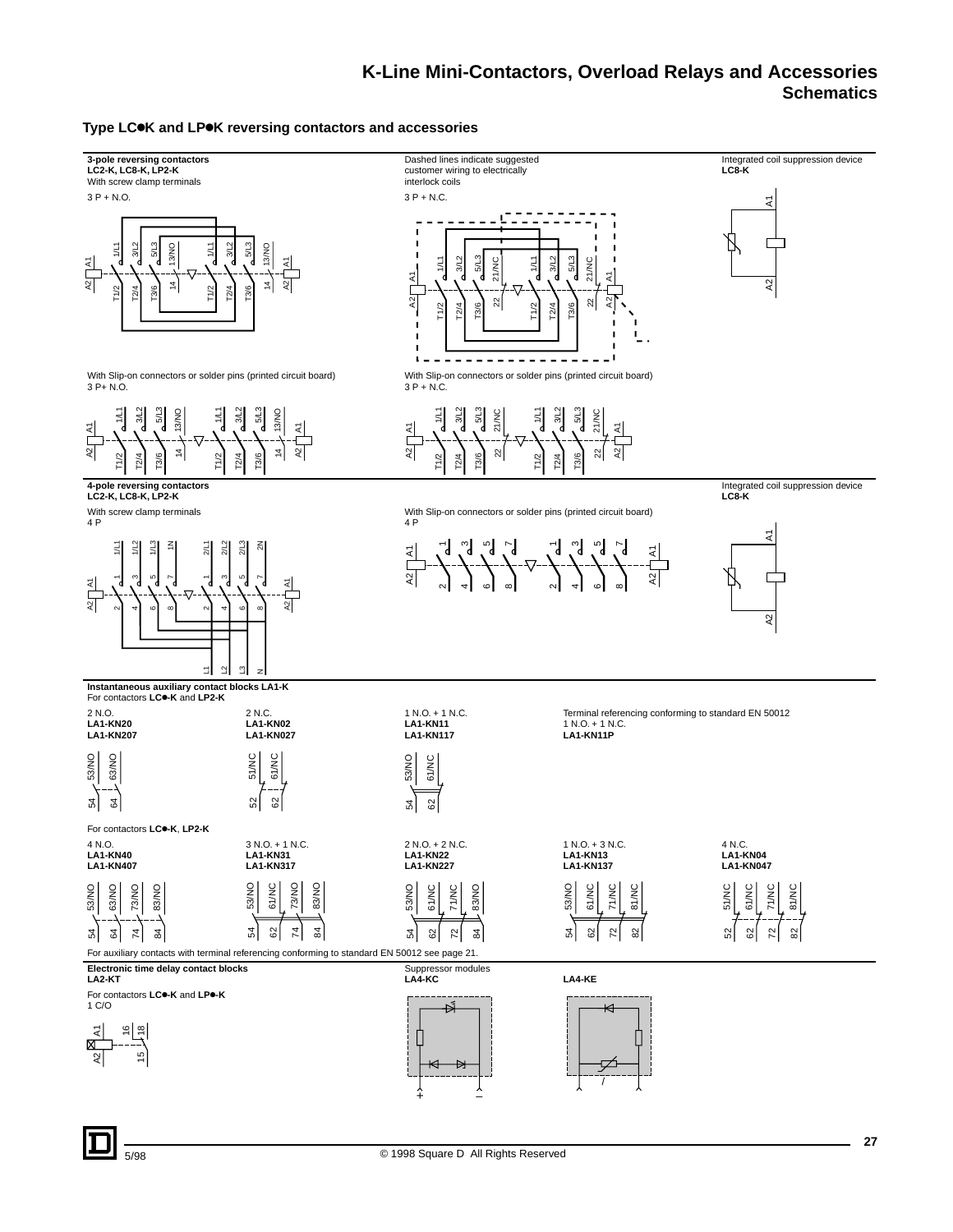# Type LR<sup>OK</sup> overload relays

### **Environment**

| <b>Conforming to standards</b>               | Meets the essential<br>requirements of the<br>LV & EMC directives                                                                                                                                                                                                                                                                                                                                                                                                      | IEC 947, NF C 63-650, VDE 0660, BS 4941, UL 508, CSA 22.2 No. 14 |                                                                                 |                               |                        |
|----------------------------------------------|------------------------------------------------------------------------------------------------------------------------------------------------------------------------------------------------------------------------------------------------------------------------------------------------------------------------------------------------------------------------------------------------------------------------------------------------------------------------|------------------------------------------------------------------|---------------------------------------------------------------------------------|-------------------------------|------------------------|
| <b>Product certifications</b>                |                                                                                                                                                                                                                                                                                                                                                                                                                                                                        | E164353<br><b>NKCR</b>                                           |                                                                                 |                               | LR43364<br>$3211 - 03$ |
| <b>Protective treatment</b>                  | Conforming to IEC 68 (DIN 50016)                                                                                                                                                                                                                                                                                                                                                                                                                                       |                                                                  | "TC" (Fungus-proof, tropicalization protection)                                 |                               |                        |
| Degree of protection                         | Conforming to VDE 0106                                                                                                                                                                                                                                                                                                                                                                                                                                                 |                                                                  | Protection against direct finger contact                                        |                               |                        |
|                                              | Storage                                                                                                                                                                                                                                                                                                                                                                                                                                                                |                                                                  | -40° to +70° C (-40 to +158° F)                                                 |                               |                        |
| Ambient air temperature<br>around the device | For normal operation (IEC 947)                                                                                                                                                                                                                                                                                                                                                                                                                                         |                                                                  | -20 to +55 $\degree$ C (-4 to +131 $\degree$ F) without derating                |                               |                        |
|                                              | Operating limit                                                                                                                                                                                                                                                                                                                                                                                                                                                        |                                                                  | -30 to +60 $^{\circ}$ C (-22 to +140 $^{\circ}$ F) with derating $\blacksquare$ |                               |                        |
| <b>Maximum operating altitude</b>            | Without derating                                                                                                                                                                                                                                                                                                                                                                                                                                                       |                                                                  | 2000 m (6562 ft.)                                                               |                               |                        |
|                                              | <b>Vertical axis</b>                                                                                                                                                                                                                                                                                                                                                                                                                                                   |                                                                  | <b>Horizontal axis</b>                                                          |                               |                        |
| <b>Operating positions</b>                   | $90^\circ$<br>$90^{\circ}$                                                                                                                                                                                                                                                                                                                                                                                                                                             |                                                                  |                                                                                 |                               |                        |
|                                              | Without derating                                                                                                                                                                                                                                                                                                                                                                                                                                                       | With derating ■                                                  |                                                                                 |                               |                        |
| <b>Flame resistance</b>                      | Conforming to UL 94                                                                                                                                                                                                                                                                                                                                                                                                                                                    | Self-extinguishing material V1                                   |                                                                                 |                               |                        |
|                                              | Conforming to NF F 16-101 and 16-102                                                                                                                                                                                                                                                                                                                                                                                                                                   |                                                                  | Conforming to requirement 2                                                     |                               |                        |
| Shock resistance, hot state                  | Conforming to IEC 68, N.C. contact                                                                                                                                                                                                                                                                                                                                                                                                                                     | 10 gn                                                            |                                                                                 |                               |                        |
| $(1/2)$ sine wave, 11 ms)                    | Conforming to IEC 68, N.O. contact                                                                                                                                                                                                                                                                                                                                                                                                                                     | $10$ gn                                                          |                                                                                 |                               |                        |
| Vibration resistance, hot state              | Conforming to IEC 68, N.C. contact                                                                                                                                                                                                                                                                                                                                                                                                                                     | $2$ gn                                                           |                                                                                 |                               |                        |
| 5 to 300 Hz                                  | Conforming to IEC 68, N.O. contact                                                                                                                                                                                                                                                                                                                                                                                                                                     | $2$ gn                                                           |                                                                                 |                               |                        |
| Safe separation of circuits                  | Conforming to VDE 0106 and IEC 536                                                                                                                                                                                                                                                                                                                                                                                                                                     |                                                                  | VLSV $\star$ , up to 400 V                                                      |                               |                        |
| Cabling                                      |                                                                                                                                                                                                                                                                                                                                                                                                                                                                        |                                                                  | Minimum                                                                         | Maximum                       | Maximum to IEC 947     |
|                                              | Solid or stranded cable                                                                                                                                                                                                                                                                                                                                                                                                                                                | <b>AWG</b>                                                       | $1 \times 18$                                                                   | 2 x 14 or 1 x 12              |                        |
| Screw clamp terminals                        | Solid cable                                                                                                                                                                                                                                                                                                                                                                                                                                                            | mm <sup>2</sup>                                                  | $1 \times 1.5$                                                                  | $2 \times 4$                  | $1 x 4 + 1 x 2.5$      |
|                                              | Stranded cable without cable end                                                                                                                                                                                                                                                                                                                                                                                                                                       | mm <sup>2</sup>                                                  | $1 \times 0.75$                                                                 | $2 \times 4$                  | $2 \times 2.5$         |
|                                              | Stranded cable with cable end                                                                                                                                                                                                                                                                                                                                                                                                                                          | mm <sup>2</sup>                                                  | $1 \times 0.34$                                                                 | $1 \times 1.5 + 1 \times 2.5$ | $1 x 1.5 + 1 x 2.5$    |
| <b>Tightening torque</b>                     | Phillips no. 2 or 3/16" slotted head                                                                                                                                                                                                                                                                                                                                                                                                                                   |                                                                  | 0.8 N.m (7lb.-in.)                                                              |                               |                        |
| Mounting                                     | Directly under the contactor or reversing contactor                                                                                                                                                                                                                                                                                                                                                                                                                    |                                                                  |                                                                                 |                               |                        |
| Connections                                  | Made automatically when mounted under the contactor, as follows:<br>- contactor terminal A2 connected to overload relay terminal 96 on all products,<br>- contactor terminal 14 connected to overload relay terminal 95 on products with $3P + N.O.$<br>When using $3P + N.C.,$ or $4P$ contactors, or the N.O. auxiliary contact marked 13-14,<br>at a voltage other than the coil voltage, break off the link marked 14.<br>(See page 31 for additional information) |                                                                  |                                                                                 |                               |                        |

■ Please consult your Regional Sales Office.<br>★ Very low safety voltage.

# **Auxiliary contact characteristics**

| Number of contacts                   |                                                                                    |        |        | $1 N.C. + 1 N.O.$ |     |             |     |             |             |
|--------------------------------------|------------------------------------------------------------------------------------|--------|--------|-------------------|-----|-------------|-----|-------------|-------------|
| <b>Conventional thermal current</b>  |                                                                                    | A      | 6      |                   |     |             |     |             |             |
| Short-circuit protection             | Conforming to IEC 947, VDE 0660. gl<br>fuse or supplementary protector<br>GB2-CBee | A      | 6 max. |                   |     |             |     |             |             |
| Maximum power of the controlled      | AC                                                                                 |        | 24     | 48                | 110 | 220/<br>230 | 400 | 415/<br>440 | 600/<br>690 |
| contactor coils (sealed) (Occasional |                                                                                    | VA     | 100    | 200               | 400 | 600         | 600 | 600         | 600         |
| operating cycles of contact 95-96)   | DC                                                                                 |        | 24     | 48                | 110 | 220         | 250 | -           |             |
|                                      |                                                                                    | W      | 100    | 100               | 50  | 45          | 35  | -           |             |
| Maximum operational voltage          | AC, category AC-15                                                                 | v      | 690    |                   |     |             |     |             |             |
|                                      | DC, category DC-13                                                                 | $\vee$ | 250    |                   |     |             |     |             |             |

П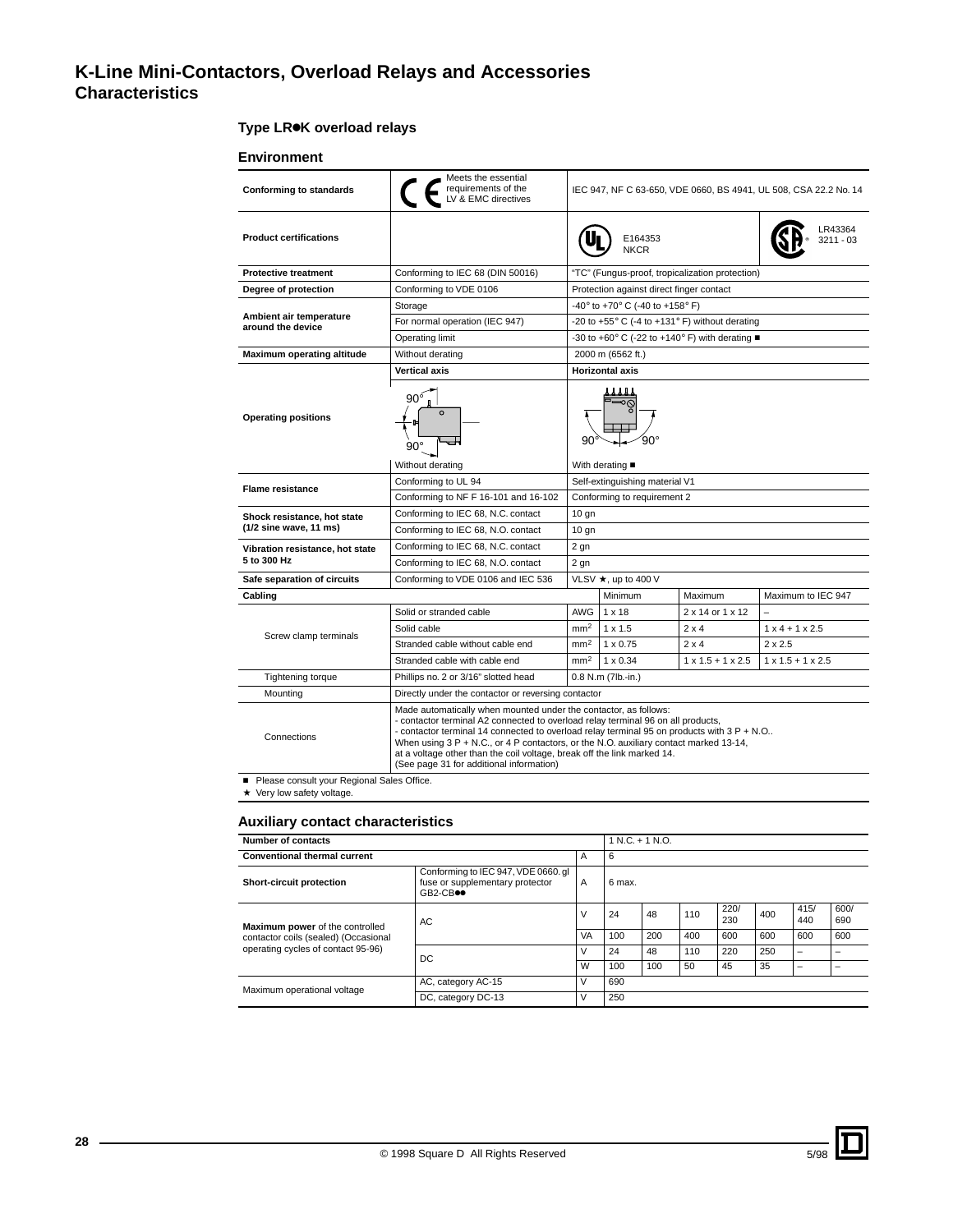### Type LR<sup>ok</sup> overload relays

#### **Electrical characteristics of the power circuit**

| Rated operational voltage (Ue)                        | Up to                                     | v         | 690                                           |  |
|-------------------------------------------------------|-------------------------------------------|-----------|-----------------------------------------------|--|
|                                                       | Conforming to BS 4941                     | ٧         | 690                                           |  |
| Rated insulation voltage (Ui)                         | Conforming to IEC 947                     | ν         | 690                                           |  |
|                                                       | Conforming to VDE 0110 group C            | ν         | 750                                           |  |
|                                                       | Conforming to UL 508, CSA 22.2 No. 14   V |           | 600                                           |  |
| Rated impulse withstand voltage<br>(Uimp)             |                                           | <b>kV</b> | 6                                             |  |
| <b>Frequency limits</b><br>of the operational current |                                           | Hz        | Up to $400$                                   |  |
| Power dissipated per pole                             |                                           | W         | 2                                             |  |
| Short-circuit protection and                          | By circuit breaker                        |           | Select in accordance with NEC and local codes |  |
| coordination                                          | By fuses                                  |           | Maximum 400% of motor FLA                     |  |

### **Operating characteristics**

| Sensitivity to phase failure | Conforming to IEC 947 | Yes                                                                                                                                                                                         |
|------------------------------|-----------------------|---------------------------------------------------------------------------------------------------------------------------------------------------------------------------------------------|
| Reset                        | Manual or automatic   | Selected by means of a lockable and sealable switch<br>on the front of the relay                                                                                                            |
| Signalling                   | On front of relay     | Trip indicator                                                                                                                                                                              |
| <b>Reset-Stop function</b>   |                       | Pressing the Reset-Stop button:<br>- actuates the N.C. contact<br>- has no effect on the N.O. contact                                                                                       |
| <b>Test function</b>         | By pushbutton         | Pressing the Test button enables:<br>- checking of the control circuit wiring<br>- simulation of overload tripping (actuation of both N.C.<br>and N.O. contacts, and of the trip indicator) |

#### **Tripping curves**



Balanced 3-phase operation, from cold state Balanced operation with 2-phases only, from cold state 1 Setting: at lower end of scale 2 Setting: at upper end of scale

 $\overline{\phantom{a}}$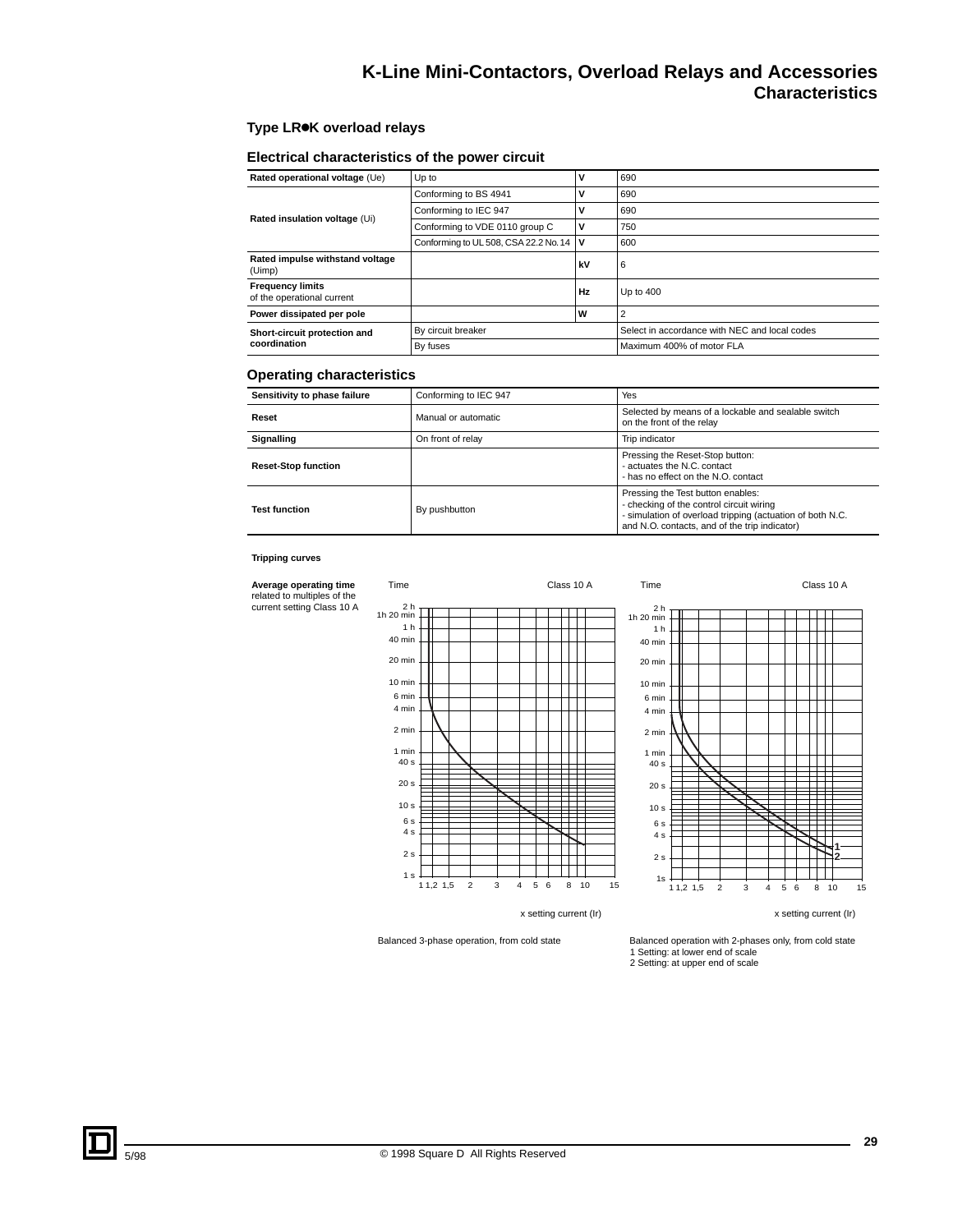# **K-Line Mini-Contactors, Overload Relays and Accessories Selection**

# Type LR<sup>OK</sup> overload relays

- red pushbutton: Trip Test function, - blue pushbutton: Stop and manual Reset, - yellow trip flag indicator: overload relay tripped.

#### **3-pole relays with screw clamp terminals**

Separate mounting: using terminal block LA7-K0064 (see below). On the front face of the overload relay: - selection of reset mode: Manual (marked H) or Automatic (marked A),



**LR2-K0301**



**LA7-K0064**

| Short-circuit protection for North |                                               | By circuit breaker                                                                        |                                | Select in accordance with NEC and local codes |             |  |
|------------------------------------|-----------------------------------------------|-------------------------------------------------------------------------------------------|--------------------------------|-----------------------------------------------|-------------|--|
| <b>American applications</b>       |                                               | By fuses                                                                                  |                                | Maximum 400% of motor FLA                     |             |  |
| Relay setting range                | European type fuses<br>Maximum rating<br>Type | Catalog number                                                                            |                                |                                               | Weight      |  |
|                                    | aM                                            | gl                                                                                        | <b>BS88</b>                    |                                               |             |  |
| A                                  | A                                             | A                                                                                         | A                              |                                               | kg (lb.)    |  |
|                                    |                                               | Class 10 A (the standard specifies a tripping time of between 2 and 10 seconds at 7.2 In) |                                |                                               |             |  |
| 0.11 to 0.16                       | 0.25                                          | 0.5                                                                                       |                                | LR2-K0301                                     | 0.145(0.32) |  |
| 0.16 to 0.23                       | 0.25                                          | 0.5                                                                                       | -                              | LR2-K0302                                     | 0.145(0.32) |  |
| 0.23 to 0.36                       | 0.5                                           | 1                                                                                         | $\qquad \qquad \longleftarrow$ | LR2-K0303                                     | 0.145(0.32) |  |
| 0.36 to 0.54                       | 1                                             | 1.6                                                                                       | $\qquad \qquad -$              | LR2-K0304                                     | 0.145(0.32) |  |
| 0.54 to 0.8                        | 1                                             | $\overline{2}$                                                                            | $\qquad \qquad -$              | LR2-K0305                                     | 0.145(0.32) |  |
| 0.8 to 1.2                         | $\overline{2}$                                | $\overline{4}$                                                                            | 6                              | LR2-K0306                                     | 0.145(0.32) |  |
| 1.2 to 1.8                         | $\overline{2}$                                | 6                                                                                         | 6                              | LR2-K0307                                     | 0.145(0.32) |  |
| 1.8 to 2.6                         | 4                                             | 8                                                                                         | 10                             | LR2-K0308                                     | 0.145(0.32) |  |
| 2.6 to 3.7                         | 4                                             | 10                                                                                        | 16                             | LR2-K0310                                     | 0.145(0.32) |  |
| 3.7 to 5.5                         | 6                                             | 16                                                                                        | 16                             | LR2-K0312                                     | 0.145(0.32) |  |
| 5.5 to 8                           | 8                                             | 20                                                                                        | 20                             | LR2-K0314                                     | 0.145(0.32) |  |
| 8 to 11.5                          | 10                                            | 25                                                                                        | 20                             | LR2-K0316                                     | 0.145(0.32) |  |
| 10 to 14                           | 16                                            | 32                                                                                        | 25                             | LR2-K0321                                     | 0.145(0.32) |  |
| 12 to 16                           | 20                                            | 40                                                                                        | 32                             | LR2-K0322                                     | 0.145(0.32) |  |

These overload relays are designed for the protection of motors. They are ambient-compensated and phase-failure sensitive. Resetting can either be manual or automatic.

Direct mounting: under the contactors with screw clamp terminals only; pre-wired terminals, see page 31.

#### **Overload relays without single phase sensitivity**

**Class 10 A:** To order, replace the prefix **LR2** by **LR7** in the catalog numbers selected from above (only applicable to overload relays LR2-K0305 to LR2-K0322). Example: **LR7-K0308**.

#### **Accessory**

| Description                                                                                                  | Type of connection | Catalog number   | Weight kg (lb.) |
|--------------------------------------------------------------------------------------------------------------|--------------------|------------------|-----------------|
| Terminal block for separate clip-on mounting   Screw clamp<br>of the overload relay on 35 mm $\sim$ DIN rail |                    | <b>LA7-K0064</b> | 0.100(0.22)     |

5/98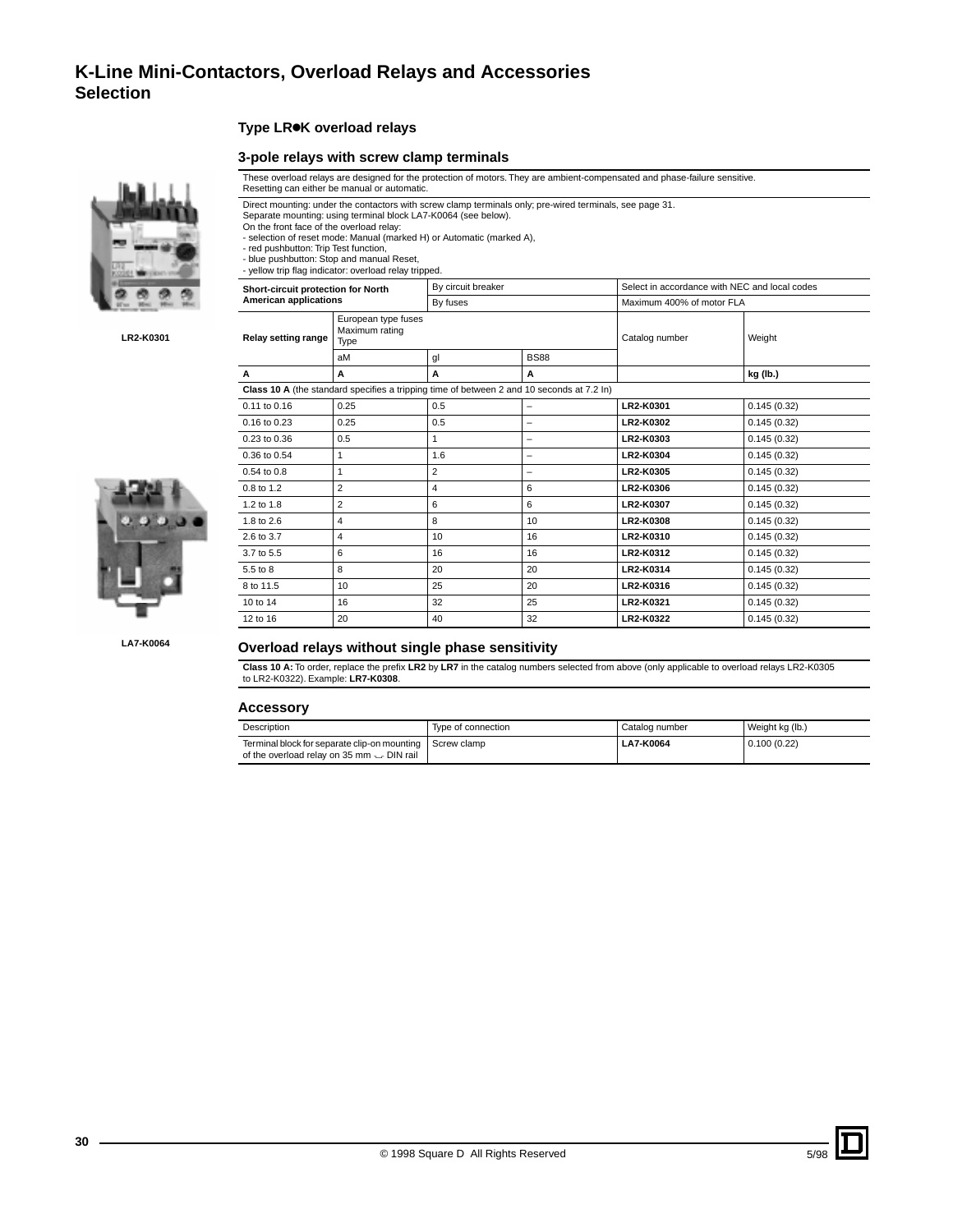### Type LR<sup>ok</sup> overload relays

#### **Protection components**









LR2K Overload Relays feature built-in wiring to save time and materials when all five links of the overload relay are connected to a K-Line contactor with an integrated N.O. (normally-open) auxiliary contact. Terminal 96 of the N.C. (normally-closed) overload relay contact (95-96) will be internally linked in series with terminal A2 of the contactor operating coil. Terminal 95 of the N.C. overload relay contact (95-96) will be internally linked in series with terminal 14 of N.O. coil holding contact (13-14) of the contactor. These internal links help to eliminate additional wiring when using a conventional 3-wire control circuit similar to the diagram shown.





If integrated wiring between contactor and overload relay is not desired, break off the two links on the overload relay as indicated.

**MM Inches Dimensions**

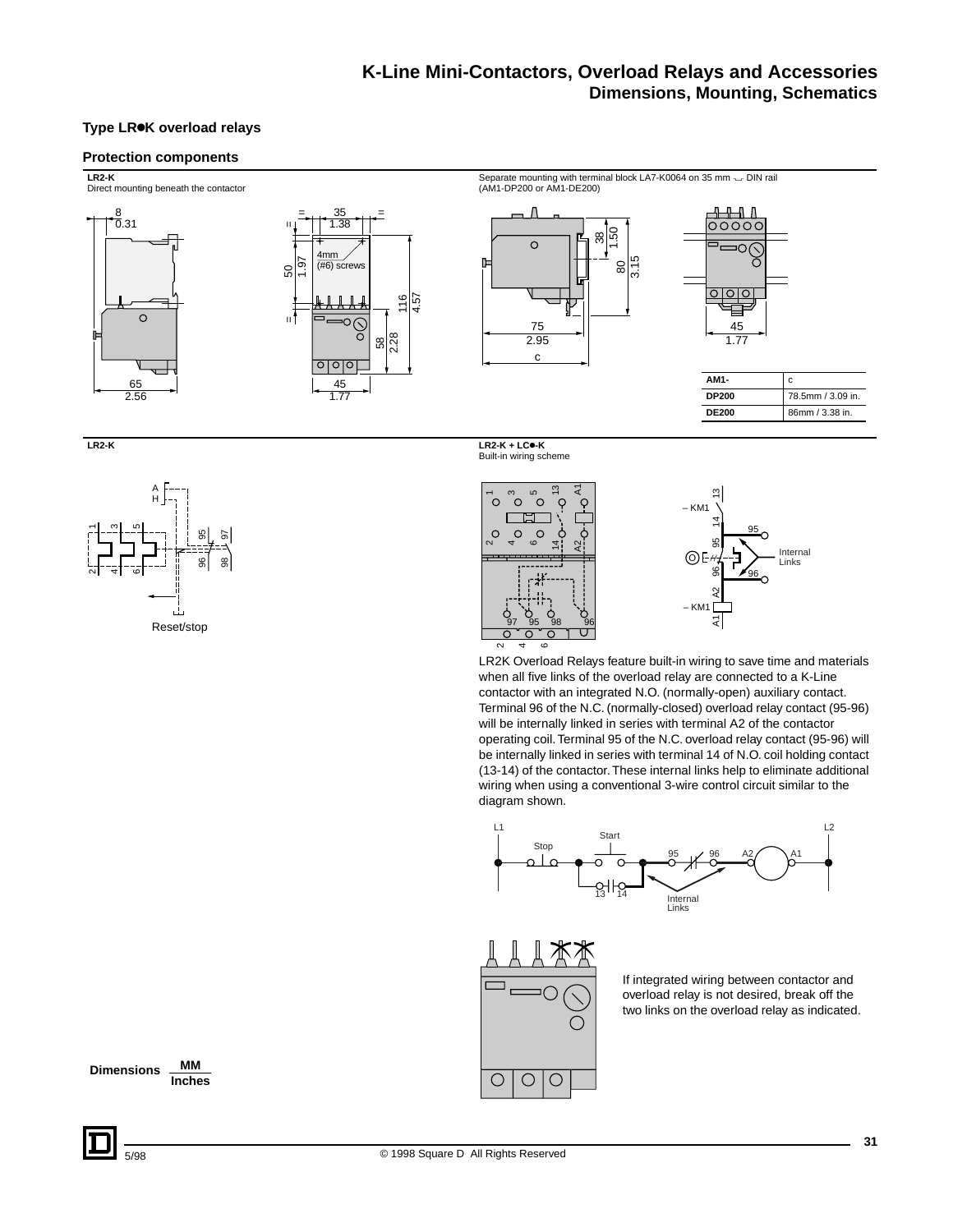# Type LP<sup>o-K</sup> low consumption contactors

### **Environment**

|                                           | Conforming to IEC 947                                                    | V                         | 690                                                                                                             |                               |  |  |  |  |  |  |
|-------------------------------------------|--------------------------------------------------------------------------|---------------------------|-----------------------------------------------------------------------------------------------------------------|-------------------------------|--|--|--|--|--|--|
|                                           | Conforming to VDE 0110 gr C                                              | v                         | 750                                                                                                             |                               |  |  |  |  |  |  |
| Rated insulation voltage (Ui)             | Conforming to BS 5424, NF C 20-040                                       | ٧                         | 690                                                                                                             |                               |  |  |  |  |  |  |
|                                           | Conforming to CSA 22.2 No. 14, UL 508                                    | V                         | 600                                                                                                             |                               |  |  |  |  |  |  |
| Rated impulse withstand<br>voltage (Uimp) |                                                                          | kV                        | 8                                                                                                               |                               |  |  |  |  |  |  |
| <b>Conforming to standards</b>            | Meets the essential<br>requirements of the LV &<br><b>EMC</b> directives |                           | IEC 947, NF C 63-110, VDE 0660, BS 5424, UL 508, CSA 22.2 No. 14                                                |                               |  |  |  |  |  |  |
| <b>Approvals</b>                          | LPO-K06, LPO-K09, LPO-K12                                                |                           | E164862<br>E164862<br>NLDX2<br>"LR43364<br>(Slip-on &<br><b>NLDX</b><br>3211-04<br>solder pin)<br>(screw clamp) |                               |  |  |  |  |  |  |
| <b>Protective treatment</b>               | Conforming to IEC 68 (DIN 50016)                                         |                           | "TC" (Fungus-proof, Tropicalization protection)                                                                 |                               |  |  |  |  |  |  |
| Degree of protection                      | Conforming to VDE 0106                                                   |                           | Protection against direct finger contact                                                                        |                               |  |  |  |  |  |  |
| Ambient air temperature                   | Storage                                                                  |                           | $-50$ to $+80^{\circ}$ C (-58 to +176 $^{\circ}$ F)                                                             |                               |  |  |  |  |  |  |
| around the device                         | Operation                                                                |                           | - 25 to + 50C (-13 to +122°F)                                                                                   |                               |  |  |  |  |  |  |
| <b>Maximum operating altitude</b>         | Without derating                                                         |                           | 2000 m (6562 ft)                                                                                                |                               |  |  |  |  |  |  |
| <b>Operating positions</b>                | Without derating                                                         | $\Omega$<br>$\frac{8}{1}$ | Derate current carrying capability by 15%<br>Without derating<br>when not mounted vertically                    |                               |  |  |  |  |  |  |
| <b>Flame resistance</b>                   | Conforming to UL 94                                                      |                           | Self-extinguishing materials V1                                                                                 |                               |  |  |  |  |  |  |
|                                           | Conforming to NF F 16-101 and 16-102                                     |                           | Conforming to requirement 2                                                                                     |                               |  |  |  |  |  |  |
|                                           |                                                                          |                           |                                                                                                                 |                               |  |  |  |  |  |  |
| <b>Shock resistance</b>                   | Contactor open                                                           |                           | 10 <sub>g</sub>                                                                                                 |                               |  |  |  |  |  |  |
| $(1/2)$ sine wave, 11 ms)                 | Contactor closed                                                         |                           | 15 <sub>g</sub>                                                                                                 |                               |  |  |  |  |  |  |
| <b>Vibration resistance</b>               | Contactor open                                                           |                           | 2g                                                                                                              |                               |  |  |  |  |  |  |
| 5 to 300 Hz                               | Contactor closed                                                         |                           | 4 g                                                                                                             |                               |  |  |  |  |  |  |
| Safe separation of circuits               | Conforming to VDE 0106 and IEC 536                                       |                           | TBTS ■, up to 400 V                                                                                             |                               |  |  |  |  |  |  |
| Cabling                                   |                                                                          |                           | Min<br>Max                                                                                                      | Max to IEC 947                |  |  |  |  |  |  |
|                                           | Solid or stranded cable                                                  | <b>AWG</b>                | 2 x 14 or 1 x 12<br>$1 \times 18$                                                                               |                               |  |  |  |  |  |  |
| Screw clamp                               | Solid cable                                                              | mm <sup>2</sup>           | $1 \times 1.5$<br>$2 \times 4$                                                                                  | $1 x 4 + 1 x 2.5$             |  |  |  |  |  |  |
| terminals                                 | Stranded cable without cable end                                         | mm <sup>2</sup>           | $1 \times 0.75$<br>$2 \times 4$                                                                                 | $2 \times 2.5$                |  |  |  |  |  |  |
|                                           | Stranded cable with cable end                                            | mm <sup>2</sup>           | $1 \times 0.34$<br>$1 x 1.5 + 1 x 2.5$                                                                          | $1 \times 1.5 + 1 \times 2.5$ |  |  |  |  |  |  |
| Slip-on connectors                        | Clip                                                                     |                           | 2 x 2.8mm or 1 x 6.35mm (2 x .110 in. or 1 x .250 in.)                                                          |                               |  |  |  |  |  |  |
| Solder pins for<br>printed circuit board  | With locating device between power<br>and control circuits               |                           | 4 mm x 35 microns                                                                                               |                               |  |  |  |  |  |  |
| <b>Tightening torque</b>                  | Phillips no. 2 or 3/16" slotted head<br>screwdriver                      |                           | 0.8 to 1.3 Nom (7 to 11.5 lb-in)                                                                                |                               |  |  |  |  |  |  |
| <b>Terminal referencing</b>               | Conforming to standards EN 50005<br>and EN 50012                         |                           | Up to 3 contacts                                                                                                |                               |  |  |  |  |  |  |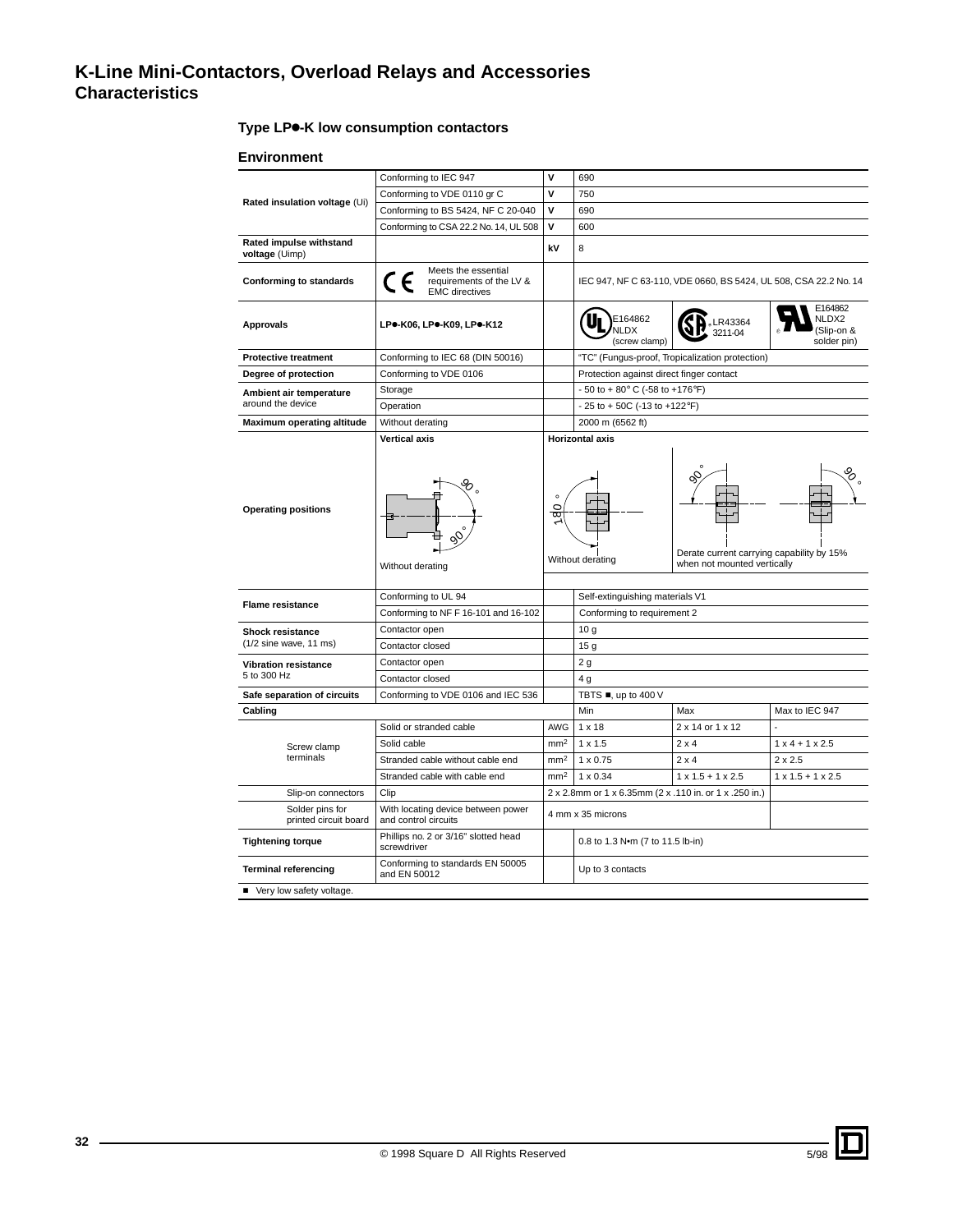# Type LP<sup>o</sup>-K low consumption contactors

### **Pole characteristics**

| Conventional rated thermal current<br>(lth)          | For ambient temperature $\leq 50$ °C<br>(≤122°F)                      |                                                                                          | Α                                                                                                                                                         | 20                              |                                               |                                  |                 |                |                         |                         |  |  |  |
|------------------------------------------------------|-----------------------------------------------------------------------|------------------------------------------------------------------------------------------|-----------------------------------------------------------------------------------------------------------------------------------------------------------|---------------------------------|-----------------------------------------------|----------------------------------|-----------------|----------------|-------------------------|-------------------------|--|--|--|
| Rated operational frequency                          |                                                                       |                                                                                          | Нz                                                                                                                                                        | 50/60                           |                                               |                                  |                 |                |                         |                         |  |  |  |
| Frequency limits of the operational<br>current       |                                                                       |                                                                                          | Hz                                                                                                                                                        | Up to 400                       |                                               |                                  |                 |                |                         |                         |  |  |  |
| Rated operational voltage (Ue)                       |                                                                       |                                                                                          | v                                                                                                                                                         | 690                             |                                               |                                  |                 |                |                         |                         |  |  |  |
|                                                      | I rms conforming to NF C 63-110<br>and IEC 947                        | A                                                                                        |                                                                                                                                                           |                                 |                                               |                                  |                 |                |                         |                         |  |  |  |
| <b>Rated making capacity</b>                         | LP●-K06, LP●-K09<br>$LP•$ -K12                                        |                                                                                          | 110<br>144                                                                                                                                                |                                 |                                               |                                  |                 |                |                         |                         |  |  |  |
|                                                      | Conforming to NF C 63-110 and<br><b>IEC 947</b>                       |                                                                                          | v                                                                                                                                                         | 220/<br>230                     | 380/<br>400                                   | 660/<br>415<br>440<br>500<br>690 |                 |                |                         |                         |  |  |  |
| Rated breaking capacity                              | LP <sup>o</sup> -K06, LP <sup>o</sup> -K09<br>$LP• - K12$             | I rms                                                                                    | A                                                                                                                                                         | 110                             | 110                                           | 110                              | 110<br>120      | 80<br>80       | 70<br>70                |                         |  |  |  |
|                                                      | Open mounted, for a time "t" from<br>cold state ( $\theta \le 50$ °C) |                                                                                          |                                                                                                                                                           | 1 <sub>s</sub>                  | 5s                                            | 10 <sub>s</sub>                  | 30 <sub>s</sub> | 1 min          | 3 min                   | $\geq$ 15 min           |  |  |  |
| Permissible short time rating                        | LP <sup>●</sup> -K06, LP <sup>●</sup> -K09<br>$LP•$ -K12              |                                                                                          | A                                                                                                                                                         | 90<br>115                       | 85<br>105                                     | 80<br>100                        | 60<br>75        | 45<br>55       | 40<br>50                | 20<br>25                |  |  |  |
| <b>Short-circuit protection</b>                      | By circuit breaker                                                    |                                                                                          |                                                                                                                                                           |                                 | Select in accordance with NEC and local codes |                                  |                 |                |                         |                         |  |  |  |
|                                                      | By fuses                                                              |                                                                                          |                                                                                                                                                           |                                 | Max 400% of motor FLA                         |                                  |                 |                |                         |                         |  |  |  |
| Average impedance per pole                           | At Ith and 50 Hz                                                      |                                                                                          | $m\Omega$                                                                                                                                                 | 3                               |                                               |                                  |                 |                |                         |                         |  |  |  |
|                                                      | Maximum rated operational<br>current for a temperature $\leq 50$ °C   |                                                                                          | А                                                                                                                                                         | 20                              |                                               |                                  |                 |                |                         |                         |  |  |  |
|                                                      |                                                                       |                                                                                          | On-load factor                                                                                                                                            |                                 |                                               | 90%                              | 60%<br>30%      |                |                         |                         |  |  |  |
|                                                      | Rated operational current limits<br>in relation to on-load factor and | Α                                                                                        | 300 op. cycles/hour                                                                                                                                       |                                 |                                               | 13                               | 15              | 18             |                         |                         |  |  |  |
| Utilization in category AC-1                         | operating frequency                                                   |                                                                                          |                                                                                                                                                           |                                 | 120 op. cycles/hour                           |                                  | 15              | 18             | 19                      |                         |  |  |  |
| resistive circuits, heating, lighting                |                                                                       |                                                                                          |                                                                                                                                                           | 30 op. cycles/hour              |                                               | 19                               | 20              | 20             |                         |                         |  |  |  |
| (Ue $\leq$ 440 V)                                    |                                                                       |                                                                                          | Apply the following coefficients to the current values given above.<br>These take into account the often unbalanced current distribution<br>between poles |                                 |                                               |                                  |                 |                |                         |                         |  |  |  |
|                                                      | Increase in operational current<br>by paralleling poles               |                                                                                          |                                                                                                                                                           | 2 poles in parallel: $K = 1.60$ |                                               |                                  |                 |                |                         |                         |  |  |  |
|                                                      |                                                                       |                                                                                          |                                                                                                                                                           | 3 poles in parallel: $K = 2.25$ |                                               |                                  |                 |                |                         |                         |  |  |  |
|                                                      |                                                                       |                                                                                          |                                                                                                                                                           |                                 | 4 poles in parallel: $K = 2.80$               |                                  |                 |                |                         |                         |  |  |  |
|                                                      | Operational power<br>according to the                                 | Voltage                                                                                  |                                                                                                                                                           |                                 |                                               | 220/                             | 380/            | 440/           | 500/                    | 660/                    |  |  |  |
|                                                      |                                                                       |                                                                                          | V                                                                                                                                                         | 115                             | 220                                           | 240                              | 415             | 480            | 600                     | 690                     |  |  |  |
|                                                      | voltage                                                               | 50 or 60Hz                                                                               |                                                                                                                                                           | $1$ -ph                         | $1$ -ph                                       | 3-ph                             | 3-ph            | 3-ph           | 3-ph                    | 3-ph                    |  |  |  |
|                                                      | LP●-K06                                                               | Motor<br>ratings                                                                         | kW                                                                                                                                                        | 0.37                            | 0.75                                          | 1.5                              | 2.2             | 3              | 3                       | 3                       |  |  |  |
| Utilization in category AC-3<br>Squirrel cage motors | $LP•$ -K09                                                            | Motor<br>ratings                                                                         | kW                                                                                                                                                        | 0.55                            | 1.1                                           | 2.2                              | 4               | 4              | $\overline{\mathbf{4}}$ | $\overline{4}$          |  |  |  |
|                                                      | $LP•$ -K12                                                            | Motor<br>ratings                                                                         | kW                                                                                                                                                        |                                 |                                               | 3                                | 5.5             | 5.5<br>4 (480) | $\overline{\mathbf{4}}$ | $\overline{\mathbf{4}}$ |  |  |  |
|                                                      | % utilization of operational power                                    |                                                                                          |                                                                                                                                                           | Op. cycles/h                    |                                               | 600                              |                 | 900            |                         | 1200                    |  |  |  |
|                                                      | in relation to the maximum<br>operating rate                          |                                                                                          |                                                                                                                                                           | Puissance                       |                                               | 100%                             |                 | 75%            |                         | 50%                     |  |  |  |
|                                                      | Operational power<br>according to the                                 | Voltage<br>50 or                                                                         | V                                                                                                                                                         | 115                             | 220                                           | 220/<br>208                      | 220/<br>240     | 460/<br>480    | 575/<br>600             |                         |  |  |  |
|                                                      | voltage                                                               | 60Hz<br>Motor                                                                            |                                                                                                                                                           | $1$ -ph<br>0.5                  | $1$ -ph<br>1                                  | 3-ph<br>1.5                      | 3-ph<br>3       | 3-ph<br>3      | 3-ph<br>3               |                         |  |  |  |
| Utilization in category AC-3<br>Squirrel cage motors | LCO-K06, LPO-K06                                                      | ratings<br>Motor                                                                         | hp                                                                                                                                                        |                                 |                                               |                                  |                 |                |                         |                         |  |  |  |
|                                                      | LCO-K09, LPO-K09                                                      | ratings                                                                                  | hp                                                                                                                                                        | 0.5                             | 1.5                                           | $\overline{2}$                   | 3               | 5              | 5                       |                         |  |  |  |
|                                                      | LCO-K12, LPO-K12<br>LC.K16, LP.K12                                    | Motor<br>ratings<br>Not for North American Applications. Not UL Listed or CSA Certified. | hp                                                                                                                                                        | $\mathbf{1}$                    | $\overline{2}$                                | 3                                | 3               | 7.5            | 10                      |                         |  |  |  |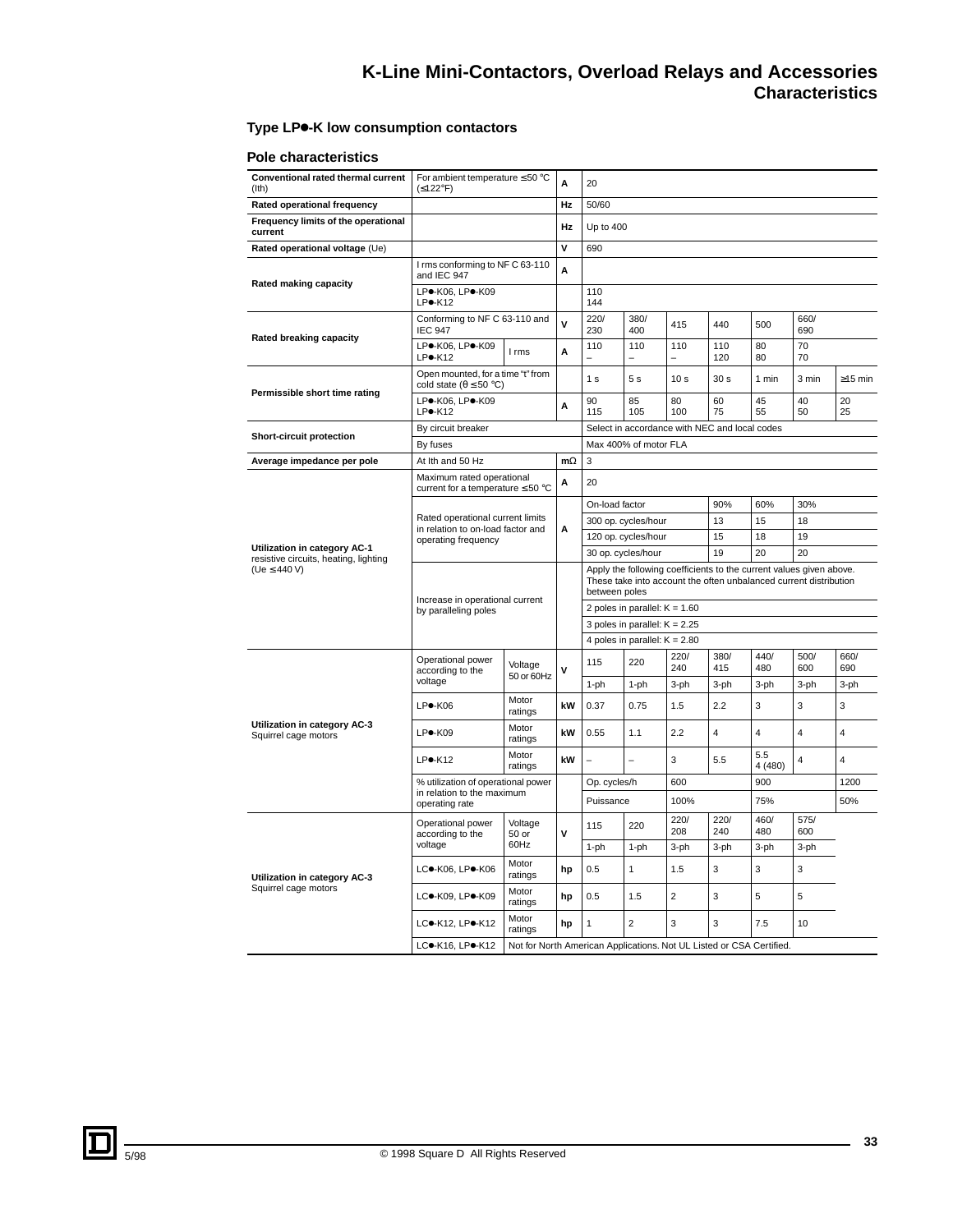# Type LP<sup>o-K</sup> low consumption contactors

### **Control circuit characteristics**

| <b>Type</b>                                                 | LP4                                                                                                   | LP <sub>5</sub> |                          |  |  |
|-------------------------------------------------------------|-------------------------------------------------------------------------------------------------------|-----------------|--------------------------|--|--|
| Rated control circuit voltage (Uc)                          |                                                                                                       | v               | DC 12 to 72              |  |  |
| <b>Control voltage limits</b>                               | For operation                                                                                         |                 | 0.7 to 1.30 Uc           |  |  |
| $(\leq 50$ °C) single-voltage coil                          | For drop-out                                                                                          |                 | $\geq 0.10$ Uc           |  |  |
| Average consumption at 20 °C and at Uc                      | Inrush                                                                                                | W               | 1.8                      |  |  |
|                                                             | Sealed                                                                                                | W               | 1.8                      |  |  |
| Heat dissipation                                            |                                                                                                       | W               | 1.8                      |  |  |
| <b>Operating time</b>                                       | Between coil energization and:<br>- opening of the N.C. contacts<br>- closing of the N.O. contacts    | ms<br>ms        | 25 to 35<br>30 to 40     |  |  |
| at 20 $\degree$ C and at Uc.                                | Between coil de-energization and:<br>- opening of the N.O. contacts<br>- closing of the N.C. contacts | ms<br>ms        | $10$ to $20$<br>15 to 25 |  |  |
| Maximum immunity to micro breaks                            |                                                                                                       | ms              | $\overline{2}$           |  |  |
| <b>Maximum operating rate</b>                               | In operating cycles per hour                                                                          |                 | 3600                     |  |  |
| Mechanical durability at Uc In millions of operating cycles | Wide range DC coil                                                                                    |                 | 5<br>30                  |  |  |

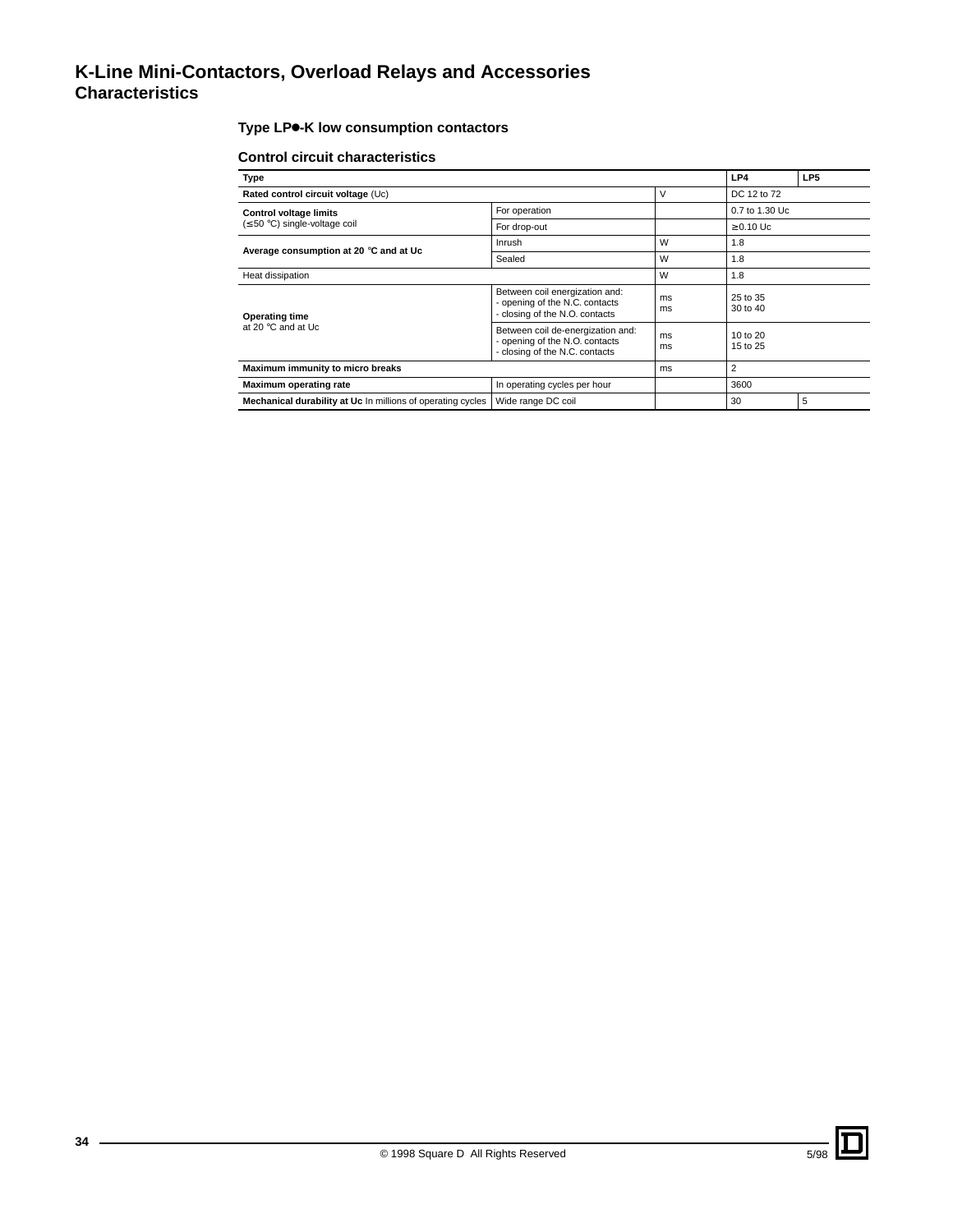### Type LP<sup>o</sup>-K low consumption contactors

| Number of contacts                       | On LP4. LP5-K                                     |                  |                | 1                                   |
|------------------------------------------|---------------------------------------------------|------------------|----------------|-------------------------------------|
|                                          | On LA1-K                                          |                  |                | 2 max.                              |
| Rated operational voltage (Ue)           | Up to                                             |                  | $\vee$         | 690                                 |
|                                          | Conforming to BS 5424                             |                  | $\vee$         | 690                                 |
| Rated insulation voltage (Ui)            | Conforming to IEC 947                             |                  | V              | 690                                 |
|                                          | Conforming to VDE 0110 group C                    |                  | V              | 750                                 |
|                                          | Conforming to CSA 22.2 No. 14, UL 508             |                  | V              | 600                                 |
| Conventional rated thermal current (lth) | For ambient temperature≤ 50 °C                    |                  | A              | 10                                  |
| Frequency of operational current         |                                                   |                  | Hz             | Up to 400                           |
| Minimum switching capacity               | U min (DIN 19 240)                                |                  | V              | 17 (reliability < $10^{-8}$ at 24V) |
|                                          | I min                                             |                  | mA             | 5                                   |
| Short-circuit protection                 | Conforming to IEC 947 and VDE 0660, gl fuse       |                  | A              | 10                                  |
| Rated making capacity                    | Conforming to IEC 947                             | I rms            | A              | 110                                 |
|                                          |                                                   | 1 <sub>s</sub>   | $\overline{A}$ | 80                                  |
| <b>Overload current</b>                  | Permissible for                                   | $500$ ms         | A              | 90                                  |
|                                          |                                                   | $100 \text{ ms}$ | A              | 110                                 |
| <b>Insulation resistance</b>             |                                                   |                  | $M\Omega$      | >10                                 |
| Non-overlap distance                     | Linked contacts conforming to INRS and BIA specs. |                  | mm             | 0.5                                 |
|                                          |                                                   |                  |                |                                     |

**Operational power of contacts Conforming to IEC 947 AC supply, category AC-15 DC supply, category DC-13 DC supply, category DC-13** 

Electrical durability (valid up to 3600 operating cycles per hour) on an inductive load such as the coil of an electromagnet: making current (power factor 0.7) = 10 times the breaking current (power factor 0.4).

|                             |           | 24   | 48   | 110/<br>127 | 220/<br>230 | 380/<br>400 | 400                    | 600/<br>690 |   | 24  | 48  | 110 | 220 | 440 | 600        |
|-----------------------------|-----------|------|------|-------------|-------------|-------------|------------------------|-------------|---|-----|-----|-----|-----|-----|------------|
| 1 million operating cycles  | VA        | 48   | 96   | 240         | 440         | 800         | 880                    | 1200        | W | 120 | 180 | 160 | 152 | 151 | 150        |
| 3 million operating cycles  | 'VA       | 117  | 34   | 186         | 158         | 288         | 317                    | 500         | W | 55  | 38  | 130 | 28  | 126 | 125        |
| 10 million operating cycles | 'VA       |      | 14   | 136         | 166         | 120         | 132                    | 1200        | W | 15  |     | 19  | 18  |     |            |
| Occasional making capacity  | <b>VA</b> | 1000 | 2050 | 5000        |             |             | 1000011400011300019000 |             | W | 720 | 600 | 400 | 300 | 230 | <b>200</b> |
|                             |           |      |      |             |             |             |                        |             |   |     |     |     |     |     |            |

1 Breaking limit of contacts valid for: maximum of 50 operating cycles at 10 s intervals (breaking current = making current x power factor 0.7).

- 2 Electrical durability of contacts for: 1 million operating cycles (2a) - 3 million operating cycles (2b) - 10 million operating cycles (2c).
- 3 Breaking limit of contacts valid for: - maximum of 20 operating cycles at 10 s intervals with current passing for 0.5 s per operating cycle.
- 4 Thermal limit.

Power broken in VA Power broken in W



120 440 690 V

Electrical durability (valid up to 1200 operating cycles per hour) on an inductive load such as the coil of an electromagnet, without economy resistor, the time constant increasing with the load.

| 600/<br>690 | ۷ | 24  | 48   | 110 | 220 | 440 | 600 |
|-------------|---|-----|------|-----|-----|-----|-----|
| 1200        | W | 120 | 180  | 160 | 52  | 151 | 50  |
| 500         | W | 55  | 38   | 130 | 28  | 26  | 25  |
| 200         | W | 15  | 11   | 19  | 18  |     | 16  |
| 9000        | W | 720 | 1600 | 400 | 300 | 230 | 200 |



 $\overline{\phantom{a}}$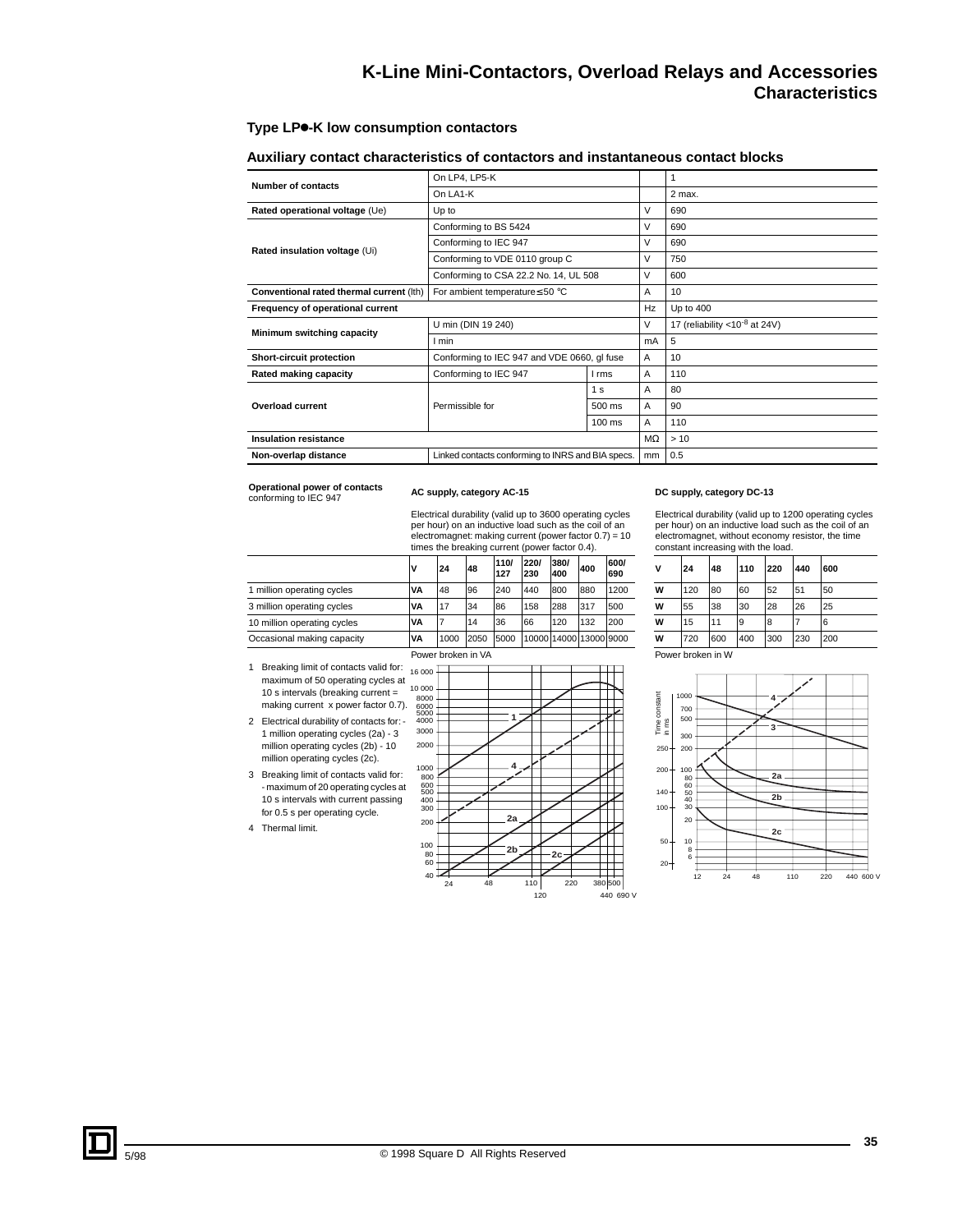- Compatible with programmable controller outputs.

# **Control circuit: DC low consumption coil**

- LED indicator incorporated.<br>- Wide range coil (0.7 to 1.30 Uc), suppressor fitted as standard, consumption 1.8 W.<br>- Mounting on 35 mm - - DIN rail or 4 mm (#6) screws.<br>- Screws in open "ready-to-tighten" position.

#### **3-pole contactors** <sup>c</sup>



LP4-K06105**eee** 

|                                |                | Kilowatt ratings for International applications |                        |                         |                          |              |                                               |             |  |
|--------------------------------|----------------|-------------------------------------------------|------------------------|-------------------------|--------------------------|--------------|-----------------------------------------------|-------------|--|
| Motor control in category AC-3 |                |                                                 |                        |                         | Auxiliary<br>contacts    |              | Basic catalog number.                         |             |  |
| Maximum                        |                | Standard power ratings of 3-phase motors        |                        | Type of connection      |                          |              | Complete with code                            | Weight      |  |
| operational<br>current 440 V   | 220 V<br>230 V | 380 V<br>415 V                                  | 440/500 V<br>660/690 V |                         |                          |              | indicating control circuit<br>voltage $\star$ |             |  |
| A                              | kW             | kW                                              | kW                     |                         | N.O.                     | N.C.         |                                               | kg (lb.)    |  |
|                                |                |                                                 |                        | Screw clamp             | $\mathbf{1}$             | ÷,           | LP4-K0610000                                  | 0.235(0.52) |  |
|                                |                |                                                 |                        |                         | $\overline{\phantom{0}}$ | $\mathbf{1}$ | LP4-K0601 eee                                 | 0.235(0.52) |  |
| 1.5<br>6                       |                | 2.2                                             | 3                      | Slip-on 1 x 0.25 in. or | $\mathbf{1}$             | ÷,           | LP4-K06107000                                 | 0.235(0.52) |  |
|                                |                |                                                 |                        | $2 \times 0.11$ in.     | $\overline{\phantom{0}}$ | 1            | LP4-K06017000                                 | 0.235(0.52) |  |
|                                |                |                                                 |                        | Solder pins for printed | $\mathbf{1}$             | ÷.           | LP4-K06105000                                 | 0.265(0.58) |  |
|                                |                |                                                 |                        | circuit board           | $\overline{\phantom{0}}$ | 1            | LP4-K06015000                                 | 0.265(0.58) |  |
|                                |                |                                                 |                        | Screw clamp             | $\mathbf{1}$             | ÷.           | LP4-K0910000                                  | 0.235(0.52) |  |
|                                |                |                                                 |                        |                         | $\overline{\phantom{a}}$ | $\mathbf{1}$ | LP4-K0901 ···                                 | 0.235(0.52) |  |
| 9                              | 2.2            | 4                                               | $\overline{4}$         | Slip-on 1 x 0.25 in. or | $\mathbf{1}$             | ÷.           | LP4-K09107000                                 | 0.235(0.52) |  |
|                                |                |                                                 |                        | $2 \times 0.11$ in.     | $\qquad \qquad -$        | $\mathbf{1}$ | LP4-K09017000                                 | 0.235(0.52) |  |
|                                |                |                                                 |                        | Solder pins for printed | $\mathbf{1}$             | ÷.           | LP4-K09105000                                 | 0.265(0.58) |  |
|                                |                |                                                 |                        | circuit board           | $\qquad \qquad -$        | $\mathbf{1}$ | LP4-K09015000                                 | 0.265(0.58) |  |
|                                |                |                                                 |                        | Screw clamp             | $\mathbf{1}$             | ÷.           | LP4-K1210000                                  | 0.235(0.52) |  |
|                                |                |                                                 |                        |                         | $\overline{\phantom{0}}$ | 1            | LP4-K1201000                                  | 0.235(0.52) |  |
| 12                             | 3              | 5.5                                             | 4(>440)                | Slip-on 1 x 0.25 in. or | $\mathbf{1}$             | ÷.           | LP4-K12107000                                 | 0.235(0.52) |  |
|                                |                |                                                 | 5.5(440)               | $2 \times 0.11$ in.     | $\qquad \qquad -$        | 1            | LP4-K12017000                                 | 0.235(0.52) |  |
|                                |                |                                                 |                        | Solder pins for printed | $\mathbf{1}$             | ÷.           | LP4-K12105000                                 | 0.265(0.58) |  |
|                                |                |                                                 |                        | circuit board           | $\qquad \qquad -$        | 1            | LP4-K12015000                                 | 0.265(0.58) |  |

#### **Horsepower ratings for North American applications**

| Maximum                           | Maximum Horsepower Rating |                |                       |               |               |               |                         | Auxiliary<br>contacts                                                   |              | Basic catalog number.                            |             |  |  |
|-----------------------------------|---------------------------|----------------|-----------------------|---------------|---------------|---------------|-------------------------|-------------------------------------------------------------------------|--------------|--------------------------------------------------|-------------|--|--|
| inductive<br>current in<br>$AC-3$ | 1 - Phase<br>50/60 Hz     |                | 3 - Phase<br>50/60 Hz |               |               |               | Type of connection      |                                                                         |              | Complete with code<br>indicating control circuit | Weight      |  |  |
| category                          | 115/<br>120 V             | 230/<br>240 V  | 200/<br>208 V         | 220/<br>240 V | 460/<br>480 V | 575/<br>600 V |                         |                                                                         |              | voltage $\star$                                  |             |  |  |
| A                                 | hp                        | hp             | hp                    | hp            | hp            | hp            |                         | N.O.                                                                    | N.C.         |                                                  | kg (lb.)    |  |  |
|                                   |                           |                |                       |               |               |               |                         | 1                                                                       | ÷,           | LP4-K0610000                                     | 0.235(0.52) |  |  |
| 6                                 |                           |                |                       |               |               |               |                         | Screw clamp<br>$\mathbf{1}$<br>LP4-K0601000<br>$\overline{\phantom{0}}$ |              |                                                  | 0.235(0.52) |  |  |
|                                   | 0.5                       | $\mathbf{1}$   | 1.5                   | 1.5           | 3             | 3             | Slip-on 1 x 0.25 in. or | $\mathbf{1}$<br>LP4-K06107000<br>-                                      |              |                                                  |             |  |  |
|                                   |                           |                |                       |               |               |               | $2 \times 0.11$ in.     | $\overline{a}$                                                          | $\mathbf{1}$ | LP4-K06017000                                    | 0.235(0.52) |  |  |
|                                   |                           |                |                       |               |               |               | Solder pins for printed | $\mathbf{1}$<br>LP4-K06105000<br>-                                      |              |                                                  |             |  |  |
|                                   |                           |                |                       |               |               |               | circuit board           | $\overline{\phantom{0}}$                                                | $\mathbf{1}$ | LP4-K06015000                                    | 0.265(0.58) |  |  |
|                                   |                           |                |                       |               |               |               |                         | $\mathbf{1}$<br>LP4-K0910000<br>-<br>Screw clamp                        | 0.235(0.52)  |                                                  |             |  |  |
|                                   |                           |                |                       |               |               |               |                         | $\overline{\phantom{0}}$                                                | $\mathbf{1}$ | LP4-K0901000                                     | 0.235(0.52) |  |  |
| 9                                 | 0.5                       | 1.5            | $\overline{2}$        | 3             | 5             | 5             | Slip-on 1 x 0.25 in. or | 1<br>LP4-K09107000<br>-                                                 |              | 0.235(0.52)                                      |             |  |  |
|                                   |                           |                |                       |               |               |               | $2 \times 0.11$ in.     | $\mathbf{1}$<br>LP4-K09017000<br>$\overline{\phantom{0}}$               |              |                                                  | 0.235(0.52) |  |  |
|                                   |                           |                |                       |               |               |               | Solder pins for printed | $\mathbf{1}$                                                            | ÷,           | LP4-K09105000                                    | 0.265(0.58) |  |  |
|                                   |                           |                |                       |               |               |               | circuit board           | $\overline{\phantom{0}}$                                                | $\mathbf{1}$ | LP4-K09015000                                    | 0.265(0.58) |  |  |
|                                   |                           |                |                       |               |               |               | Screw clamp             | 1                                                                       | -            | LP4-K1210000                                     | 0.235(0.52) |  |  |
|                                   |                           |                |                       |               |               |               |                         | -                                                                       | $\mathbf{1}$ | LP4-K1201000                                     | 0.235(0.52) |  |  |
| 12                                | 1                         | $\overline{2}$ | 3                     | 3             | 7.5           | 10            | Slip-on 1 x 0.25 in. or | $\mathbf{1}$                                                            | -            | LP4-K12107000                                    | 0.235(0.52) |  |  |
|                                   |                           |                |                       |               |               |               | $2 \times 0.11$ in.     | $\overline{\phantom{0}}$                                                | $\mathbf{1}$ | LP4-K12017000                                    | 0.235(0.52) |  |  |
|                                   |                           |                |                       |               |               |               | Solder pins for printed | 1                                                                       | -            | LP4-K12105000                                    | 0.265(0.58) |  |  |
|                                   |                           |                |                       |               |               |               | circuit board           | $\equiv$                                                                | 1            | LP4-K12015000                                    | 0.265(0.58) |  |  |

Auxiliary contacts and accessories, see page 39.

\* Standard control circuit voltages (variable delivery times, please consult your Regional Sales Office).

| <b>Volts DC</b> | . .              | ,,<br>-         | ٨£<br>TV        | $\overline{\phantom{a}}$<br>. . |
|-----------------|------------------|-----------------|-----------------|---------------------------------|
| Code            | <b>IM</b><br>___ | BW <sub>3</sub> | EW <sub>3</sub> | SW3<br><b>.</b>                 |

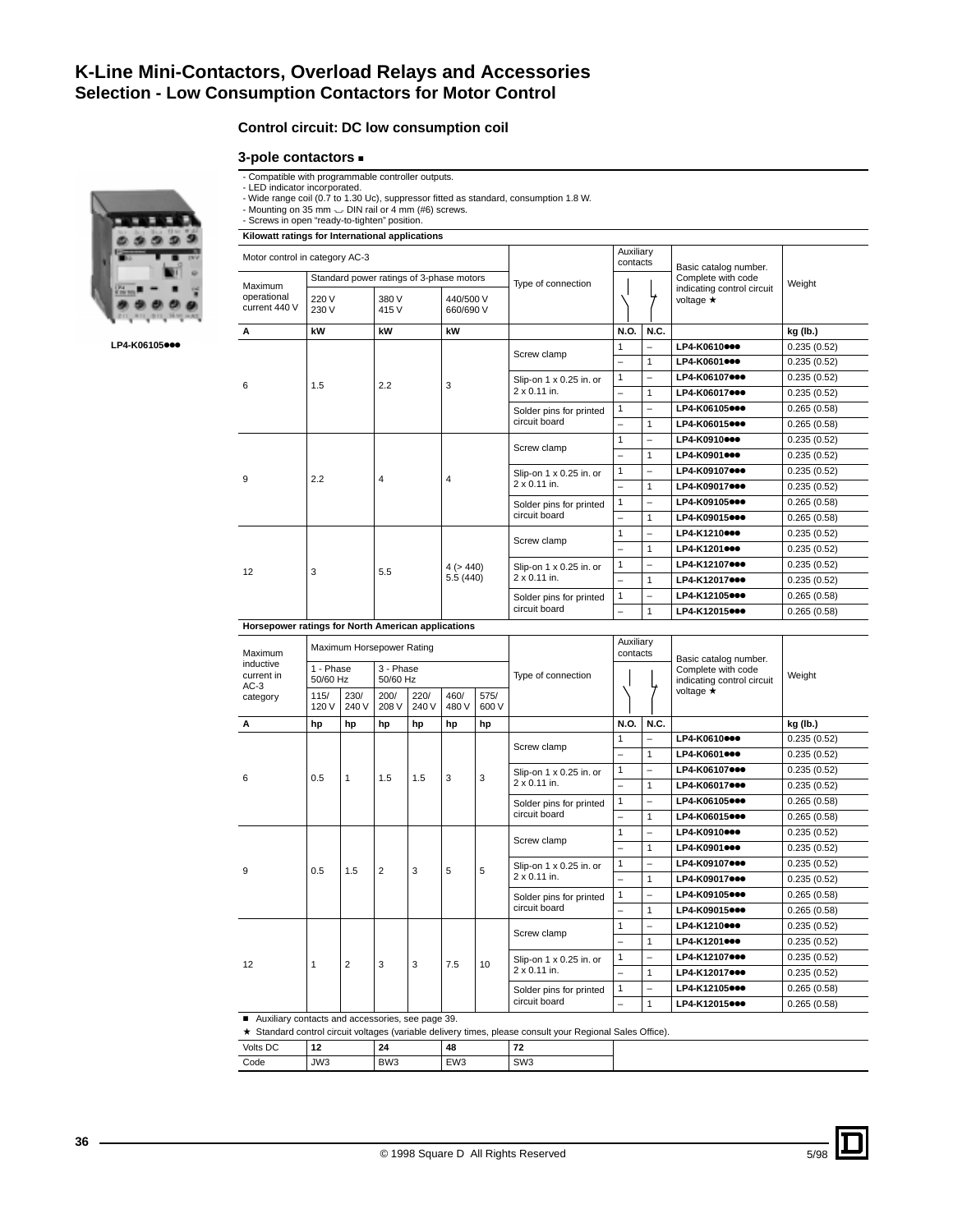### **Control circuit: DC low consumption coil**

- LED indicator incorporated. - Wide range coil (0.7 to 1.30 Uc), suppressor fitted as standard, consumption 1.8 W. - Mechanical interlock incorporated.

**Customer wiring required to connect coil terminations to electrical interlock. See page 42.** - Pre-wired power circuit connections as standard on screw clamp versions.

#### **3-pole reversing contactors**

- Compatible with programmable controller outputs.

- Mounting on 35 mm  $-$  DIN rail or 4 mm (#6) screws.



LP5-K06105<sup>eee</sup>

|                                |                | Kilowatt ratings for International applications |                        |                         |                          |                          |                                               |             |  |
|--------------------------------|----------------|-------------------------------------------------|------------------------|-------------------------|--------------------------|--------------------------|-----------------------------------------------|-------------|--|
| Motor control in category AC-3 |                |                                                 |                        |                         | Auxiliary<br>contacts    |                          | Basic catalog number.                         |             |  |
| Maximum                        |                | Standard power ratings of 3-phase motors        |                        | Type of connection      |                          |                          | Complete with code                            | Weight      |  |
| operational<br>current 440 V   | 220 V<br>230 V | 380 V<br>415 V                                  | 440/500 V<br>660/690 V |                         |                          |                          | indicating control circuit<br>voltage $\star$ |             |  |
| A                              | kW             | kW                                              | kW                     |                         | N.O.                     | N.C.                     |                                               | kg (lb.)    |  |
|                                |                |                                                 |                        | Screw clamp             | 1                        | $\equiv$                 | LP5-K0610000                                  | 0.490(1.08) |  |
| 6                              |                |                                                 |                        |                         | $\equiv$                 | $\mathbf{1}$             | LP5-K0601000                                  | 0.490(1.08) |  |
|                                | 1.5            | 2.2                                             | 3                      | Slip-on 1 x 0.25 in. or | $\mathbf{1}$             | $\overline{\phantom{0}}$ | LP5-K06107000                                 | 0.470(1.03) |  |
|                                |                |                                                 |                        | $2 \times 0.11$ in.     | $\overline{\phantom{0}}$ | $\mathbf{1}$             | LP5-K06017000                                 | 0.470(1.03) |  |
|                                |                |                                                 |                        | Solder pins for printed | 1                        | ÷,                       | LP5-K06105000                                 | 0.530(1.17) |  |
|                                |                |                                                 |                        | circuit board           | ÷,                       | $\mathbf{1}$             | LP5-K06015000                                 | 0.530(1.17) |  |
|                                |                |                                                 |                        | Screw clamp             | $\mathbf{1}$             | ۳                        | LP5-K0910000                                  | 0.490(1.08) |  |
|                                |                |                                                 |                        |                         | ÷,                       | $\mathbf{1}$             | LP5-K0901 000                                 | 0.490(1.08) |  |
| 9                              | 2.2            | $\overline{4}$                                  | 4                      | Slip-on 1 x 0.25 in. or | $\mathbf{1}$             | ÷,                       | LP5-K09107000                                 | 0.470(1.03) |  |
|                                |                |                                                 |                        | $2 \times 0.11$ in.     | $\qquad \qquad -$        | $\mathbf{1}$             | LP5-K09017000                                 | 0.470(1.03) |  |
|                                |                |                                                 |                        | Solder pins for printed | $\mathbf{1}$             | ÷,                       | LP5-K09105000                                 | 0.530(1.17) |  |
|                                |                |                                                 |                        | circuit board           | $\equiv$                 | $\mathbf{1}$             | LP5-K09015000                                 | 0.530(1.17) |  |
|                                |                |                                                 |                        | Screw clamp             | $\mathbf{1}$             | $\qquad \qquad -$        | LP5-K1210000                                  | 0.490(1.08) |  |
|                                |                |                                                 |                        |                         | -                        | $\mathbf{1}$             | LP5-K1201000                                  | 0.490(1.08) |  |
| 12                             | 3              | 5.5                                             | 4(>440)                | Slip-on 1 x 0.25 in, or | $\mathbf{1}$             | ÷,                       | LP5-K12107000                                 | 0.470(1.03) |  |
|                                |                |                                                 | 5.5 (440)              | $2 \times 0.11$ in.     | $\equiv$                 | $\mathbf{1}$             | LP5-K12017000                                 | 0.470(1.03) |  |
|                                |                |                                                 |                        | Solder pins for printed | $\mathbf{1}$             | $\qquad \qquad -$        | LP5-K12105000                                 | 0.530(1.17) |  |
|                                |                |                                                 |                        | circuit board           | $\equiv$                 | $\mathbf{1}$             | LP5-K12015000                                 | 0.530(1.17) |  |

| Maximum                 |                       | Maximum Horsepower Rating |                       |               |               |               |                         | Auxiliary<br>contacts    |                          | Basic catalog number.                            |             |
|-------------------------|-----------------------|---------------------------|-----------------------|---------------|---------------|---------------|-------------------------|--------------------------|--------------------------|--------------------------------------------------|-------------|
| inductive<br>current in | 1 - Phase<br>50/60 Hz |                           | 3 - Phase<br>50/60 Hz |               |               |               | Type of connection      |                          | L.                       | Complete with code<br>indicating control circuit | Weight      |
| AC-3 category           | 115/<br>120 V         | 230/<br>240 V             | 200/<br>208 V         | 220/<br>240 V | 460/<br>480 V | 575/<br>600 V |                         |                          |                          | voltage $\star$                                  |             |
| A                       | hp                    | hp                        | hp                    | hp            | hp            | hp            |                         | N.O.                     | <b>N.C.</b>              |                                                  | kg (lb.)    |
|                         |                       |                           |                       |               |               |               | Screw clamp             | $\mathbf{1}$             | $\overline{\phantom{0}}$ | LP5-K0610000                                     | 0.490(1.08) |
|                         |                       |                           |                       |               |               |               |                         | $\overline{\phantom{0}}$ | 1                        | LP5-K0601000                                     | 0.490(1.08) |
| 6                       | 0.5                   | $\mathbf{1}$              | 1.5                   | 1.5           | 3             | 3             | Slip-on 1 x 0.25 in. or | $\mathbf{1}$             | -                        | LP5-K06107000                                    | 0.470(1.03) |
|                         |                       |                           |                       |               |               |               | $2 \times 0.11$ in.     | $\equiv$                 | $\mathbf{1}$             | LP5-K06017000                                    | 0.470(1.03) |
|                         |                       |                           |                       |               |               |               | Solder pins for printed | $\mathbf{1}$             | ÷,                       | LP5-K06105000                                    | 0.530(1.17) |
|                         |                       |                           |                       |               |               |               | circuit board           | $\equiv$                 | 1                        | LP5-K06015000                                    | 0.530(1.17) |
|                         |                       |                           |                       |               |               |               | Screw clamp             | 1                        | ÷,                       | LP5-K0910000                                     | 0.490(1.08) |
|                         |                       |                           |                       |               |               |               |                         | $\overline{a}$           | 1                        | LP5-K0901000                                     | 0.490(1.08) |
| 9                       | 0.5                   | 1.5                       | $\overline{2}$        | 3             | 5             | 5             | Slip-on 1 x 0.25 in. or | 1<br>÷,                  | LP5-K09107000            | 0.470(1.03)                                      |             |
|                         |                       |                           |                       |               |               |               | $2 \times 0.11$ in.     | $\overline{\phantom{0}}$ | 1                        | LP5-K09017000                                    | 0.470(1.03) |
|                         |                       |                           |                       |               |               |               | Solder pins for printed | $\mathbf{1}$             | -                        | LP5-K09105000                                    | 0.530(1.17) |
|                         |                       |                           |                       |               |               |               | circuit board           | $\equiv$                 | 1                        | LP5-K09015000                                    | 0.530(1.17) |
|                         |                       |                           |                       |               |               |               | Screw clamp             | $\mathbf{1}$             | -                        | LP5-K1210000                                     | 0.490(1.08) |
|                         |                       |                           |                       |               |               |               |                         | $\overline{\phantom{0}}$ | 1                        | LP5-K1201000                                     | 0.490(1.08) |
| 12                      | $\mathbf{1}$          | $\overline{2}$            | 3                     | 3             | 7.5           | 10            | Slip-on 1 x 0.25 in. or | $\mathbf{1}$             | $\overline{\phantom{0}}$ | LP5-K12107000                                    | 0.470(1.03) |
|                         |                       |                           |                       |               |               |               | $2 \times 0.11$ in.     | $\overline{\phantom{0}}$ | 1                        | LP5-K12017000                                    | 0.470(1.03) |
|                         |                       |                           |                       |               |               |               | Solder pins for printed | $\mathbf{1}$             | ÷,                       | LP5-K12105000                                    | 0.530(1.17) |
|                         |                       |                           |                       |               |               |               | circuit board           | $\overline{\phantom{0}}$ | 1                        | LP5-K12015000                                    | 0.530(1.17) |

Auxiliary contacts and accessories, see pages 39.

\* Standard control circuit voltages (variable delivery times, please consult your Regional Sales Office).

| n<br>Volts Du | 24<br>. .              | $\sim$<br>. .         |
|---------------|------------------------|-----------------------|
| Code          | JW3<br>BW <sub>3</sub> | SW <sub>3</sub><br>__ |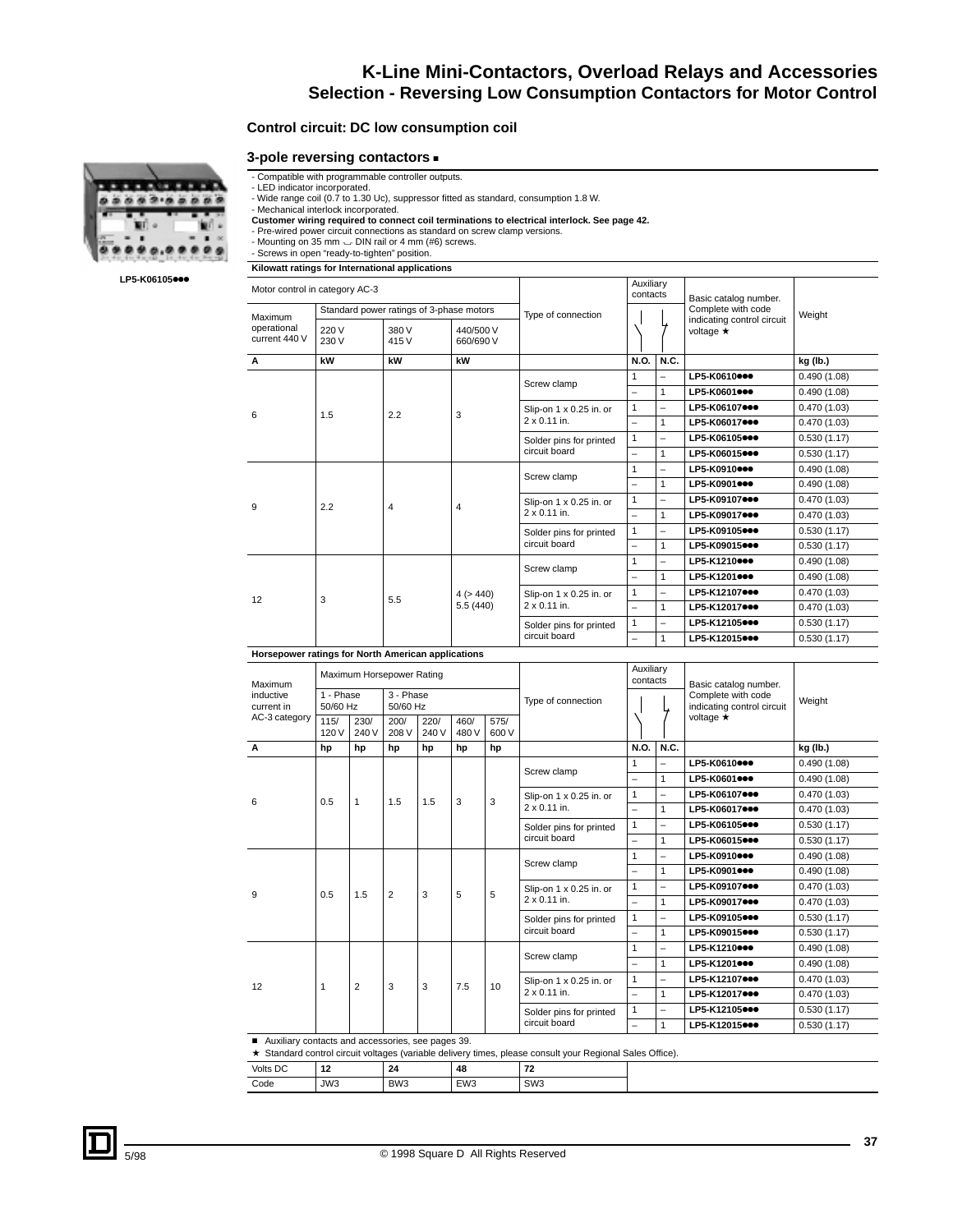# **K-Line Mini-Contactors, Overload Relays and Accessories Selection - Low Consumption Contactors for Resistive Loads**

### **Control circuit: DC low consumption coil**

- LED indicator incorporated as standard.<br>- Wide range coil (0.7 to 1.30 Uc), suppressor fitted as standard, consumption 1.8 W.<br>- Mounting on 35 mm ...- DIN rail or 4 mm (#6) screw.

#### **3- and 4-pole contactors =**

- Compatible with programmable controller outputs.



LP4-K090047<sup>ee4</sup>

| - Screws in open "ready-to-tighten" position.                            |                                                |                |                |                    |                   |                                                                                     |             |  |
|--------------------------------------------------------------------------|------------------------------------------------|----------------|----------------|--------------------|-------------------|-------------------------------------------------------------------------------------|-------------|--|
|                                                                          |                                                | Power poles    |                | Auxiliary contacts |                   |                                                                                     |             |  |
| Non-inductive loads<br>Category AC-1 Maximum<br>current at $q \le 50$ °C | Type of connection                             |                | р,             |                    |                   | Basic catalog number.<br>Complete with code indicating<br>control circuit voltage ★ | Weight      |  |
| A                                                                        |                                                | <b>N.O.</b>    | N.C.           | N.O.               | N.C.              |                                                                                     | kg (lbs.)   |  |
|                                                                          | Screw clamp                                    | 3              |                |                    | $\qquad \qquad -$ | LP4-K0910000                                                                        | 0.235(0.52) |  |
|                                                                          |                                                |                |                | -                  |                   | LP4-K0901000                                                                        | 0.235(0.52) |  |
|                                                                          |                                                | $\overline{4}$ | -              | -                  | $\qquad \qquad -$ | LP4-K09004000                                                                       | 0.235(0.52) |  |
|                                                                          |                                                | $\overline{2}$ | $\overline{2}$ | -                  | $\qquad \qquad =$ | LP4-K09008000                                                                       | 0.235(0.52) |  |
|                                                                          | Slip-on 1 x 0.25 in. or<br>$2 \times 0.11$ in. | 3              |                |                    | $\qquad \qquad =$ | LP4-K09107000                                                                       | 0.235(0.52) |  |
| 20                                                                       |                                                |                |                | -                  |                   | LP4-K09017000                                                                       | 0.235(0.52) |  |
|                                                                          |                                                | $\overline{4}$ | -              | -                  | $\qquad \qquad =$ | LP4-K090047000                                                                      | 0.235(0.52) |  |
|                                                                          |                                                | $\overline{2}$ | $\overline{2}$ | -                  | $\qquad \qquad$   | LP4-K090087000                                                                      | 0.235(0.52) |  |
|                                                                          | Solder pins for printed<br>circuit board       | 3              |                |                    | $\qquad \qquad -$ | LP4-K09105000                                                                       | 0.265(0.58) |  |
|                                                                          |                                                |                |                | -                  |                   | LP4-K09015000                                                                       | 0.265(0.58) |  |
|                                                                          |                                                | $\overline{4}$ | -              | -                  | $\qquad \qquad$   | LP4-K090045000                                                                      | 0.265(0.58) |  |
|                                                                          |                                                | $\overline{2}$ | 2              | -                  | $\qquad \qquad -$ | LP4-K090085000                                                                      | 0.265(0.58) |  |

#### **3- and 4-pole reversing contactors .**



- Compatible with programmable controller outputs. - LED indicator incorporated. - Wide range coil (0.7 to 1.30 Uc), suppressor fitted as standard, consumption 1.8 W.

- Mechanical interlock incorporated. **Customer wiring required to connect coil terminations to electrical interlock. See page 42.**



- Pre-wired power circuit connections as standard on screw clamp versions.

- Mounting on 35 mm — Din rail or 4mm (#6) screw.<br>- Screws in open "ready-to-tighten" position.

|                                                                           |                                                | Power poles    |                          | Auxiliary contacts       |                          |                                                                                     |             |
|---------------------------------------------------------------------------|------------------------------------------------|----------------|--------------------------|--------------------------|--------------------------|-------------------------------------------------------------------------------------|-------------|
| Non-inductive loads<br>Category AC-1 Maximum<br>current at q $\leq$ 50 °C | Type of connection                             | р,             |                          |                          |                          | Basic catalog number.<br>Complete with code indicating<br>control circuit voltage ★ | Weight      |
| А                                                                         |                                                | N.O.           | <b>N.C.</b>              | <b>N.O.</b>              | <b>N.C.</b>              |                                                                                     | kg (lb.)    |
|                                                                           | Screw clamp                                    | 3              | -                        |                          | $\qquad \qquad -$        | LP5-K0910●●●▲                                                                       | 0.490(1.08) |
|                                                                           |                                                | 3              | -                        | $\overline{\phantom{0}}$ | 1                        | LP5-K0901 ●●● ▲                                                                     | 0.490(1.08) |
|                                                                           |                                                | $\overline{4}$ | -                        | $\overline{\phantom{0}}$ | $\overline{\phantom{0}}$ | LP5-K09004000                                                                       | 0.490(1.08) |
|                                                                           | Slip-on 1 x 0.25 in.<br>or $2 \times 0.11$ in. | 3              | -                        |                          | $\overline{\phantom{0}}$ | LP5-K09107000                                                                       | 0.470(1.03) |
| 20                                                                        |                                                | 3              | $\overline{\phantom{0}}$ | $\overline{\phantom{0}}$ | 1                        | LP5-K09017000                                                                       | 0.470(1.03) |
|                                                                           |                                                | $\overline{4}$ | $\overline{\phantom{0}}$ | $\overline{\phantom{0}}$ | $\overline{\phantom{0}}$ | LP5-K090047000                                                                      | 0.530(1.17) |
|                                                                           | Solder pins for printed<br>circuit board       | 3              | $\overline{\phantom{0}}$ |                          | $\overline{\phantom{0}}$ | LP5-K09105000                                                                       | 0.530(1.17) |
|                                                                           |                                                | 3              | $\overline{\phantom{0}}$ | $\qquad \qquad$          | 1                        | LP5-K09015000                                                                       | 0.530(1.17) |
|                                                                           |                                                | $\overline{4}$ | $\overline{\phantom{0}}$ | $\overline{\phantom{0}}$ | -                        | LP5-K090045000                                                                      | 0.530(1.17) |
|                                                                           |                                                |                |                          |                          |                          |                                                                                     |             |

Auxiliary contact blocks and accessories, see pages 39.

\* Standard control circuit voltages (variable delivery times, please consult your Regional Sales Office).

| Volts DC                                                                  | $\ddot{\phantom{0}}$<br> | 24              | AS.<br>40       | 72              |
|---------------------------------------------------------------------------|--------------------------|-----------------|-----------------|-----------------|
| Code                                                                      | JW3                      | BW <sub>3</sub> | EW <sub>3</sub> | SW <sub>3</sub> |
| Warning: this reversing contactor is prewired for reverse motor operation |                          |                 |                 |                 |

Warning: this reversing contactor is prewired for reverse motor operation



**38**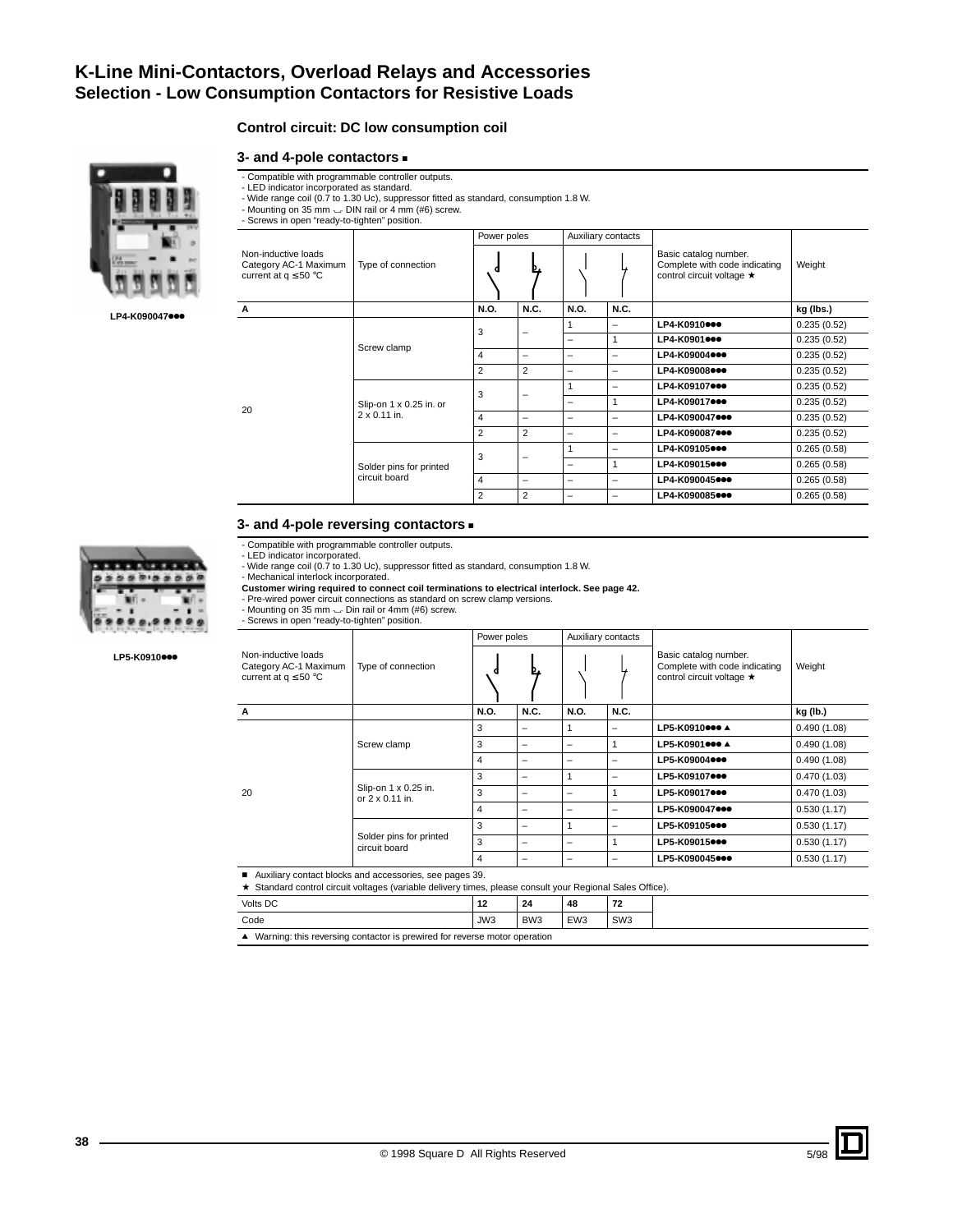# **K-Line Mini-Contactors, Overload Relays and Accessories Selection - Auxiliary Contacts and Accessories**

### For type LP<sup>o-K</sup> low consumption contactors

### **Instantaneous auxiliary contact blocks**



**LA1-KN••**



**LA1-KT2**k





| Clip-on front mounting, 1 block per contactor |                   |                       |                          |                  |             |  |
|-----------------------------------------------|-------------------|-----------------------|--------------------------|------------------|-------------|--|
| Type of connection                            | Type of contactor | Auxiliary<br>contacts |                          | Catalog number   | Weight      |  |
|                                               |                   | N.O.                  | N.C.                     |                  | kg (lb.)    |  |
|                                               | 3- or 4-pole      | $\overline{2}$        | $\overline{\phantom{0}}$ | <b>LA1-KN20</b>  | 0.045(0.10) |  |
| Screw clamp                                   |                   | -                     | $\overline{2}$           | LA1-KN02         | 0.045(0.10) |  |
|                                               |                   |                       |                          | <b>LA1-KN11</b>  | 0.045(0.10) |  |
|                                               |                   | $\overline{2}$        | $\overline{\phantom{0}}$ | <b>LA1-KN207</b> | 0.045(0.10) |  |
| Slip-on 1 x 0.25 in. or 2 x 0.11 in.          | 3- or 4-pole      | -                     | 2                        | <b>LA1-KN027</b> | 0.045(0.10) |  |
|                                               |                   |                       |                          | <b>LA1-KN117</b> | 0.045(0.10) |  |

#### **Instantaneous auxiliary contact blocks** (with terminal referencing conforming to EN 50012)

#### **Clip-on front mounting, 1 block per contactor** Screw clamp with terminal referencing conforming to standard EN 50012 3-pole, 6 and 9 A **- 2 LA1-KN02M** 0.045 (0.10)<br>1 **1 LA1-KN11M** 0.045 (0.10) **LA1-KN11M** 4-pole, 9 A 1 1 **LA1-KN11P** 0.045 (0.10)

#### **Electronic time delay auxiliary contact blocks**

- Relay output, with common point changeover contact, AC or DC 240 V, 2 A maximum.<br>- Control voltage: 0.85 to 1.1 Uc.<br>- Maximum switching capacity: 250 VA or 150 W.

- Operating temperature: -10 to + 60 °C. - Reset time: 1.5 s during the time-delay period, 0.5 s after the time delay period.

**Clip-on front mounting, 1 block per contactor**

| Voltage           | Type     | Timing<br>range | Auxiliary<br>contacts | Catalog number | Weight      |
|-------------------|----------|-----------------|-----------------------|----------------|-------------|
| v                 |          | sec.            | <b>SPDT</b>           |                | kg (lb.)    |
| AC or DC 24 to 48 | On-delay | 1 to 30         |                       | LA2-KT2E       | 0.040(0.09) |
| AC 110 to 240     | On-delay | 1 to 30         |                       | LA2-KT2U       | 0.040(0.09) |

### **Mounting and marking accessories**

| Description                                   | Application                        |                                                  | Sold in lots of | Unit catalog number  | Weight kg (lb.) |
|-----------------------------------------------|------------------------------------|--------------------------------------------------|-----------------|----------------------|-----------------|
| Mounting plates $\triangleleft$               | For mounting on $1 \sqcup$ rail    | Clip-on                                          |                 | LA9-D973             | 0.025(0.05)     |
|                                               | For mounting on $2 \sqcup$ rails   | 110/120 mm mounting<br>centers                   | 10              | <b>DX1-AP25</b>      | 0.065(0.14)     |
| <b>Marker holder</b>                          | Clip-on<br>Onto front of contactor |                                                  | 100             | <b>LA9-D90</b>       | 0.001(0.002)    |
| Clip-in markers                               | 4 maximum                          | Strips of 10 identical<br>numbers 0 to 9         | 25              | $AB1-R$ $*$          | 0.002(0.004)    |
|                                               | per contactor                      | Strips of 10 identical capital<br>letters A to Z | 25              | $AB1-G$ <sup>*</sup> | 0.002(0.004)    |
| 35mm $\sim$ DIN rail (7.5 mm deep x 2 m long) |                                    |                                                  | 10              | AM1-DP200            | 1.310 (2.88)    |
| 35mm $\sim$ DIN rail (15 mm deep x 2 m long)  |                                    |                                                  | 10              | <b>AM1-ED200</b>     | 0.650(1.44)     |

#### **Cabling accessories**

| Description                                                                                                        | Application                                          |                                              | Sold in lots of | Unit catalog number | Weight kg (lb.) |  |
|--------------------------------------------------------------------------------------------------------------------|------------------------------------------------------|----------------------------------------------|-----------------|---------------------|-----------------|--|
| <b>Paralleling links</b>                                                                                           | For 2-poles                                          | With screw clamp terminals   4               |                 | <b>LA9-E01</b>      | 0.010(0.02)     |  |
|                                                                                                                    | For 4-poles                                          | With screw clamp terminals   2               |                 | <b>LA9-E02</b>      | 0.015(0.03)     |  |
| Set of 6 power<br>connections                                                                                      | For 3-pole reversing<br>contactors for motor control | For contactors with screw<br>clamp terminals | 100             | LA9-K0969           | 0.010(0.02)     |  |
| Set of 4 power<br>connections                                                                                      | For 4-pole changeover<br>contactor pairs             | For contactors with screw<br>clamp terminals | 100             | LA9-K0970           | 0.010(0.02)     |  |
| • Order 1 mounting plate for a contactor and 2 mounting plates for a reversing contactor.                          |                                                      |                                              |                 |                     |                 |  |
| $\mathbf{a}$ . According the condition could contribute the the first state the conditional choice of $\mathbf{a}$ |                                                      |                                              |                 |                     |                 |  |

\* Complete the catalog number by replacing the  $\bullet$  with the required character.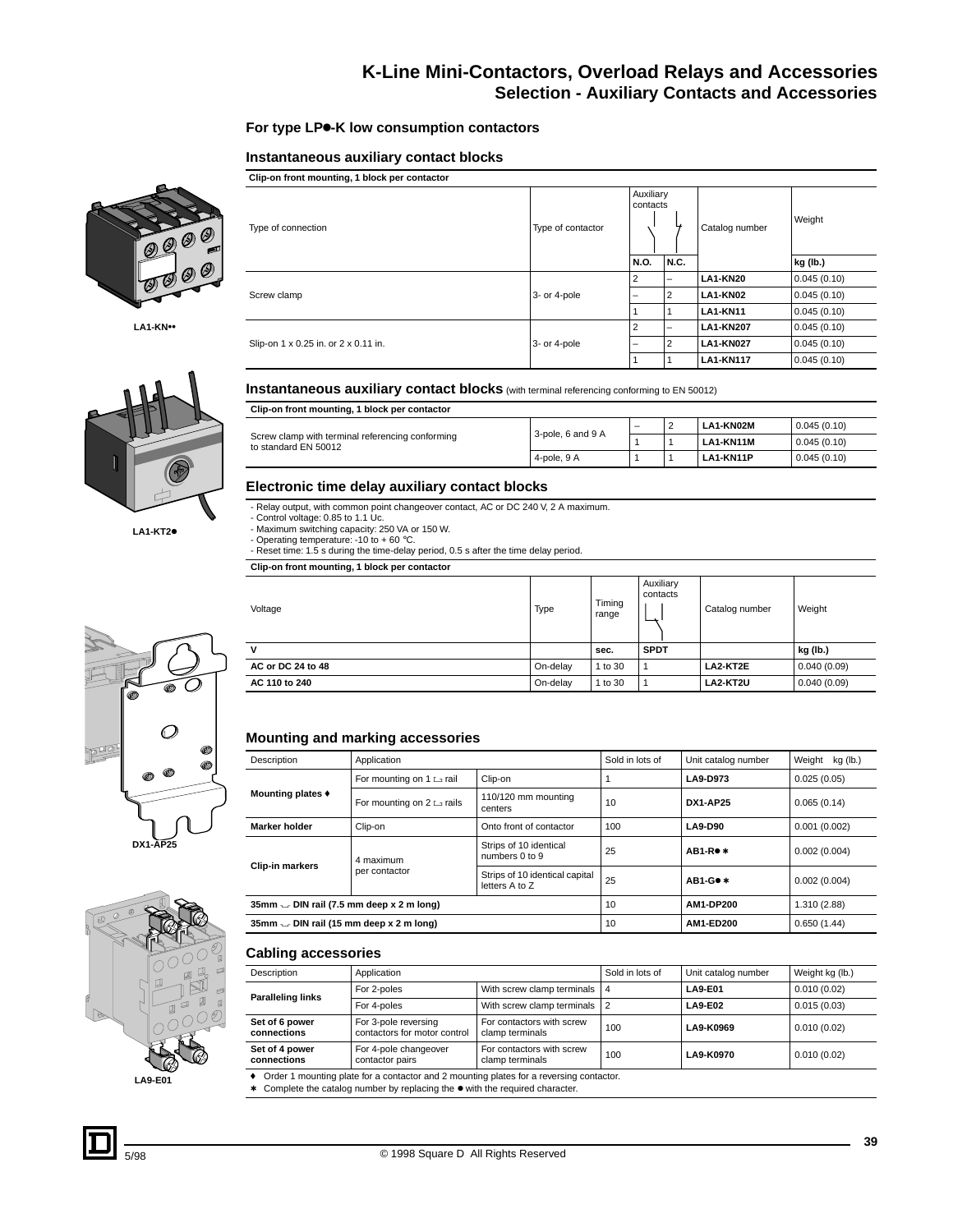# **K-Line Mini-Contactors, Overload Relays and Accessories Dimensions and Mounting**

# Type LP<sup>o-K</sup> low consumption contactors

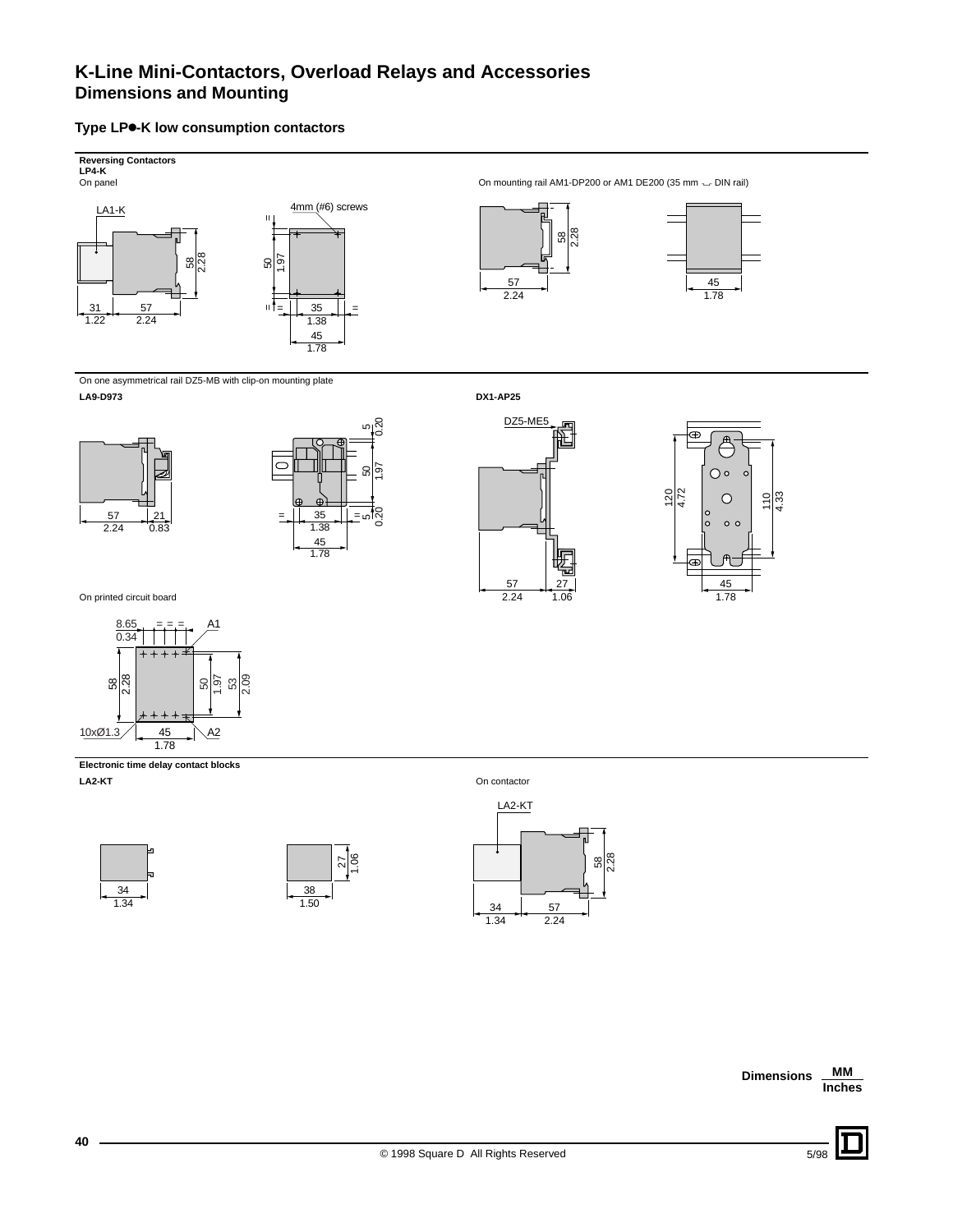### Type LP<sup>e</sup>-K low consumption reversing contactors



On one asymmetrical rail DZ5-MB with 2 clip-on mounting plates LA9-D973 or on 2 mounting plates DX1-AP25. **2 x LA9-D973 2 x DX1-AP25**









On printed circuit board for reversing contactors or 2 contactors mounted side by side



**Electronic time delay contact blocks**





**LA2-KT** On reversing contactors



1.06

**MM Inches Dimensions**

**41**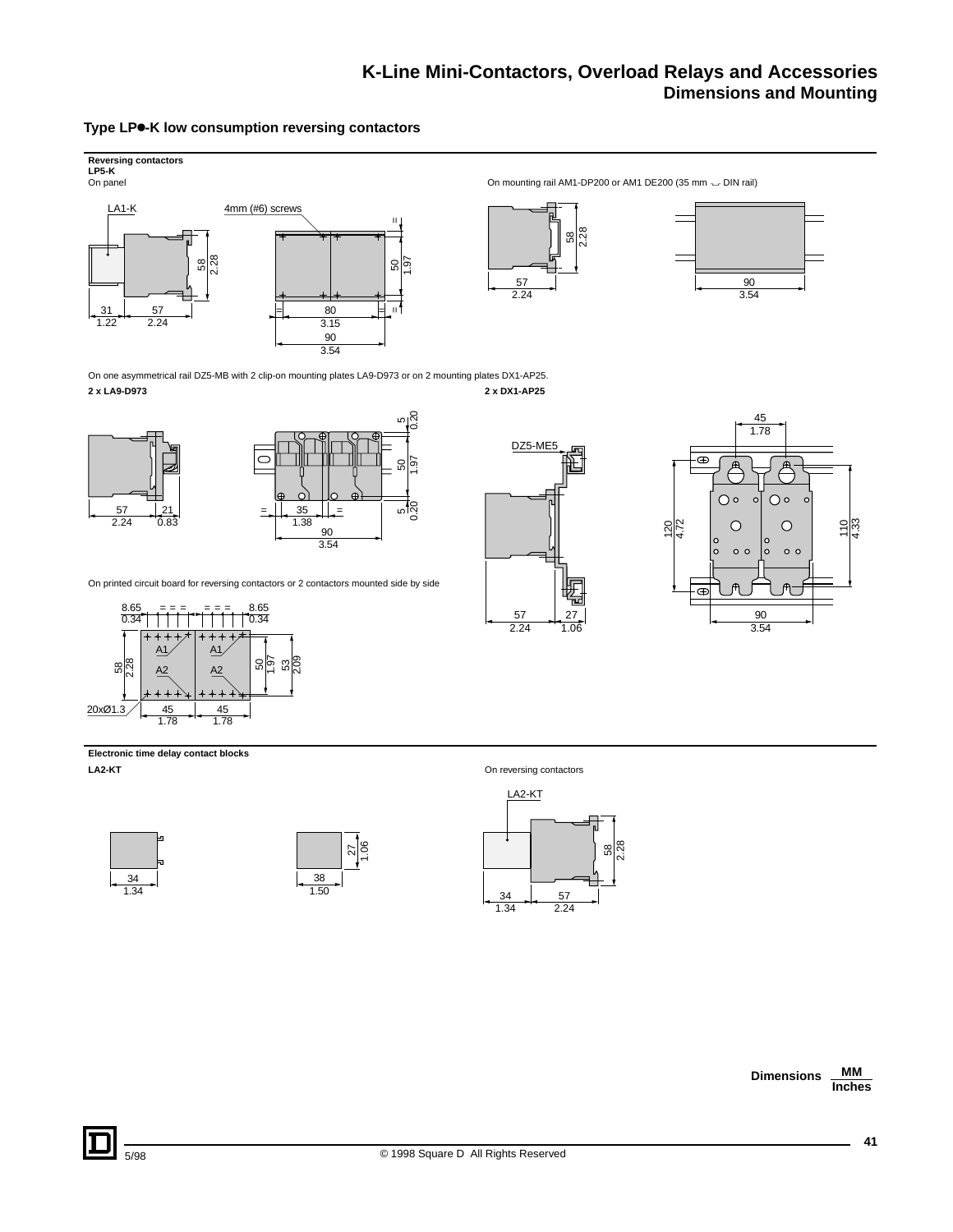### **Type LP**k**-K 3-pole low consumption contactors and reversing contactors and accessories**



**Electronic time delay auxiliary contact blocks**

**LA2-KT**

For 3-pole contactors **LP**k**-K** 1 C/O



Ш 5/98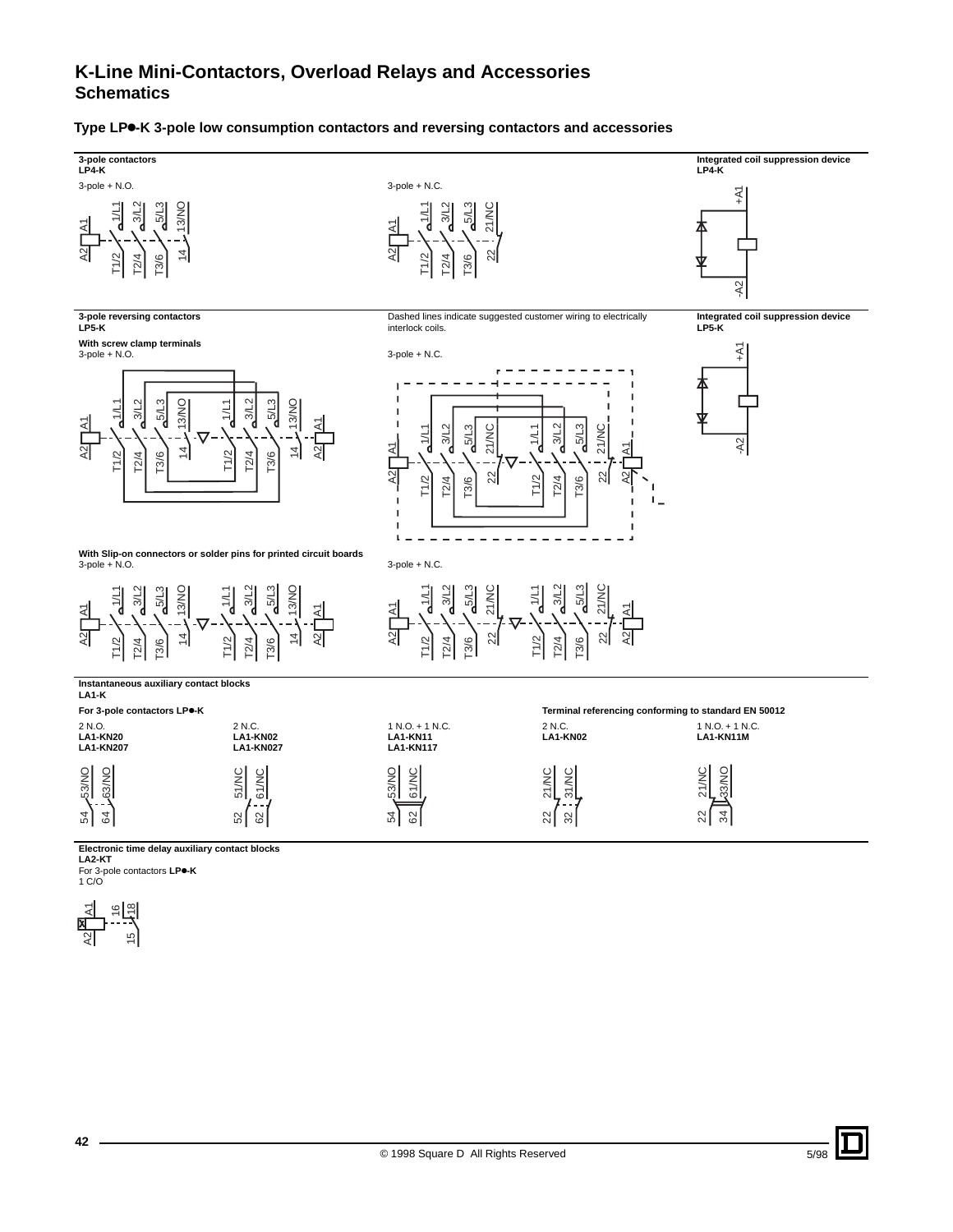



For 4-pole contactors **LP**k**-K** 1 C/O



 $\overline{a}$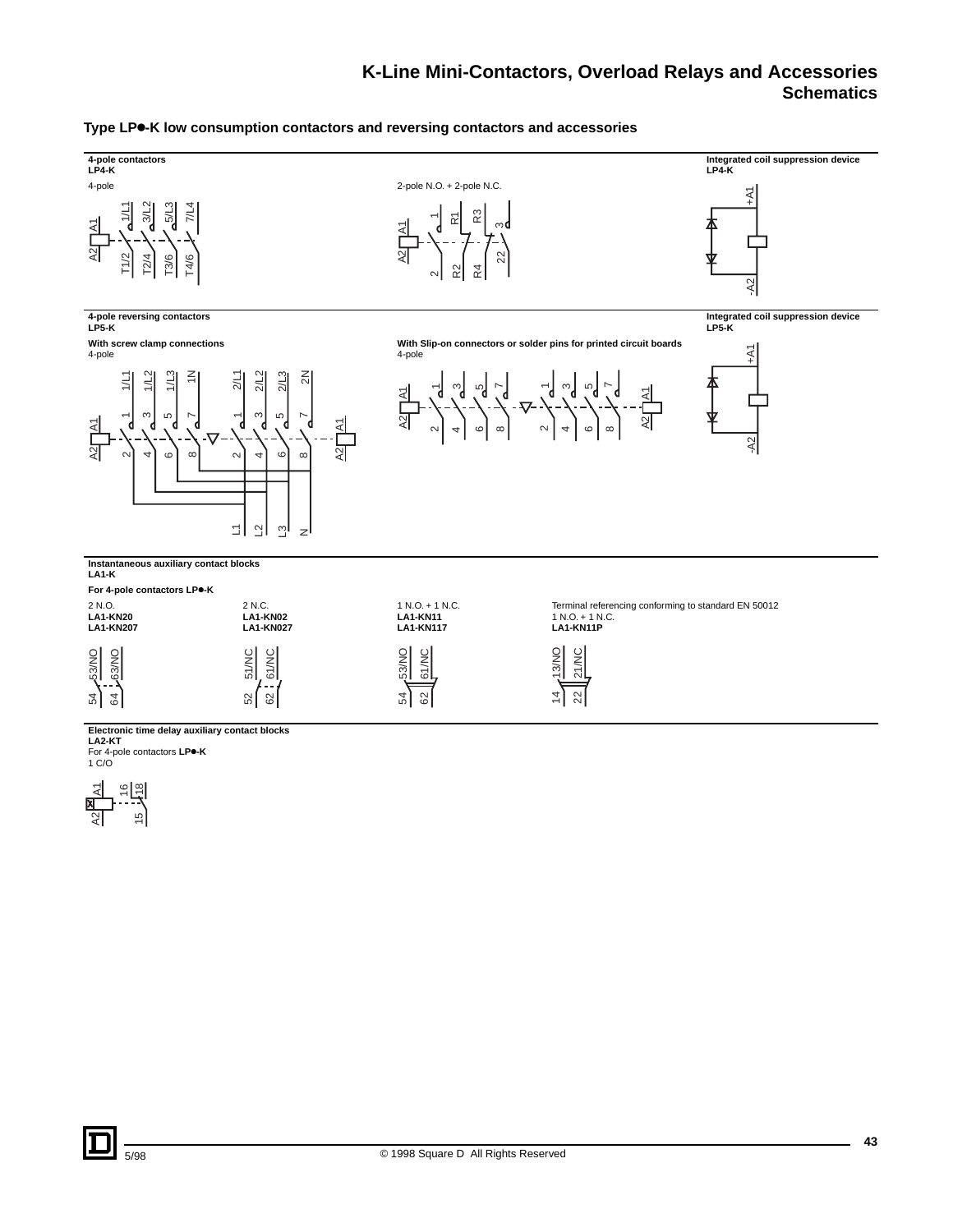# **K-Line Mini-Contactors, Overload Relays and Accessories Contactors - Definitions and Comments**

| <b>Altitude</b>                                                   | The low oxygen atmosphere at high altitudes reduces the dielectric strength of the air and hence the rated<br>operational voltage of the contactor. It also reduces the cooling effect of the air and hence the rated operational<br>current of the contactor (unless the temperature drops at the same time).<br>No derating is necessary up to 3000 m.<br>Derating factors to be applied above this altitude for main pole operational voltage and current (AC supply) are as<br>follows. |        |        |        |        |  |  |  |
|-------------------------------------------------------------------|---------------------------------------------------------------------------------------------------------------------------------------------------------------------------------------------------------------------------------------------------------------------------------------------------------------------------------------------------------------------------------------------------------------------------------------------------------------------------------------------|--------|--------|--------|--------|--|--|--|
|                                                                   | Altitude                                                                                                                                                                                                                                                                                                                                                                                                                                                                                    | 3500 m | 4000 m | 4500 m | 5000 m |  |  |  |
|                                                                   | Rated operational voltage                                                                                                                                                                                                                                                                                                                                                                                                                                                                   | 0.90   | 0.80   | 0.70   | 0.60   |  |  |  |
|                                                                   | Rated operational current                                                                                                                                                                                                                                                                                                                                                                                                                                                                   | 0.92   | 0.90   | 0.88   | 0.86   |  |  |  |
| Ambient air temperature                                           | The temperature of the air surrounding the device, measured near to the device. The operating characteristics are<br>given:<br>- with no restriction for temperatures between -5 and +55° C<br>- with restrictions, if necessary, for temperatures between -50 and +70° C                                                                                                                                                                                                                   |        |        |        |        |  |  |  |
| <b>Rated operational</b><br>current (le)                          | This is defined taking into account the rated operational voltage, operating rate and duty, utilization category and<br>ambient temperature around the device.                                                                                                                                                                                                                                                                                                                              |        |        |        |        |  |  |  |
| <b>Rated conventional</b><br>thermal current (lth) $\blacksquare$ | The current which a closed contactor can sustain for a minimum of 8 hours without its temperature rise exceeding<br>the limits given in the standards.                                                                                                                                                                                                                                                                                                                                      |        |        |        |        |  |  |  |
| <b>Permissible short</b><br>time rating                           | The current which a closed contactor can sustain for a short time after a period of no load, without dangerous<br>overheating.                                                                                                                                                                                                                                                                                                                                                              |        |        |        |        |  |  |  |
| <b>Rated operational</b><br>voltage (Ue)                          | This is the voltage value which, in conjunction with the rated operational current, determines the use of the<br>contactor or starter, and on which the corresponding tests and the utilization category are based. For 3-phase<br>circuits it is expressed as the voltage between phases.<br>Apart from exceptional cases such as rotor short-circuiting, the rated operational voltage Ue is less than or equal<br>to the rated insulation voltage Ui.                                    |        |        |        |        |  |  |  |
| <b>Rated control circuit</b><br>voltage (Uc)                      | The rated value of the control circuit voltage, on which the operating characteristics are based. For AC applications,<br>the values are given for a near sinusoidal wave form (less than 5% total harmonic distortion).                                                                                                                                                                                                                                                                    |        |        |        |        |  |  |  |
| <b>Rated insulation</b><br>voltage (Ui)                           | This is the voltage value used to define the insulation characteristics of a device and referred to in dielectric tests<br>determining leakage paths and creepage distances. As the specifications are not identical for all standards, the<br>rated value given for each of them is not necessarily the same.                                                                                                                                                                              |        |        |        |        |  |  |  |
| Rated impulse withstand<br>voltage (Uimp)                         | The peak value of a voltage surge which the device is able to withstand without breaking down.                                                                                                                                                                                                                                                                                                                                                                                              |        |        |        |        |  |  |  |
| Rated operational power<br>(expressed in kW)                      | The rated power of the standard motor which can be switched by the contactor, at the stated operational voltage.                                                                                                                                                                                                                                                                                                                                                                            |        |        |        |        |  |  |  |
| Rated breaking capacity ★                                         | This is the current value which the contactor can break in accordance with the breaking conditions specified in the<br>IEC standard.                                                                                                                                                                                                                                                                                                                                                        |        |        |        |        |  |  |  |
| Rated making capacity ★                                           | This is the current value which the contactor can make in accordance with the making conditions specified in the<br>IEC standard.                                                                                                                                                                                                                                                                                                                                                           |        |        |        |        |  |  |  |
| On-load factor (m)                                                | This is the ratio between the time the current flows (t) and the duration of the cycle (T)<br>$m = \frac{t}{T}$                                                                                                                                                                                                                                                                                                                                                                             |        |        |        |        |  |  |  |
| Pole impedance                                                    | Cycle duration: duration of current flow + time at zero current<br>The impedance of one pole is the sum of the impedance of all the circuit components between the input terminal<br>and the output terminal.<br>The impedance comprises a resistive component $(R)$ and an inductive component $(X=L\omega)$ . The total impedance<br>therefore depends on the frequency and is normally given for 50 Hz. This average value is given for the pole at its<br>rated operational current.    |        |        |        |        |  |  |  |
| <b>Electrical durability</b>                                      | This is the average number of on-load operating cycles which the main pole contacts can perform without<br>maintenance. The electrical durability depends on the utilization category, the rated operational current and the<br>rated operational voltage.                                                                                                                                                                                                                                  |        |        |        |        |  |  |  |
| <b>Mechanical durability</b>                                      | This is the average number of on-load operating cycles (i.e. with zero current flow through the main poles) which<br>the contactor can perform without mechanical failure                                                                                                                                                                                                                                                                                                                   |        |        |        |        |  |  |  |
|                                                                   | c Conventional thermal current, in free air, conforming to IEC standards.<br>a For AC applications, the breaking and making capacities are expressed by the rms value of the symmetrical<br>component of the short-circuit current. Taking into account the maximum asymmetry which may exist in the<br>circuit, the contacts therefore have to withstand a peak asymmetrical current which may be twice the rms<br>symmetrical component.                                                  |        |        |        |        |  |  |  |
|                                                                   | NOTE: these definitions are extracted from standard IEC 947-1.                                                                                                                                                                                                                                                                                                                                                                                                                              |        |        |        |        |  |  |  |

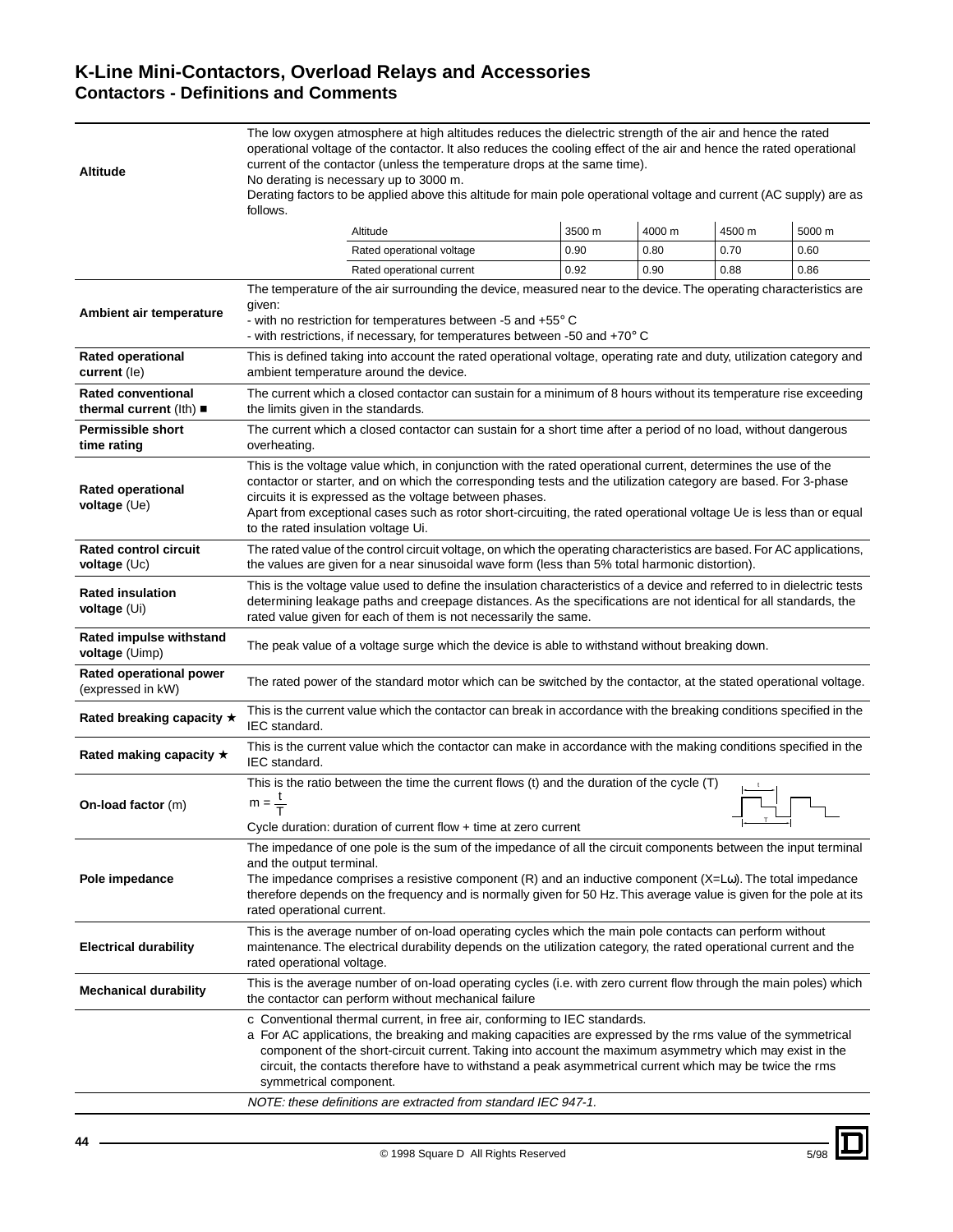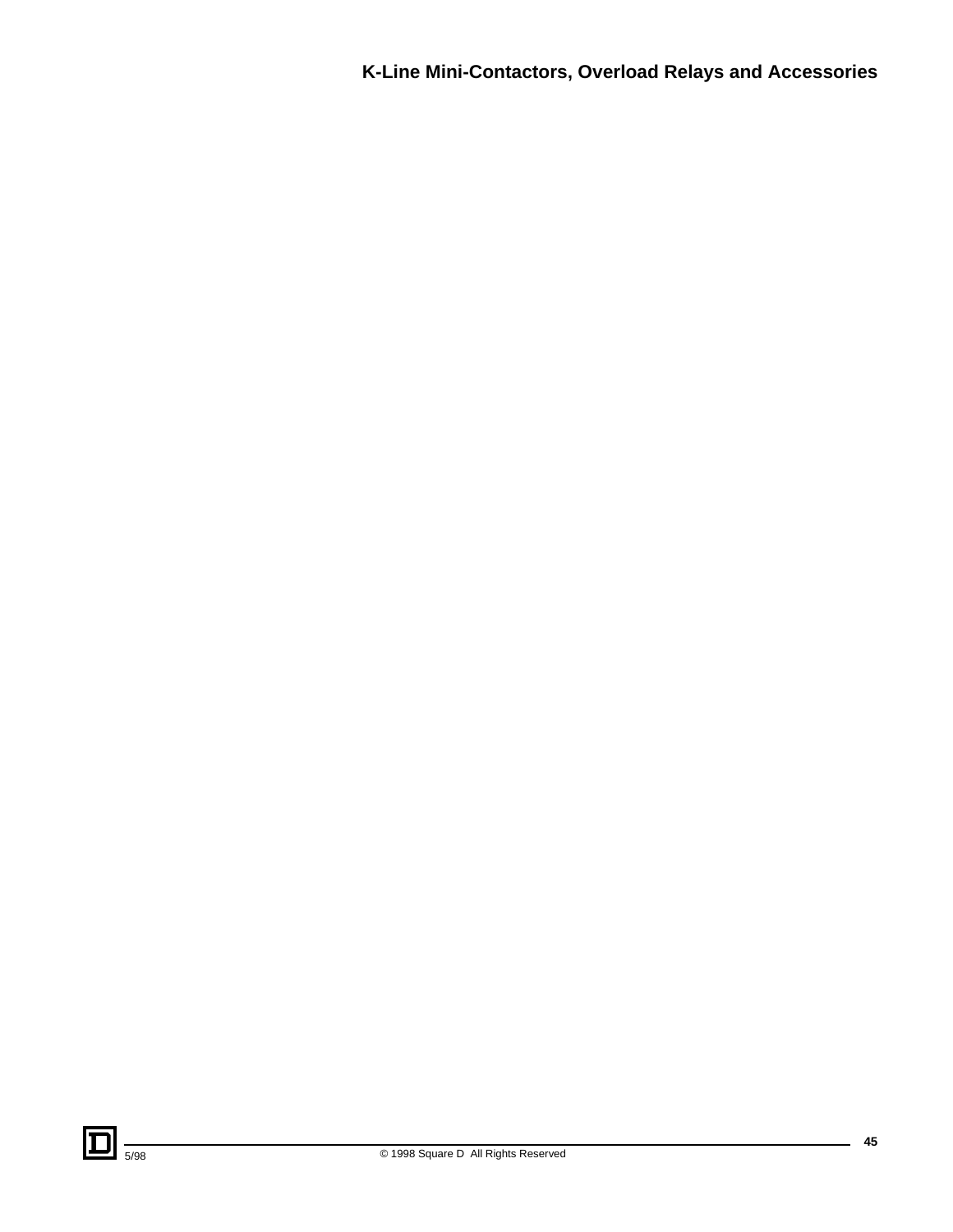# **K-Line Mini-Contactors, Overload Relays and Accessories**

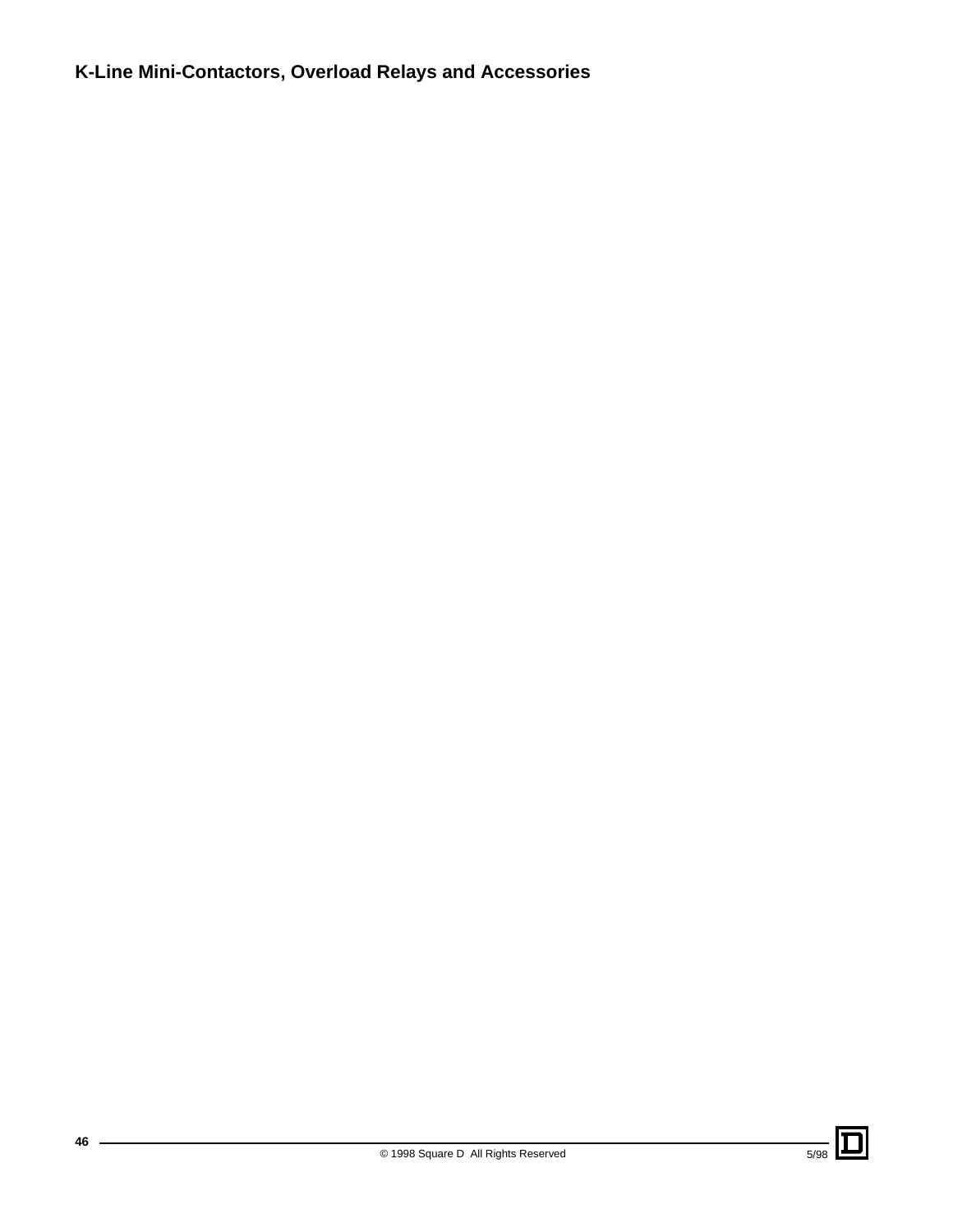